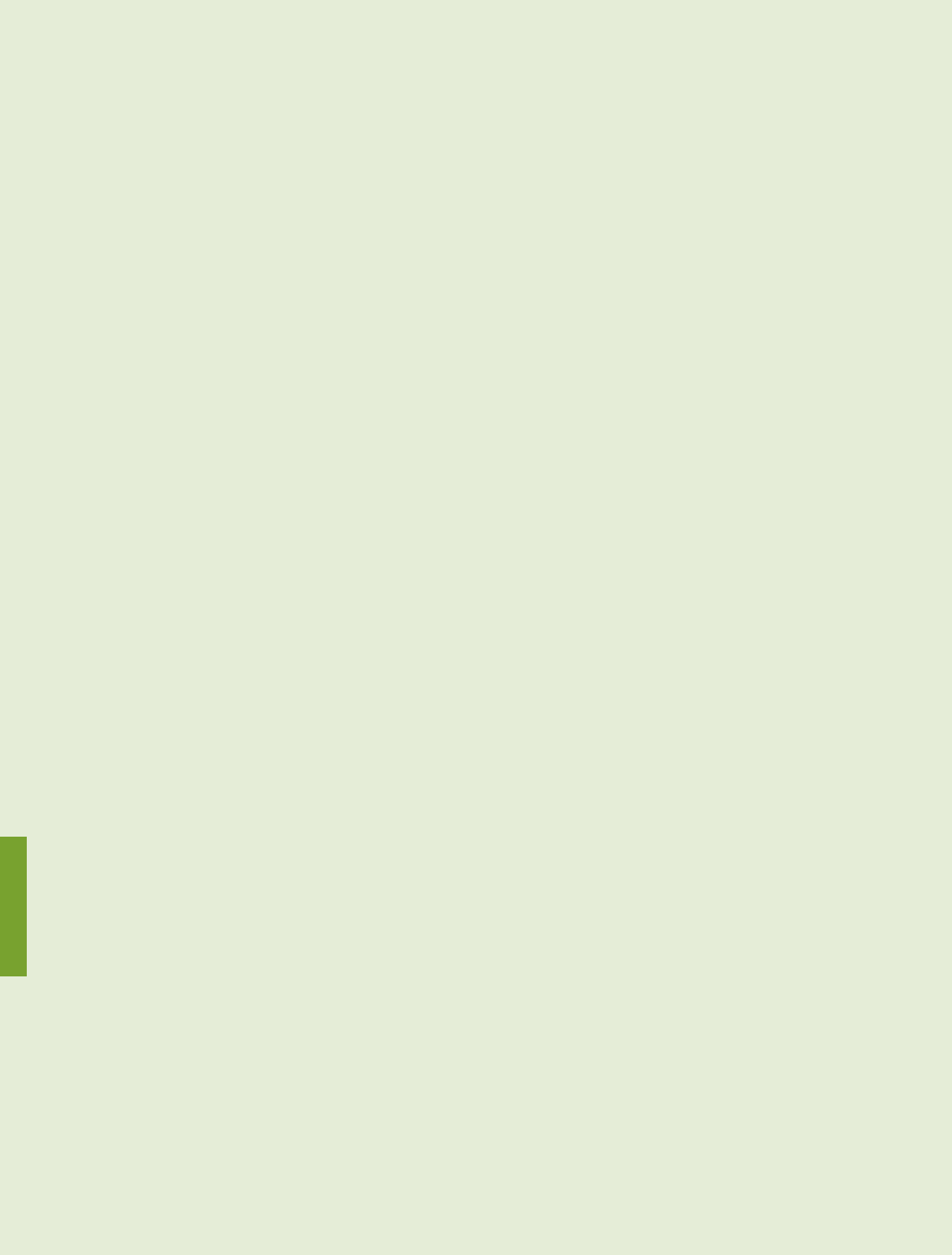

227

## **PRESSURE, TEMPERATURE AND DIFFERENTIAL PRESSURE SWITCH SELECTION**

Before making your selection, consider the following:

## **1. Actuator**

The actuator responds to changes in pressure, temperature or differential pressure and operates the switch element in response to these changes.

The actuator is normally exposed to process fluid and must therefore be chemically compatible with it. The following may be used to help select actuator type:

For nominal pressure ranges 0-15 psi through 0-3000 psi, the standard actuator is a diaphragmsealed piston. In this actuator, process pressure acting on the piston area causes it to overcome the adjustment spring force and actuate a snapaction switch. A diaphragm and O-ring seal the process media from this mechanism. These are available in various materials, i.e.: Buna N, Teflon and Viton. The standard process connection is stainless steel. Optional monel pressure connection is available.

For ˝ H2O Pressure and Differential Pressure Ranges, a diaphragm actuator is used. In this design, the standard pressure connections are carbon steel. Diaphragms are available in Viton, Buna N and Teflon. Always review process temperature limits before making seal selections.

Optional stainless steel pressure connections are available (option XTA).

For High Differential Pressure Actuator Ranges, 3-15 to 60-600 psid, a Dual Diaphragm-Sealed Piston Actuator is used. This actuator is designed to for high static-pressure applications. The standard pressure connections are nickel-plated brass. Diaphragms are available in Viton, Buna N and Teflon. Always review process temperature limits before making seal selections. Optional stainless steel pressure connections are available (option XUD).

For all temperature ranges the standard Ashcroft® temperature actuator operates on the vapor pressure principle: the vapor pressure in a sealed thermal system is applied to a sensing element, which in turn actuates a switch. This is known as a SAMA Class II system. Various filling materials are used, including Propane, Butane, Methyl Alcohol, N Propyl Alcohol and Xylene. High overtemperature capability is possible with this type of system. The interface between liquid and vapor is the point at which sensing occurs. This is the "sensitive" portion of the bulb. Bulb extensions and capillary are normally filled with vapor, and have little effect on the setpoint, regardless of ambient temperature variations; therefore, no ambient compensation is required. For best results, the bulb should be mounted within 60 degrees of vertical to assure the liquid remains in the bulb.

## **2. Enclosure**

The enclosure protects the switch element and [mechanism from the environment and has provi](#page-18-0)sions for mounting and wiring. All Ashcroft [switch enclosures are epoxy-coated aluminum or](#page-20-0)  [stainless steel for maximum corrosion resistance.](#page-19-0)  Choose between watertight NEMA 4, 4X for most [industrial applications and explosion-proof NEMA](#page-22-0)  7/9 for most process applications.

[Ashcroft enclosures include watertight cover gas](#page-23-0)kets, external mounting holes and one or two  $\frac{3}{4}$ [NPT electrical conduit holes for ease of installa](#page-24-0)[tion. Pressure switches may also be mounted](#page-25-0)  [directly to the process by means of the standard](#page-26-0)  <sup>1</sup>/<sub>4</sub> NPTF or optional <sup>1</sup>/<sub>2</sub> NPT pressure connection.

**Note:** [When installing Ashcroft switches, refer to](#page--1-0)  instruction sheets included with each switch, the National Electrical Code, and any other local codes or requirements to assure safety.

## **3. The Switching Function**

Next, consider the switching function. Most applications for alarm and shutdown are satisfied by single setpoint, fixed deadband models. For high/ low or alarm and shutdown, the dual setpoint models may be selected. For pump, compressor, level and other control applications, an adjustable deadband model is often the best choice.

## **4. The Switch Element**

Finally, the electrical switching element must be compatible with the electrical load being switched. For ease of selection, all electrical

*Consult factory for guidance in product selection Phone (203) 378-8281 or visit our web site at www.ashcroft.com*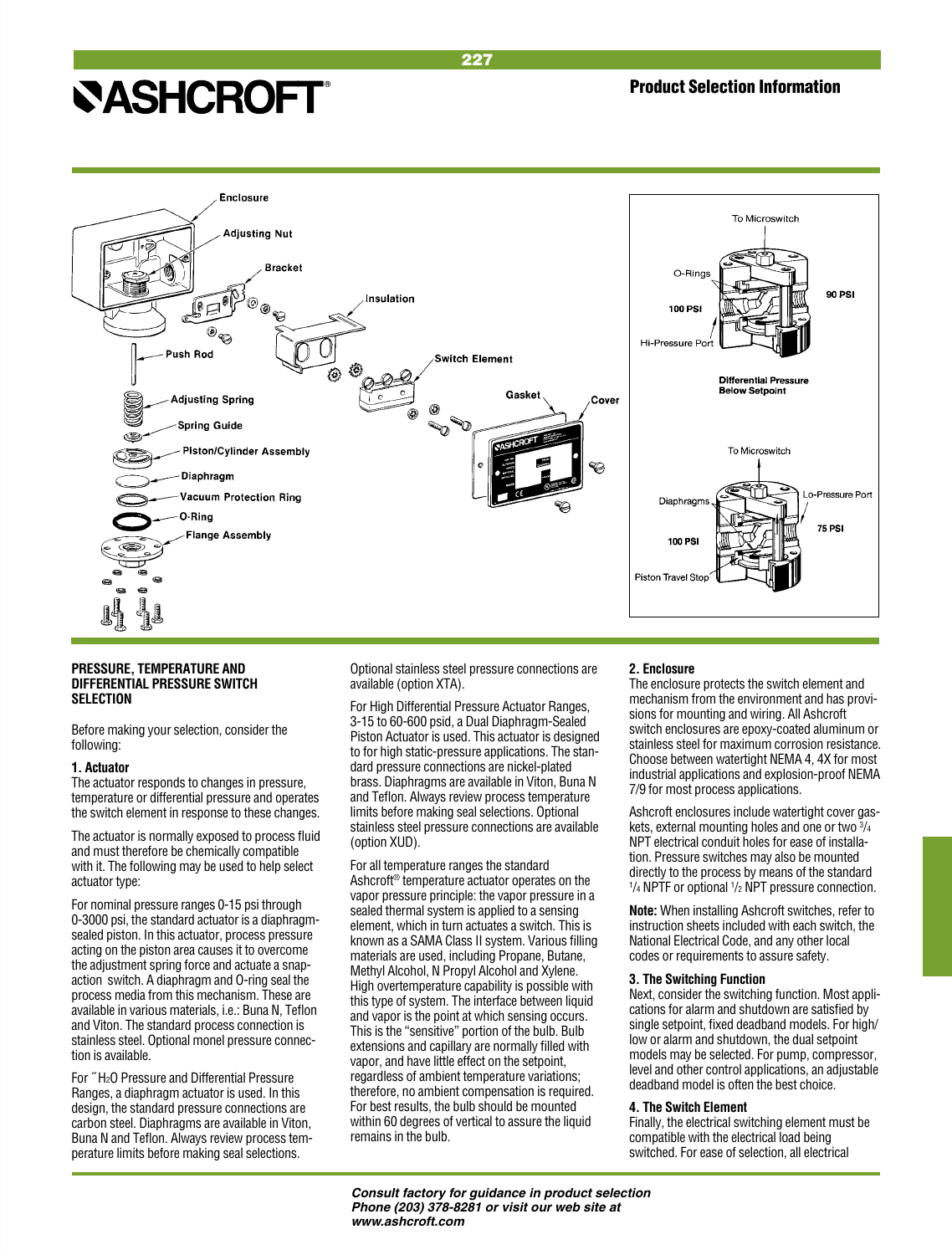## Product Selection Information

switching elements are snap acting, SPDT (single pole-double throw), or 2 (SPDT). Select a switch element with electrical rating that exceeds the electrical rating of the device being controlled by the switch. For better reliability and safety, optional Hermetically Sealed switching elements may be specified.

### **Additional Switch Terminology**

**Accuracy** – (See repeatability) Accuracy normally refers to conformity of an indicated value to an accepted standard value. There is no indication in switch products; thus, instead, the term repeatability is used as the key performance measure. Ashcroft switch accuracy is 1% of nominal range.

**Automatic Reset Switch** – Switch which returns to normal state when actuating variable (Pressure or Temperature) is reduced.

**Adjustable or Operating Range** – That part of the nominal range over which the switch setpoint may be adjusted. Normally about 15% to 100% of the nominal range for pressure and differential pressure switches and the full span for temperature switches.

**Burst Pressure** – The maximum pressure that may be applied to a pressure switch without causing leakage or rupture. This is normally at least 400% of nominal range for Ashcroft switches. Switches subjected to pressures above the nominal range can be permanently damaged.

**Deadband** – The difference between the setpoint and the reset point, normally expressed in units of the actuating variable. Sometimes referred to as differential.

**Division 1** – A National Electrical Code Classification of hazardous locations. In Division 1 locations, hazardous concentrations of flammable gases or vapors exist continuously, intermittently or periodically under normal conditions; frequently because of repair or maintenance operation/leakage or due to breakdown or faulty operation of equipment or processes which might also cause simultaneous failure of electrical equipment. Explosion-proof NEMA 7/9 enclosures are required in Division 1 locations.

**Division 2** – A National Electrical Code Classification of Hazardous locations. In Division 2 hazardous locations, flammable or volatile liquid or flammable gases are handled, processed or used, but will normally be confined within closed containers or closed systems from which they can escape only in case of accidental rupture or breakdown or in case of abnormal operation of equipment. Either Nema 7/9 explosion-proof enclosures or any enclosure with hermetically sealed switch contacts may be used in Division 2 locations.

**Explosion Proof** – A term commonly used in industry referring to enclosures capable of withstanding an internal explosion of a specified gas without igniting surrounding gases. Strict installation practices in accordance with the national electrical code are also required for safety.

228

**Fixed Deadband** – The difference between the setpoint and the reset point of a pressure or temperature switch. It further signifies that this deadband is a fixed function of the pressure switch and not adjustable.

**Hermetically Sealed Switch** – A switch element whose contacts are completely sealed from the environment to provide additional safety and reliability. Contact arc cannot cause an explosion and atmospheric corrosive elements cannot affect the contacts.

**Manual Reset Switch** – Pressure or Temperature switch in which contacts remain actuated even after the actuating variable returns to normal. On Ashcroft manual reset switches, a button must be pushed to reset the contacts.

**National Electrical Manufacturers Association (NEMA)** – This group has defined several categories of enclosures, usually referred to as "types." Further, they designate certain features and capabilities each type must include. For example, among other features, a NEMA 4 enclosure must include a threaded conduit connector, external mounting provision and cover gaskets. When selecting a NEMA 4 enclosure from any manufacturer, a buyer is assured of receiving these features.

**NEMA 4** – Watertight and dusttight enclosures intended for use indoors or outdoors to protect the equipment against splashing, falling or hose-directed water, external condensation and water seepage. They are also sleet-resistant.

**NEMA 4X** – Watertight, dusttight and corrosionresistant enclosures with same qualifications as NEMA 4, but with added corrosion resistance.

**NEMA 7** – Enclosures for indoor Class I, Division 1 hazardous locations with gas or vapor atmospheres.

**NEMA 9** – Enclosures for indoor Class II, Division 1 hazardous locations with combustible dust atmospheres.

**Normal Switch Position** – Contact position before actuating pressure (or variable) is applied. Normally closed contacts open when the switch is actuated. Normally open contacts close when the switch is actuated.

**Normally Closed** – Refers to switch contacts that are closed in the normal switch state or position (unactuated). A pressure change opens the contacts.

**Normally Open Switch** – Refers to the contacts that are open in the normal switch state or position (unactuated). A pressure change closes the contacts.

**Overpressure Rating(s)** – A nonspecific term that could refer to either burst or proof pressure, or both.

**Proof Pressure** – The maximum pressure which may be applied without causing damage. This is determined under strict laboratory conditions including controlled rate of change and temperature: This value is for reference only. Consult factory for applications where switch must operate at pressures above nominal range or reference temperature (70°F).

**Repeatability (Accuracy)** – The closeness of agreement among a number of consecutive measurements of the output setpoint for the same value of the input under the same operating conditions, approaching from the same direction, for full-range traverses. Ashcroft switch repeatability is 1% of nominal range.

**Note:** It is usually measured as nonrepeatabil-ity and expressed as repeatability in percent of span or nominal range. It does not include hysteresis or deadband.

**Reset Point** – The reset point is the Pressure, Temperature or Differential Pressure Value where the electrical switch contacts will return to their original or normal position after the switch has activated.

**Setpoint** – The setpoint is the Pressure, Temperature or Differential Pressure value at which the electrical circuit of a switch will change state or actuate. It should be specified either on increase or decrease of that variable. (See also reset point.)

**Single-Pole Double Throw (SPDT) Switching Element** – A SPDT switching element has one normally open, one normally closed, and one common terminal. The switch can be wired with the circuit either normally open (N/O) or normally closed (N/C). SPDT is standard with most Ashcroft pressure and temperature switches.

**Snap Action** – In switch terminology, snap action generally refers to the action of contacts in the switch element. These contacts open and close quickly and snap closed with sufficient pressure to firmly establish an electrical circuit. The term distinguishes products from mercury bottle types that were subject to vibration problems.

**Static Pressure** – For differential pressure switches, static pressure refers to the lower of the two pressures applied to the actuator.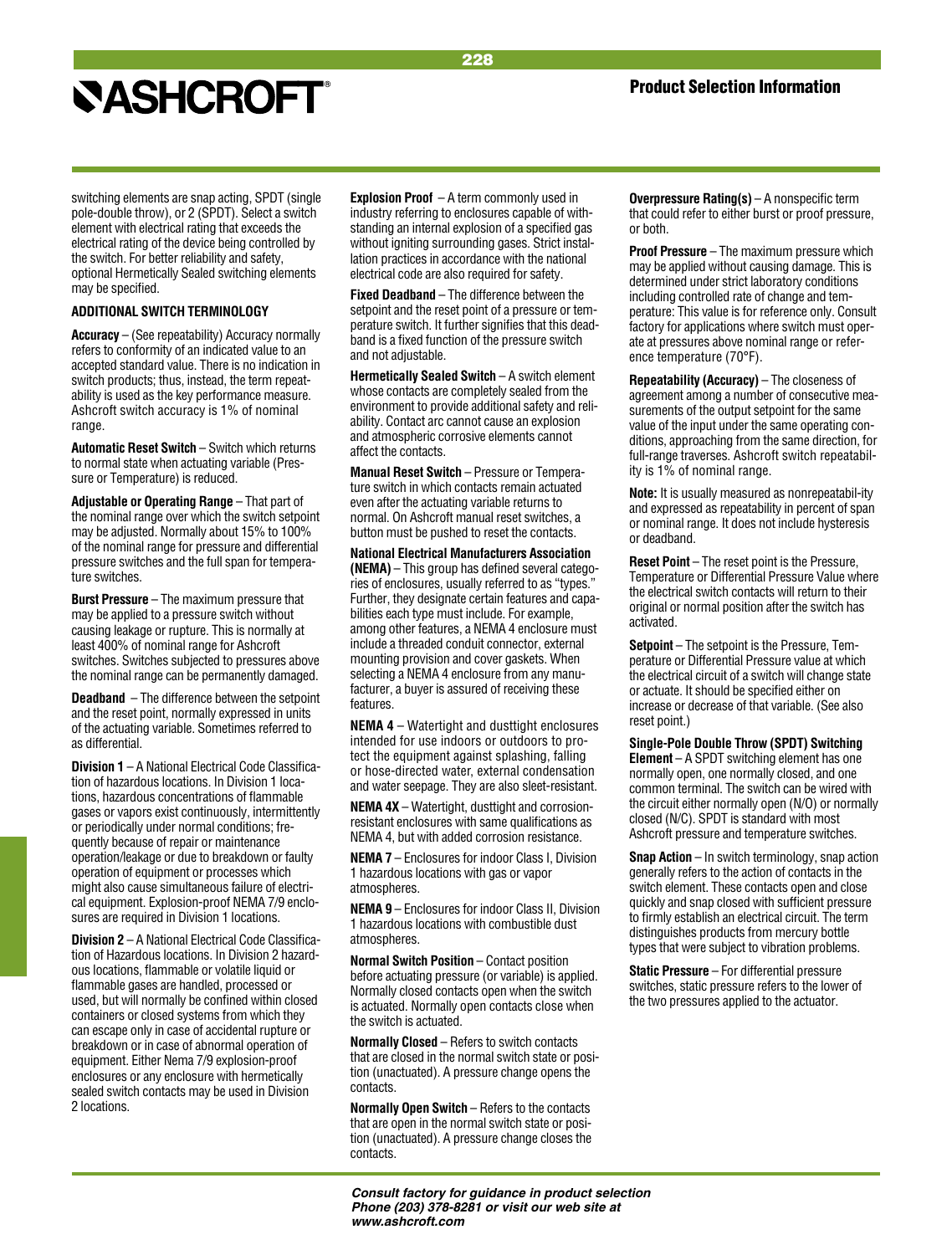## 229

## **NASHCROFT®**

## **DIFFICULT PROCESS MEDIA**

When specifying pressure or temperature switches, the material in contact with media must be compatible with it. Otherwise, failure could occur, resulting in leakage, injury, loss of life, property or production. The user should review prior experience with materials of construction in the process for guidance in material selection. If this is not appropriate, contact Customer Service for assistance. Relevant information such as process media, concentration of each constituent, temperature, pressure, the presence of contaminants, particulate, vibration or pulsation is necessary to make the best recommendation.

Some applications are best handled by adding an Ashcroft diaphragm seal to isolate the fluid media from the pressure or differential pressure switch.

Diaphragm seals are recommended where:

- The process media being sensed could clog the pressure element.
- The process media temperature is above or below the ratings of the actuator seal materials.
- The application calls a for sanitary process connection.

**Note:** The addition of a diaphragm seal may increase the deadband and response time of the pressure switch to process pressure changes. Please consult Customer Service for details.

## **OXIDIZING MEDIA**

When specifying a pressure switch for use in oxidizing media, such as chlorine, oxygen and several other chemical compounds, the wetted materials must be compatible with the media, and the switch should be cleaned for oxygen service. This is necessary to remove any residue that might react violently with the oxidizing media. Specify option X6B (clean for oxygen service).

## **STEAM SERVICE**

In order to prevent live steam from coming into contact with the switch actuator, a siphon filled with water should be installed between the switch and the process line. We recommend the optional stainless steel welded process connection and diaphragm even though viton is rated for use with steam. Experience has shown that in many steam applications, the 300°F high temperature limit of viton is exceeded by steam under pressure.

In some boiler applications, a special U.L. listing, "MBPR", which requires unique features is needed. Ashcroft offers these features with option XG8.

## **NACE**

NACE is the acronym for the National Associations of Corrosion Engineers. Their standard MRO175-93 titled "Sulfide Stress Cracking Resistant Metallic Materials for Oilfield Equipment," is cited when ordering instruments for oilfield applications involving sour oil or gas with traces of hydrogen sulfide. It is a legal requirement in many states. NACE instruments are also suitable for use in sewage treatment plants and other applications with traces of hydrogen sulfide in the process.

For high concentrations of hydrogen sulfide in a diaphragm seal should be used; a Tantalum diaphragm and Hastelloy C (C276) lower housing are recommended. For over 3% or 30,000ppm, a seal is essential.

## **HIGH TEMPERATURE PROCESS**

Refer to the actuator seal table for process temperature limits for pressure switch actuators. Pressure switches mounted directly to the process can withstand up to 300°F when equipped with optional viton, stainless steel or monel wetted parts. If process temperature exceeds 300°F, four feet of 1 /2˝ tubing between the process and the switch will generally protect the switch from damage.

Alternatively, an Ashcroft diaphragm seal, can be used to isolate the switch from the hot process.

## **VIBRATION**

Generally, vibration will not harm Ashcroft pressure switches. However, premature tripping may occur under severe conditions. This tends to be annoying, but repeatable for a given situation and might be in the order of 5% to 10% of switch range from the setpoint, i.e. a 100 psi switch set at 50 psi on increasing pressure might trip somewhere between 40 and 45 psi on increasing pressure. This would not reduce the life of the pressure switch. The best approach in this type of application is to mount the switch remotely, connecting the switch to the process or equipment with flexible tubing. If this is not possible, consider the use of the Belleville actuator, option XG3.

## **PULSATION**

Pressure pulsation below the range of the pressure switch will not harm it. However, Additional Pressure and Temperature Switch Application Information

because the switch can react to pressure pulses less than one second duration, it might be desirable to include a dampening device. Several Ashcroft accessories, such as snubbers address this situation. Consult Customer Service for more information.

## **MOUNTING**

All Ashcroft pressure, temperature and differential pressure switches with snap acting contacts may be mounted in any position. This includes the sensing bulbs of temperature switches. This is an important advantage of snap acting switch designs.

## **SWITCH ELEMENT SELECTION**

B-Series switches are available with a wide variety of snap acting switch elements to meet most electrical requirements. The standard contact arrangement is single pole, double throw (SPDT). This includes both normally open and normally closed contacts. Standard contact material is fine silver which generally is suitable for switching 8 volts or more, up to the rating in the Switch Element Selection Table. When switching less than 8 volts, optional Gold Alloy contacts are recommended.

Optional Dual, or 2 SPDT contacts may be supplied in B-Series enclosures for applications requiring two switch functions at the same setpoint. These contacts are technically not double pole, double throw (DPDT). They are synchronized at the factory to actuate within 1% of nominal range of each other. For simultaneous actuation of 2 SPDT contacts, option XG3 should be ordered.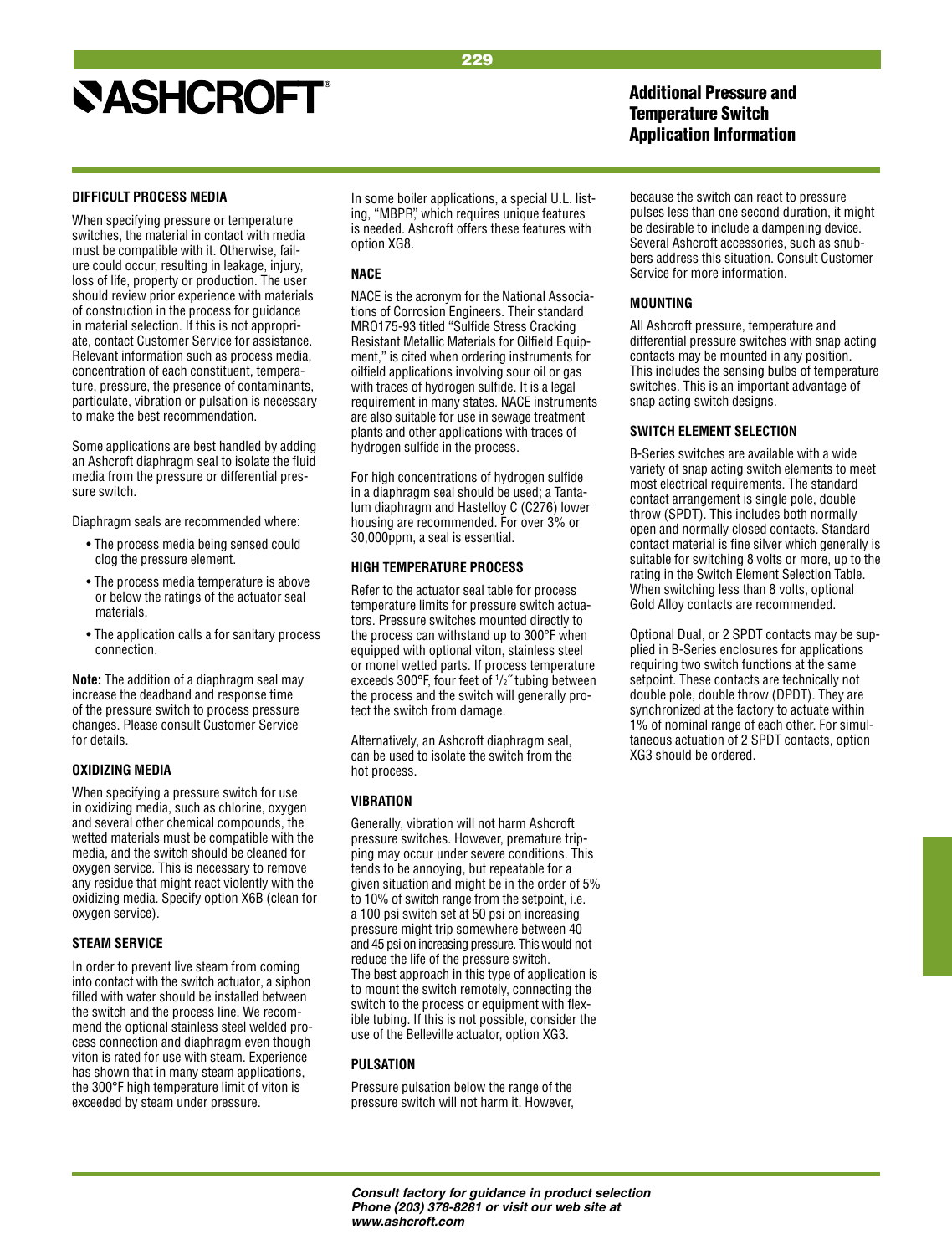## Additional Pressure and Temperature Switch Application Information

### **INFORMATION & GUIDELINES FOR SETTING ASHCROFT PRESSURE, TEMPERATURE AND DIFFERENTIAL PRESSURE SWITCHES**

All Ashcroft pressure, temperature and differential pressure switches can be set at any point between about 15% and 100% of the range as designated on the label or the nominal range table.

Ashcroft pressure and temperature switches can be either set in the field or ordered from the factory preset to your requirements. When set at the factory, the specification is  $\pm 1\%$  of the nominal range.

Factory setting, or XFS, is a very popular option, and as a result, we often get orders that do not have enough information or have incorrect information.

## **HOW TO ORDER**

### When "XFS" is desired:

- **1.** Setpoint must be indicated.
- **2.** Increasing or decreasing pressure must be indicated.

Ex: B424B XFS 100# Set: 60# decreasing

**3.** For differential pressure switches, static operating pressure must be given also.

## **HAZARDOUS LOCATIONS**

**a. Division I.**

Ashcroft 700 series or other explosion proof enclosures are required to meet the requirements of Division I Hazardous Locations as defined by the National Electrical Code.

230

## **b. Division II.**

These enclosures also meet the less stringent requirements for Division II Hazardous Locations. Alternatively, Ashcroft 400 series or other watertight enclosures, with hermetically sealed switch elements are approved for use in Division II hazardous locations.

## **c. Intrinsic Safety.**

Any Ashcroft pressure or temperature switch may be used with an approved barrier in most intrinsically safe systems. These switches do not create or store energy and are therefore designated "simple devices'' in these systems. **Exception:** Ashcroft N series electronic pressure switches require power and may not be suitable for use in all intrinsically safe systems.

## **c. ATEX.**

ATEX is a European designation that deals with standards for equipment and protective systems intended for use in potentially explosive atmospheres. This approval is required for switches intended for use in hazardous locations, especially important to OEMs who export to Europe and contractors specifying or purchasing products for European applications.

Ashcroft is the leader in providing pressure and temperature switches for alarm, shutdown and control in hazardous locations.

Models are available with single or dual setpoints, fixed or adjustable deadbands.

Choose from standard, miniature or compact enclosures, construction of epoxy coated aluminum or stainless steel.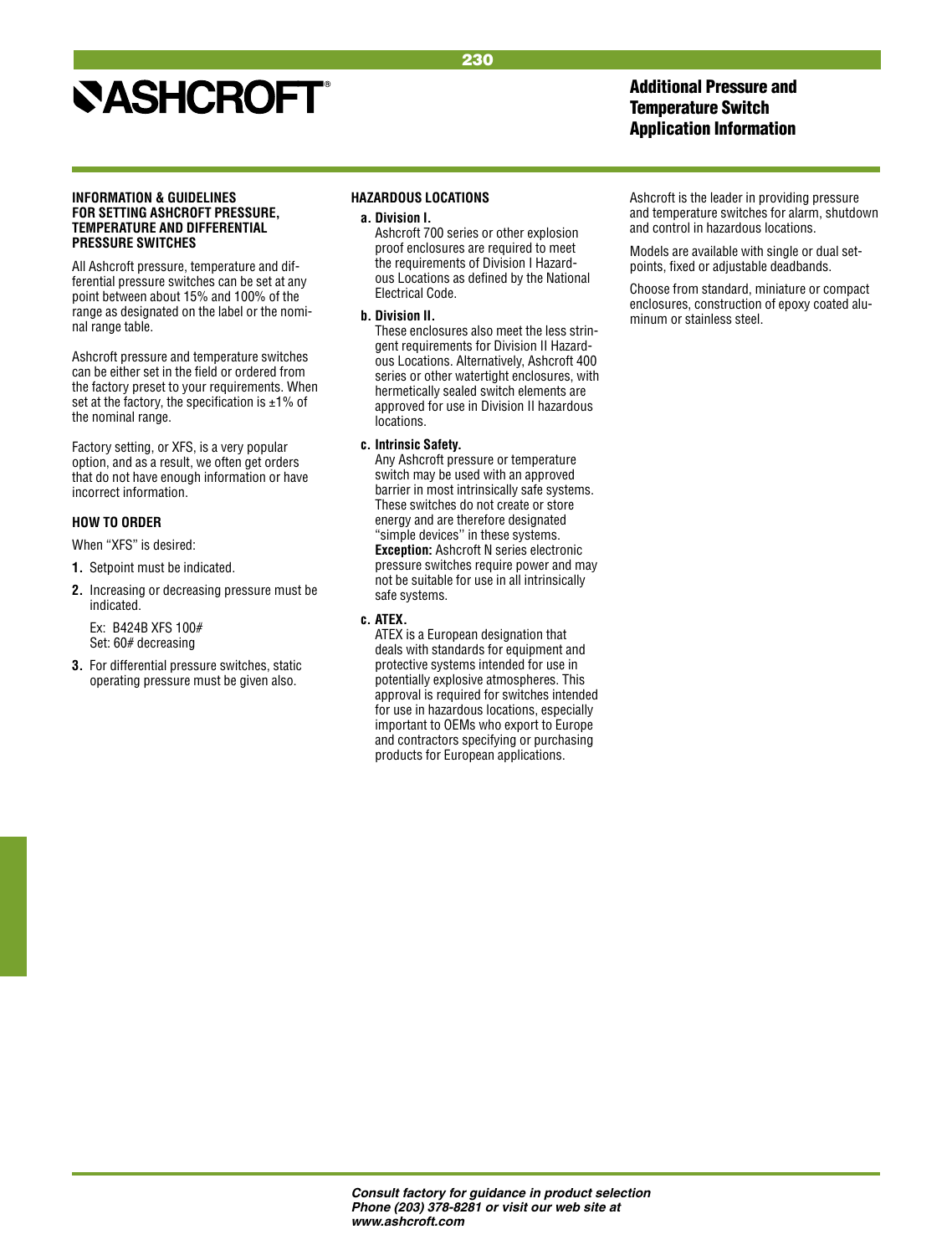## Miniature Pressure Switches, Watertight Brass Body, Type A-Series

- **Wide variety of electrical connec****tions including spade, screw and DIN**
- **Rugged brass body sealed for**  *environmental protection*
- **Precision snap-acting switch**  *element*
- **Choice of field-adjustable or factory-adjusted to setpoint**  *requirements*
- **UL and CSA listed**

### 1 - FUNCTION

- **APS**  Pressure switch, single setpoint, fixed deadband, factory set
- **APA**  Pressure switch, single setpoint, fixed deadband, field adjustable

### 2 - BODY (ENCLOSURE)

**RB** - Brass/polycarbonate body with polycarbonate switch seal

|      | <b>3A - SWITCH ELEMENT CODE</b>                              |                                                     |  |  |  |  |
|------|--------------------------------------------------------------|-----------------------------------------------------|--|--|--|--|
| Code | <b>SPDT Switch Elements</b><br><b>UL/CSA Listed</b>          |                                                     |  |  |  |  |
| D    | General Purpose<br>5A. 125/250 Vac<br>5A, 28 Vdc             |                                                     |  |  |  |  |
| M    | <b>Gold Contacts</b>                                         | 1A, 125 Vac                                         |  |  |  |  |
|      | <b>3B - ELECTRICAL CONNECTION CODE</b>                       |                                                     |  |  |  |  |
| Code | <b>Electrical Terminations</b>                               |                                                     |  |  |  |  |
| L    | Wire leads, 3-#18 AWG Insulated - 12"                        |                                                     |  |  |  |  |
| S    | Screw terminals, 3-#6 binding head screws                    |                                                     |  |  |  |  |
| Т    | Spade terminal, 3-.187 male spade                            |                                                     |  |  |  |  |
| c    | $\frac{1}{2}$ NPT male conduit connection with wire<br>leads |                                                     |  |  |  |  |
| н    | Micro DIN connector                                          |                                                     |  |  |  |  |
|      | <b>4 - ACTUATOR SEAL</b>                                     |                                                     |  |  |  |  |
| Code | <b>Material</b>                                              | <b>Process</b><br><b>Temperature</b><br>Limits (°F) |  |  |  |  |
| B    | Buna N                                                       | $0 - 150$                                           |  |  |  |  |
| V    | Viton                                                        | 20-200                                              |  |  |  |  |
| Т    | Teflon                                                       | $0 - 150$                                           |  |  |  |  |
| н    | Stainless Steel Piston/<br>Viton 0-Ring                      | 20-200                                              |  |  |  |  |
|      | <b>5 - Pressure Connection Code</b>                          |                                                     |  |  |  |  |

| Code | <b>Description</b>     |  |  |  |  |
|------|------------------------|--|--|--|--|
| N1   | $\frac{1}{8}$ NPT Male |  |  |  |  |
| 02   | 1/4 NPT Male           |  |  |  |  |

## 6 - A-SERIES OPTIONS

| Code | <b>Description</b>         |  |  |  |  |
|------|----------------------------|--|--|--|--|
| XFS  | Factory adjusted setpoints |  |  |  |  |
| XNH  | Tagging stainless steel    |  |  |  |  |
| X6B  | Cleaned for oxygen service |  |  |  |  |

Ambient operating temperature limits –20°F to 150°F. Setpoint shift of up to one additional setpoint repeatability per 50°F change is normal

**Note:** Switches calibrated at 70°F reference.

The Ashcroft® A-Series pressure switches are designed for tough industrial and OEM applications requiring a durable, high-quality miniature switch.

Ideal for pressure alarm, shutdown, or control on heavy vehicles, machine tools, electronic equipment, engines, compressors, and wherever size is a consideration or equipment is being downsized.

## 7A - AP NOMINAL RANGE & PERFORMANCE TABLE – CODES B, V, T ACTUATOR SEAL

| <b>Nominal Range</b> |      | Proof<br>Pressure | Setpoint<br><b>Repeatability</b><br><b>APS (Factory Set)</b> | Setpoint<br>Adjustability<br>Range |               | <b>Deadband</b><br>(All Switch Elements) |
|----------------------|------|-------------------|--------------------------------------------------------------|------------------------------------|---------------|------------------------------------------|
| psi                  | bar  | psi               | psi                                                          | psi                                | Buna N        | Viton & Teflon                           |
| 30 in.Hg Vac         | $-1$ | 1000              | $±1.0$ in Hq                                                 | $-30$ to $-4$ in.Ha                | $1-5$ in $Hq$ | $1.0 - 7.0$                              |
| 15                   |      | 1000              | ±0.5                                                         | 1.5-15                             | $0.1 - 1.0$   | $0.2 - 2.0$                              |
| 30                   | 2    | 1000              | ±0.5                                                         | $3 - 30$                           | $0.2 - 1.3$   | $0.3 - 2.5$                              |
| 60                   | 4    | 1000              | ±1.0                                                         | 6-60                               | $0.3 - 1.5$   | $0.5 - 3.0$                              |
| 100                  |      | 1000              | ±2.0                                                         | $10-100$                           | $1.0 - 5.0$   | $4.0 - 10$                               |
| 200                  | 14   | 1000              | ±5.0                                                         | 20-200                             | $4.0 - 12$    | $5.0 - 18$                               |
| 400                  | 28   | 1600              | ±10                                                          | 40-400                             | $5.0 - 20$    | $8.0 - 25$                               |
| 600                  | 40   | 2400              | ±15                                                          | 60-600                             | $8.0 - 25$    | 10.0-34                                  |
|                      |      |                   |                                                              |                                    |               |                                          |

## 7B - AP NOMINAL RANGE & PERFORMANCE TABLE – CODE H ACTUATOR SEAL

| <b>Nominal Range</b> |     | Proof<br>Pressure | Setpoint<br>Repeatability<br><b>APS (Factory Set)</b> | Setpoint<br>Adiustability<br>Range | Deadband          |  |
|----------------------|-----|-------------------|-------------------------------------------------------|------------------------------------|-------------------|--|
| DSİ                  | bar | DSİ               | DSİ                                                   | DSİ                                | Code D. M. DD. MM |  |
| 1000                 | 70  | 4000              | ±20                                                   | 100-1000                           | 50-100            |  |

## TO ORDER THIS A-SERIES PRESSURE SWITCH:

| Select:                                                                                                                                                                                                                                                                                                                                                                                                                                                                                    | <b>APS</b> | RB | DL | <b>BO2</b> | XFS | -30# | Set at:            |
|--------------------------------------------------------------------------------------------------------------------------------------------------------------------------------------------------------------------------------------------------------------------------------------------------------------------------------------------------------------------------------------------------------------------------------------------------------------------------------------------|------------|----|----|------------|-----|------|--------------------|
|                                                                                                                                                                                                                                                                                                                                                                                                                                                                                            |            |    |    |            |     |      | (Add your setpoint |
|                                                                                                                                                                                                                                                                                                                                                                                                                                                                                            |            |    |    |            |     |      | requirements.)     |
| 3. Electrical: <u>__________________________</u>                                                                                                                                                                                                                                                                                                                                                                                                                                           |            |    |    |            |     |      |                    |
|                                                                                                                                                                                                                                                                                                                                                                                                                                                                                            |            |    |    |            |     |      |                    |
| $\blacksquare$ $\blacksquare$ $\blacksquare$ $\blacksquare$ $\blacksquare$ $\blacksquare$ $\blacksquare$ $\blacksquare$ $\blacksquare$ $\blacksquare$ $\blacksquare$ $\blacksquare$ $\blacksquare$ $\blacksquare$ $\blacksquare$ $\blacksquare$ $\blacksquare$ $\blacksquare$ $\blacksquare$ $\blacksquare$ $\blacksquare$ $\blacksquare$ $\blacksquare$ $\blacksquare$ $\blacksquare$ $\blacksquare$ $\blacksquare$ $\blacksquare$ $\blacksquare$ $\blacksquare$ $\blacksquare$ $\blacks$ |            |    |    |            |     |      |                    |

5. Options (see table 6): 6. Pressure Range (see table 7A & 7B):

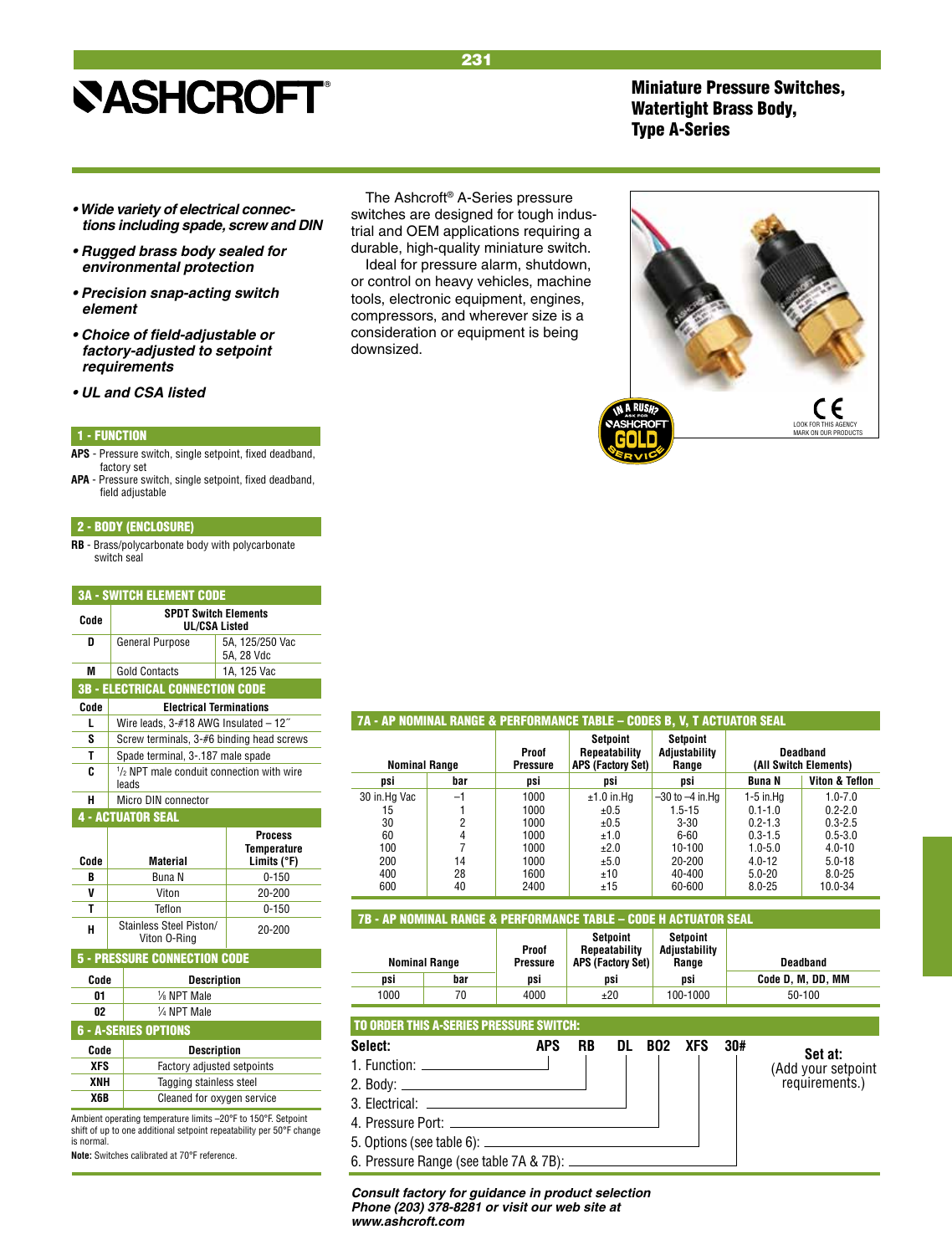Miniature Pressure Switches, Watertight or Explosion-Proof Stainless Steel Body, A-Series

- **All-welded stainless steel actuator**  *for long, reliable service*
- **High pressure piston with Viton**  *O-ring optional*
- **Wide variety of pressure con***nections, including NPT, straight threads, etc.*
- **Rugged stainless steel body epoxy***sealed for environmental protection*
- **Precision snap-acting switch**  *element*
- **Choice of field adjustable with lock****ing feature or factory-adjusted to**  *setpoint requirements*
- **UL and CSA listed**
- **Choice of electrical termination**

#### 1 - FUNCTION

- **APS**  Pressure switch, single setpoint, fixed deadband, factory set
- **APA**  Pressure switch, single setpoint, fixed deadband, field adjustable

### 2 - BODY (ENCLOSURE)

- **NS** Watertight stainless steel body with glass to metal switch seal
- **RS** Watertight stainless steel body with polycarbonate switch seal
- **N7** Explosion proof body with glass to metal switch seal**(1)**
- **(1)** Available only with 1 /2 NPT male conduit connection. (Code C) only.

| <b>3A - SWITCH ELEMENTS CODE</b> |                                                     |                               |  |  |  |  |
|----------------------------------|-----------------------------------------------------|-------------------------------|--|--|--|--|
| Code                             | <b>SPDT Switch Elements</b><br><b>UL/CSA Listed</b> |                               |  |  |  |  |
| D                                | General Purpose                                     | 5A, 125/250 Vac<br>5A. 28 Vdc |  |  |  |  |
| M                                | <b>Gold Contacts</b>                                | 1A. 125 Vac                   |  |  |  |  |

#### 3B - ELECTRICAL CONNECTION CODE  **Code Electrical Terminations** L | Wire leads, 3-#18 AWG Insulated – 12<sup>"</sup> **S** Screw terminals, 3-#6 binding head screws **T** Spade terminal, 3-.187 male spade **C** <sup>1</sup> <sup>1</sup>/<sub>2</sub> NPT male conduit connection with wire leads**(2) H** Micro DIN connector

**(2)** Available only with glassd to metal switch seal, enclosures NS or N7.

## 4 - ACTUATOR SEAL  **Process Code Code Material Code Material Election Material** Limits (°F) **S** 316 Stainless Steel Welded 0-200 **H** Stainless Steel Piston/ 20-200

The Ashcroft® A-Series pressure switches are designed for tough industrial and oem applications requiring a durable, high-quality miniature switch; especially where corrosion resistance or leakage is a concern.

Ideal for pressure alarm, shutdown, or control on heavy vehicles, machine tools, electronic equipment, engines, compressors, food and beverage processing equipment, and wherever size is a consideration or equipment is being downsized. Explosion-proof models are available.



| <b>5 - PRESSURE CONNECTION CODE</b> |                           |  |  |  |
|-------------------------------------|---------------------------|--|--|--|
| Code                                | Description               |  |  |  |
| 01                                  | 1/8 NPT Male              |  |  |  |
| 02                                  | 1/4 NPT Male              |  |  |  |
| 03                                  | 1/8 NPT Female            |  |  |  |
| 04                                  | 1/4 NPT Female            |  |  |  |
| 05                                  | 1/ <sub>16</sub> - 20 SAE |  |  |  |
| 09                                  | 3/4 Tri-Clamp Connection  |  |  |  |

| l 6 - A-series Options |  |  |
|------------------------|--|--|
|                        |  |  |

| Code       | <b>Description</b>                                          |
|------------|-------------------------------------------------------------|
| <b>XFS</b> | Factory adjusted setpoints                                  |
| XNH        | Tagging stainless steel                                     |
| X6B        | Cleaned for oxygen service                                  |
| X3A        | 11/2" or 2" Tri-Clover connection with<br>3A approval       |
|            | Ambient energting temperature limite 00°E to 150°E Cetneint |

Ambient operating temperature limits –20°F to 150°F. Setpoint shift of up to one additional setpoint repeatability per 50°F change is normal.

**Note:** Switches calibrated at 70°F reference.

### 7A - AP NOMINAL RANGE & PERFORMANCE TABLE – CODE S ACTUATOR SEAL

| <b>Nominal Range</b> |        | Proof<br><b>Pressure</b> | Setpoint<br>Repeatability | Setpoint<br>Adiustability<br>Range | <b>Deadband</b><br>(All Switch |
|----------------------|--------|--------------------------|---------------------------|------------------------------------|--------------------------------|
| psi                  | bar    | psi                      | psi                       | psi                                | Elements)                      |
| 30 in.Hg Vac./15     | $-1/1$ | 2000                     | $±1.0$ in.Hg/ $±0.5$      | $-30$ in. Hg to 15                 | 1-6 in.Hg/1-5.0                |
| 30                   | ŋ      | 2000                     | ±0.5                      | $5 - 30$                           | $1.0 - 5.0$                    |
| 60                   |        | 2000                     | ±1.0                      | $8 - 60$                           | $2.0 - 7.0$                    |
| 100                  |        | 2000                     | ±2.0                      | 10-100                             | $3.0 - 10$                     |
| 200                  | 14     | 2000                     | ±5.0                      | 35-200                             | 12-20                          |
| 400                  | 28     | 2000                     | ±10                       | 45-400                             | $20 - 40$                      |
| 600                  | 40     | 3000                     | ±15                       | 60-600                             | $30 - 60$                      |

## 7B - AP NOMINAL RANGE & PERFORMANCE TABLE – CODE H ACTUATOR SEAL

| <b>Nominal Range</b> |           | Proof<br><b>Pressure</b> | Setpoint<br><b>Repeatability</b> |                      | Deadband<br>(All Switch |
|----------------------|-----------|--------------------------|----------------------------------|----------------------|-------------------------|
| psi                  | bar       | psi                      | psi                              | psi                  | Elements)               |
| 1000<br>2000*        | 70<br>140 | 8000<br>8000             | ±20<br>±25                       | 100-1000<br>200-2000 | $50-100$<br>100-200     |

\*APS only

## TO ORDER THIS A-SERIES PRESSURE SWITCH:

## **Select: APS NS DL SO2 XFS 30#**

- 1. Function:
- 2. Body:
- 3. Electrical:
- 4. Pressure Port:
- 5. Options (see table 6):

*www.ashcroft.com*

6. Pressure Range (see table 7A & 7B):

*Consult factory for guidance in product selection Phone (203) 378-8281 or visit our web site at* 

**Set at:** (Add your setpoint requirements.)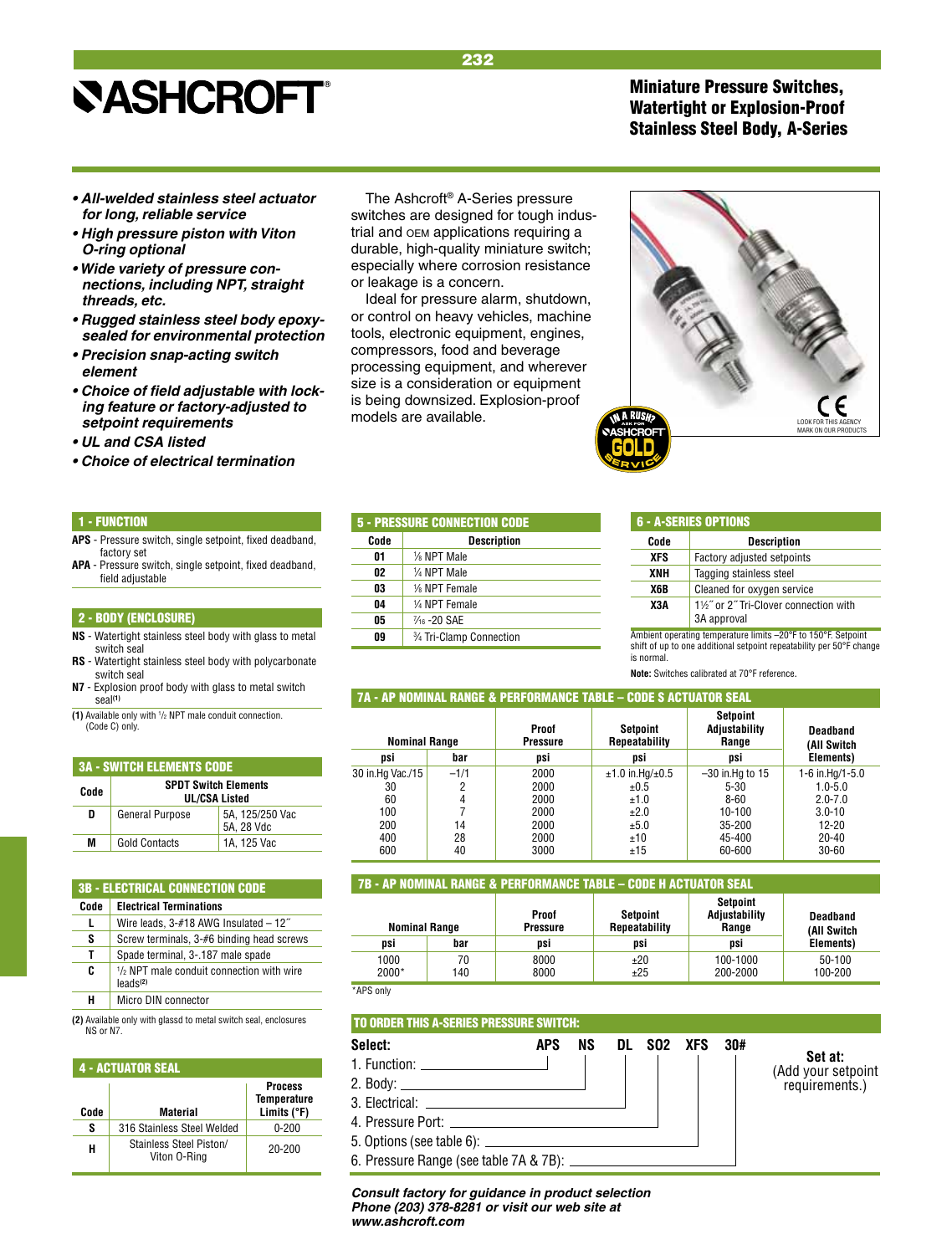*This general purpose Ashcroft® switch series is ideal for use in virtually all Industrial and OEM* 

**• Watertight NEMA 4X enclosure,** 

**• Choice of switch elements for all**  *applications, including hermeti-*

**• Wide choice of wetted materials,**  *including all-welded Monel or* 

**• Approved for UL, CSA and FM***(8)* 

**• Setpoints adjustable from 15-100%** 

**• Fixed or limited adjustable** 

1 - ENCLOSURE

*applications.*

*cally sealed*

*stainless steel*

*deadband*

*ratings*

*of range*

*IP66*

IP66 requirements

2 - SWITCH ELEMENTS

**B4** - Pressure switch, type 400, watertight enclosure meets NEMA 3, 4, 4X and 13,

**D4** - Differential pressure switch, type 400, watertight enclosure meets NEMA 3, 4, 4X

 **Order Description/Maximum Electrical Ratings Code UL/CSA Listed SPDT**  $20^{(4)}$  Narrow deadband 15A, 125/250 Vac  $21^{(9)}$  Ammonia service 5A, 125/250 Vac

switch, narrow 5A, 125/250 Vac

1/4A, 250 Vdc

1/8HP 125/ Vac or dc

11A, 125/250 Vac<br>5A, 30 Vdc

1/4A, 250 Vdc

 23 Heavy duty ac 20A,125/250 Vac 24<sup>(1)</sup> General purpose 1/2A, 125/250/480 Vac

25 | Heavy duty dc | 10A,125/ Vac or dc

26<sup>(4)</sup> Sealed environment 15A, 125/250 Vac

 27 High temp. 300°F 15A, 125/250 Vac 28 | Manual reset trip | 15A, 125/250 Vac

29 | Manual reset trip | 15A, 125/250 Vac

31 Low level (gold) 1A,125/250 Vac

 50 Variable deadband 15A,125/250 Vac **UL/CSA Listed Dual SPDT(2)** 61<sup>(4)</sup> Dual narrow deadband 15A, 125/250 Vac  $62<sup>(4)</sup>$  Dual narrow environ- 15A, 125/250 Vac

 63 Dual high temp. 300°F 15A, 125/250 Vac 64 Dual general purpose 1/2A, 125/250/480 Vac

65 Dual ammonia service 5A, 125/250/480

and 13, IP66 requirements

 $22^{(3)}$  Hermetically sealed

General purpose

on increasing

on decreasing

 contacts Hermetically sealed<br>32 switch, general

purpose

ment proof

Dual general purpose

deadband

proof

## **• Choice of actuators, including designs for fire-safe and NACE**  *applications(8)*

- **Readily available**
- **Standard pressure connection**  *materials:*
	- *Pressure psi ranges - 316L stainless steel*

**Differential psid ranges - Nickel-plated brass(9)**

**Code** Process Range<br>& Temp.<sup>(6)</sup> Vac 0-600 10

**Material** Limits  $\begin{array}{|c|c|c|c|c|} \hline \text{M}} & \text{M}} & \text{N}} & \text{N}} & \text{N}} & \text{N}} & \text{N}} & \text{N}} & \text{N}} & \text{N}} & \text{N}} & \text{N}} & \text{N}} & \text{N}} & \text{N}} & \text{N}} & \text{N}} & \text{N}} & \text{N}} & \text{N}} & \text{N}} & \text{N}} & \text{N}} & \text{N}} & \text{N}} & \text{N}} & \text{N}} & \text{N}} & \text{N}} & \text{N}} & \text{$  **°F psi** B-Buna N 0 to 150  $\bullet$   $\bullet$   $\bullet$   $\bullet$ V-Viton 20 to 300 T-Teflon  $0$  to 150  $\bullet$   $\bullet$   $\bullet$   $\bullet$  $S-SS^{(5)(10)}$  0 to 300 **P-Monel**<sup>(5)(10)</sup> 0 to 300

*Vac* **0-600 1000 2000-<br>in.H<sub>2</sub>0 psi psi 3000** 

*Pressure and differential inches of water ranges* 

*- Epoxy coated carbon steel*



## HERMETICALLY SEALED SWITCH

We recommend hermetically sealed switch elements for improved reliability. The hermetically sealed switch provides uncompromising contact protection in harsh or corrosive environments. The Ashcroft 400 Series is also approved for installation in Division II hazardous areas when supplied with hermetically sealed contacts.

Features:

• UL-recognized component, guide WSQ2, File E85076 • All-stainless steel welded construction



LOOK FOR THIS AGENCY MARK ON OUR PRODUCTS

C E

## 4 - OPTIONS

(See pages 250-251)

3 - ACTUATOR SEAL<sup>(7)</sup>

## 5 - STANDARD PRESSURE RANGES

(See page 247)

NOTES:

- 1. Standard switch.
- 2. Dual switches are 2 SPDT snap-action switches not independently adjustable.
- 3. Estimated dc rating, 2.5A, 28 Vdc (not UL listed).
- 4. Estimated dc rating, .4A, 120 Vdc (not UL listed).
- 5. Available on pressure only.
- 6. Ambient operating temperature limits –20 to 150°F, all styles. Setpoint shift of  $\pm 1\%$  of range per 50°F is normal. Switch calibrated at 70°F reference.
- 7. Items are wetted by process fluid.
- 8. Refer to Option Table.

j

- 9. Order Option XUD, stainless steel process connection.
- 10. On differential switches, stainless steel is available in 15, 30, 60 and 90 psid ranges only. Includes Teflon O-ring and 316 SS connection.

TO ORDER THIS B-SERIES PRESSURE SWITCH:

## **Select: B4 20 B XPK 600#**  1. Enclosure: 2. Switch Element: 3. Actuator Seal: 4. Options (See pages 250-251): 5. Pressure Range (See page 247):

*Consult factory for guidance in product selection Phone (203) 378-8281 or visit our web site at www.ashcroft.com*



## Pressure and Differential Pressure Switches, Watertight Enclosure, Type 400, B-Series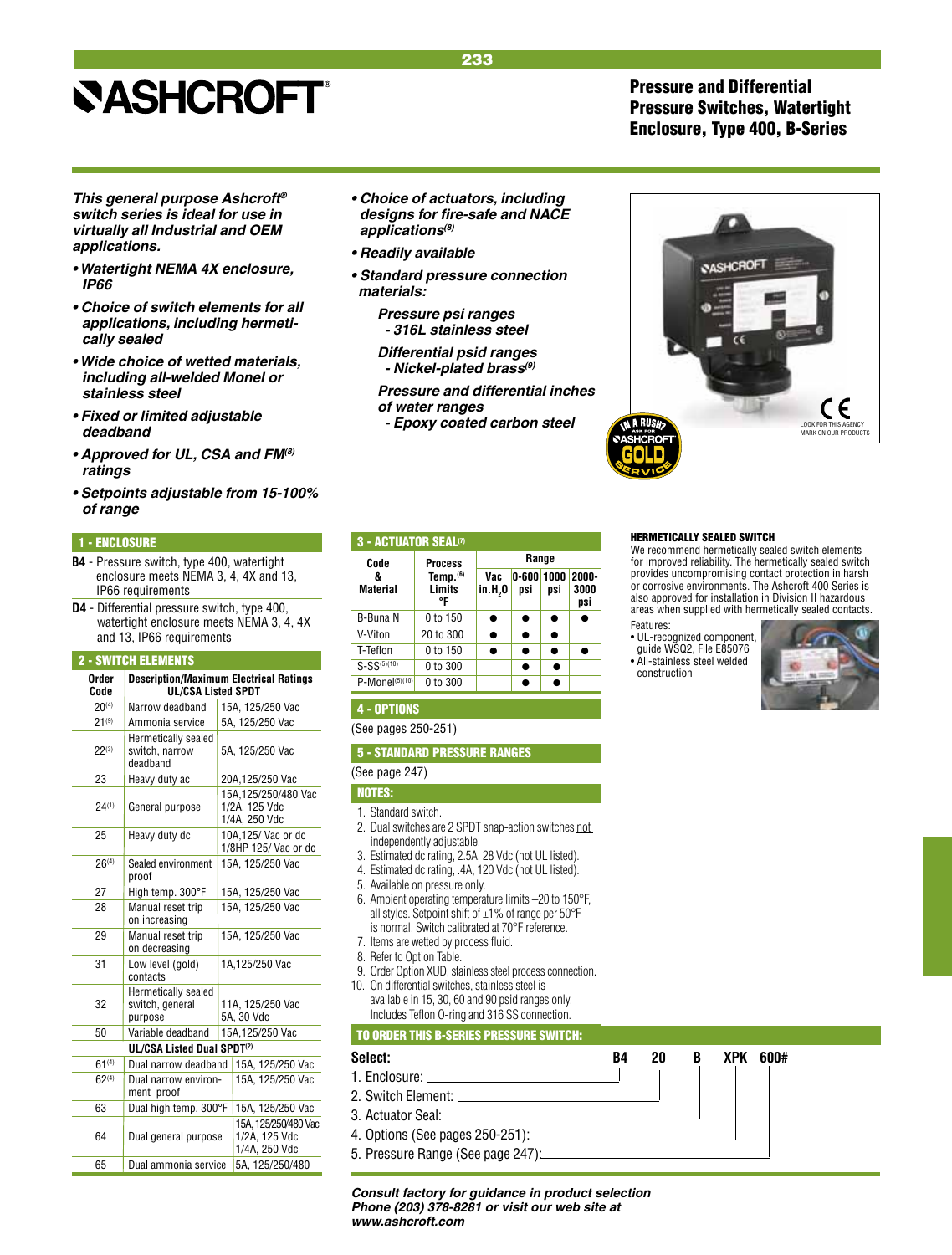## Temperature Switches Watertight Enclosure, Type 400, B-Series

*This broad Ashcroft® switch series*  **is easy to use and readily retrofits to**  *virtually all process, industrial and OEM applications.*

- **Watertight NEMA 4X, IP66**  *enclosure*
- **Choice of switch elements**  *for all applications, including hermetically sealed (NEMA 4 meets*  **Class I, Div. 2, Groups A, B, C, & D**  *with hermetically sealed switch)*
- **UL, CSA listings standard**

**• Setpoints adjustable from 15-100%**  *of range*

234

- **Wetted material is all-welded**  *stainless steel*
- **Fixed or limited adjustable**  *deadband*
- **Readily available**

## 1 - ENCLOSURE

**T4** - Temperature switch, type 400, watertight enclosure meets NEMA 3, 4, 4X and 13, IP66 requirements

| <b>2 - SWITCH ELEMENTS</b><br><b>Description/Maximum Electrical Ratings</b><br>Order<br><b>UL/CSA Listed SPDT</b><br>Code<br>$20^{(4)}$<br>Narrow deadband<br>15A, 125/250 Vac<br>$21^{(7)}$<br>5A, 125/250 Vac<br>Ammonia service<br>Hermetically sealed<br>switch, narrow<br>$22^{(3)}$<br>5A, 125/250 Vac<br>deadband<br>23<br>Heavy duty ac<br>20A,125/250 Vac<br>15A.125/250/480 Vac<br>1/2A. 125 Vdc<br>$24^{(1)}$<br>General purpose<br>1/4A, 250 Vdc<br>10A,125/ Vac or dc<br>25<br>Heavy duty dc<br>1/8HP 125/ Vac or dc<br>Sealed environment<br>$26^{(4)}$<br>15A. 125/250 Vac<br>proof<br>27<br>High temp. 300°F<br>15A, 125/250 Vac<br>28<br>Manual reset trip<br>15A, 125/250 Vac<br>on increasing<br>29<br>Manual reset trip<br>15A, 125/250 Vac<br>on decreasing<br>31<br>Low level (gold)<br>1A,125/250 Vac<br>contacts<br>Hermetically sealed<br>32<br>switch, general<br>11A, 125/250 Vac<br>5A. 30 Vdc<br>purpose<br>Variable deadband<br>50<br>15A, 125/250 Vac<br>UL/CSA Listed Dual SPDT <sup>(2)</sup><br>$61^{(4)}$<br>Dual narrow deadband<br>15A, 125/250 Vac<br>$62^{(4)}$<br>15A, 125/250 Vac<br>Dual narrow environ-<br>ment proof<br>Dual high temp. 300°F<br>63<br>1/2A, 125 Vdc<br>Dual general purpose<br>64<br>1/4A, 250 Vdc<br>5A, 125/250/480<br>65 $(7)$<br>Dual ammonia service |  |  |                     |  |  |
|------------------------------------------------------------------------------------------------------------------------------------------------------------------------------------------------------------------------------------------------------------------------------------------------------------------------------------------------------------------------------------------------------------------------------------------------------------------------------------------------------------------------------------------------------------------------------------------------------------------------------------------------------------------------------------------------------------------------------------------------------------------------------------------------------------------------------------------------------------------------------------------------------------------------------------------------------------------------------------------------------------------------------------------------------------------------------------------------------------------------------------------------------------------------------------------------------------------------------------------------------------------------------------------------------------------------|--|--|---------------------|--|--|
|                                                                                                                                                                                                                                                                                                                                                                                                                                                                                                                                                                                                                                                                                                                                                                                                                                                                                                                                                                                                                                                                                                                                                                                                                                                                                                                        |  |  |                     |  |  |
|                                                                                                                                                                                                                                                                                                                                                                                                                                                                                                                                                                                                                                                                                                                                                                                                                                                                                                                                                                                                                                                                                                                                                                                                                                                                                                                        |  |  |                     |  |  |
|                                                                                                                                                                                                                                                                                                                                                                                                                                                                                                                                                                                                                                                                                                                                                                                                                                                                                                                                                                                                                                                                                                                                                                                                                                                                                                                        |  |  |                     |  |  |
|                                                                                                                                                                                                                                                                                                                                                                                                                                                                                                                                                                                                                                                                                                                                                                                                                                                                                                                                                                                                                                                                                                                                                                                                                                                                                                                        |  |  |                     |  |  |
|                                                                                                                                                                                                                                                                                                                                                                                                                                                                                                                                                                                                                                                                                                                                                                                                                                                                                                                                                                                                                                                                                                                                                                                                                                                                                                                        |  |  |                     |  |  |
|                                                                                                                                                                                                                                                                                                                                                                                                                                                                                                                                                                                                                                                                                                                                                                                                                                                                                                                                                                                                                                                                                                                                                                                                                                                                                                                        |  |  |                     |  |  |
|                                                                                                                                                                                                                                                                                                                                                                                                                                                                                                                                                                                                                                                                                                                                                                                                                                                                                                                                                                                                                                                                                                                                                                                                                                                                                                                        |  |  |                     |  |  |
|                                                                                                                                                                                                                                                                                                                                                                                                                                                                                                                                                                                                                                                                                                                                                                                                                                                                                                                                                                                                                                                                                                                                                                                                                                                                                                                        |  |  |                     |  |  |
|                                                                                                                                                                                                                                                                                                                                                                                                                                                                                                                                                                                                                                                                                                                                                                                                                                                                                                                                                                                                                                                                                                                                                                                                                                                                                                                        |  |  |                     |  |  |
|                                                                                                                                                                                                                                                                                                                                                                                                                                                                                                                                                                                                                                                                                                                                                                                                                                                                                                                                                                                                                                                                                                                                                                                                                                                                                                                        |  |  |                     |  |  |
|                                                                                                                                                                                                                                                                                                                                                                                                                                                                                                                                                                                                                                                                                                                                                                                                                                                                                                                                                                                                                                                                                                                                                                                                                                                                                                                        |  |  |                     |  |  |
|                                                                                                                                                                                                                                                                                                                                                                                                                                                                                                                                                                                                                                                                                                                                                                                                                                                                                                                                                                                                                                                                                                                                                                                                                                                                                                                        |  |  |                     |  |  |
|                                                                                                                                                                                                                                                                                                                                                                                                                                                                                                                                                                                                                                                                                                                                                                                                                                                                                                                                                                                                                                                                                                                                                                                                                                                                                                                        |  |  |                     |  |  |
|                                                                                                                                                                                                                                                                                                                                                                                                                                                                                                                                                                                                                                                                                                                                                                                                                                                                                                                                                                                                                                                                                                                                                                                                                                                                                                                        |  |  |                     |  |  |
|                                                                                                                                                                                                                                                                                                                                                                                                                                                                                                                                                                                                                                                                                                                                                                                                                                                                                                                                                                                                                                                                                                                                                                                                                                                                                                                        |  |  |                     |  |  |
|                                                                                                                                                                                                                                                                                                                                                                                                                                                                                                                                                                                                                                                                                                                                                                                                                                                                                                                                                                                                                                                                                                                                                                                                                                                                                                                        |  |  |                     |  |  |
|                                                                                                                                                                                                                                                                                                                                                                                                                                                                                                                                                                                                                                                                                                                                                                                                                                                                                                                                                                                                                                                                                                                                                                                                                                                                                                                        |  |  |                     |  |  |
|                                                                                                                                                                                                                                                                                                                                                                                                                                                                                                                                                                                                                                                                                                                                                                                                                                                                                                                                                                                                                                                                                                                                                                                                                                                                                                                        |  |  |                     |  |  |
|                                                                                                                                                                                                                                                                                                                                                                                                                                                                                                                                                                                                                                                                                                                                                                                                                                                                                                                                                                                                                                                                                                                                                                                                                                                                                                                        |  |  | 15A, 125/250 Vac    |  |  |
|                                                                                                                                                                                                                                                                                                                                                                                                                                                                                                                                                                                                                                                                                                                                                                                                                                                                                                                                                                                                                                                                                                                                                                                                                                                                                                                        |  |  | 15A.125/250/480 Vac |  |  |
|                                                                                                                                                                                                                                                                                                                                                                                                                                                                                                                                                                                                                                                                                                                                                                                                                                                                                                                                                                                                                                                                                                                                                                                                                                                                                                                        |  |  |                     |  |  |

|                             |                     | <b>3 - THERMAL SYSTEM SELECTION<sup>5</sup></b> |     |                                        |                |  |
|-----------------------------|---------------------|-------------------------------------------------|-----|----------------------------------------|----------------|--|
|                             |                     | DIRECT MOUNT                                    |     |                                        |                |  |
| <b>Order Code</b>           |                     | <b>System Material</b>                          |     |                                        | Style          |  |
| TS                          |                     | 316 stainless steel                             |     |                                        | Rigid          |  |
|                             |                     | <b>REMOTE MOUNT</b>                             |     |                                        |                |  |
| Order Code                  |                     | <b>System Material</b>                          |     | Line Length                            | Style          |  |
| T <sub>05</sub>             |                     | 316 stainless steel                             |     | 51                                     | Capillary      |  |
| T10                         |                     | 316 stainless steel                             |     | 10 <sup>′</sup>                        | with           |  |
| T <sub>15</sub>             |                     | 316 stainless steel                             |     | 15 <sup>′</sup>                        | 302 SS         |  |
| T <sub>20</sub>             | 316 stainless steel |                                                 |     | $20^{\prime}$                          | Spring         |  |
| T <sub>25</sub>             |                     | 316 stainless steel                             | 25' |                                        | Armor          |  |
|                             |                     | <b>4 - BULB LENGTH SELECTION<sup>(6)</sup></b>  |     |                                        |                |  |
|                             | DIRECT MOUNT        |                                                 |     |                                        |                |  |
| Order Code<br>"S" Dimension |                     |                                                 |     | Minimum<br>Thermowell<br>"U" Dimension |                |  |
| 027<br>$2^{3}/4$ "          |                     |                                                 |     |                                        |                |  |
| $4^{\prime\prime}$<br>040   |                     |                                                 |     | $2\frac{1}{2}$                         |                |  |
| 060                         |                     | $6^{\prime\prime}$                              |     |                                        | $4\frac{1}{2}$ |  |
| 090                         |                     | 9"                                              |     | $7\frac{1}{2}$                         |                |  |
| 12"<br>120                  |                     |                                                 |     | $10\frac{1}{2}$                        |                |  |

## **Remote Mount** 030  $3^{7}$  2<sup>1</sup>

## 5 - OPTIONS

See pages 250-251

 6 - STANDARD TEMPERTATURE RANGES See page 247

- $1.$
- 
- 
- 4.
- 5. Options (see pages 250-251):
- 6. Temperature Range (see page 247):

#### *Consult factory for guidance in product selection Phone (203) 378-8281 or visit our web site at www.ashcroft.com*



## NOTES:

- 1. Standard switch.
- 2. Dual switches are 2 SPDT snap-action switches not independently adjustable.
- 3. Estimated dc rating, 2.5A, 28 Vdc (not UL listed).
- 4. Estimated dc rating, 0.4A, 120 Vdc (not UL listed).
- 5. Additional line lengths available, call factory.
- 6. Additional bulb lengths available, call factory.
- 7. Not UL listed
- Switches calibrated at 70°F ambient reference.

### HERMETICALLY SEALED SWITCH

We recommend hermetically sealed switch elements for improved reliability. The hermetically sealed switch provides uncompromising contact protection in harsh or corrosive environments. The Ashcroft 400 Series is also approved for installation in Division II hazardous areas when supplied with hermetically sealed contacts.

- Features: • UL-recognized component,
- guide WSQ2, File E85076 • All-stainless steel welded construction



| TO ORDER THIS B-SERIES TEMPERATURE SWITCH: |    |    |     |  |                       |
|--------------------------------------------|----|----|-----|--|-----------------------|
| Select:                                    | T4 | 20 | T05 |  | 030 XNH 150° to 260°F |
|                                            |    |    |     |  |                       |
|                                            |    |    |     |  |                       |
|                                            |    |    |     |  |                       |
|                                            |    |    |     |  |                       |
|                                            |    |    |     |  |                       |
| 6. Tamperatura Ranga (soo naga 247):       |    |    |     |  |                       |

 $2\frac{1}{2}$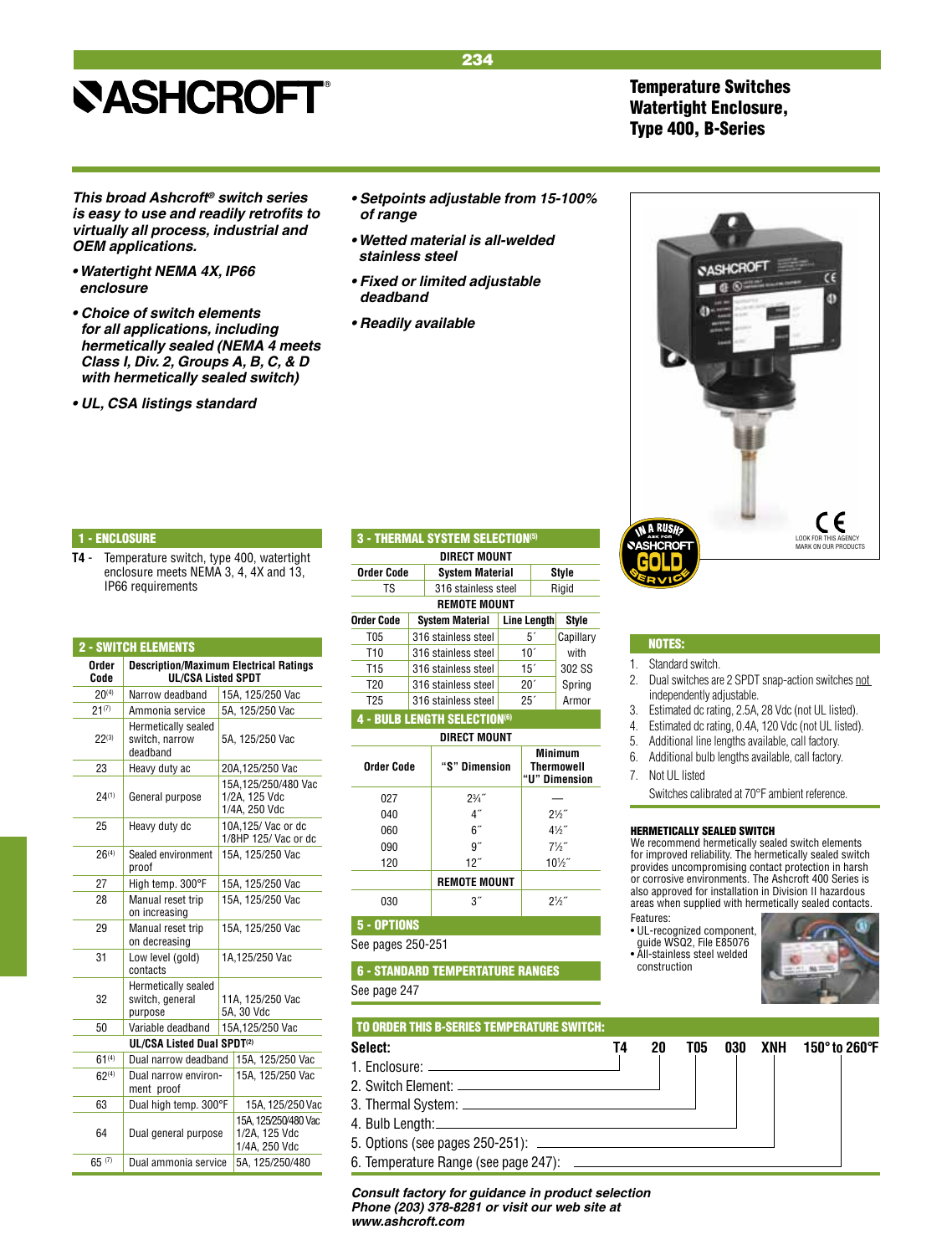## Pressure and Differential Pressure Switches, Explosion-Proof Enclosure, Type 700, B-Series

*This broad Ashcroft® switch series is ideal for use in virtually all process and industrial applications.*

- **Explosion-proof NEMA 7/9, IP66**  *enclosure (explosion-proof enclo***sure Class I, Div. 1 & 2, Groups B, C, & D and Class II, Div. 1 & 2, Groups E, F & G)**
- **Choice of switch elements for all**  *applications, including hermetically sealed*
- **Wide choice of wetted materials,**  *including all-welded Monel or stainless steel*
- **Fixed or limited adjustable**   *deadband*
- **UL listed**
- **Various actuators available**
- **Belleville actuator***(8)*

#### 1 - ENCLOSURE

- **B7**  Pressure switch, type 700, explosion-proof enclosure meets Div.1 & 2, NEMA 7/9, IP66 requirements
- **D7**  Differential pressure switch, type 700, explosion-proof enclosure meets Div. 1 & 2, NEMA 7/9, IP66 requirements

## 2 - SWITCH ELEMENTS

| Order<br>Code | <b>Description/Maximum Electrical Ratings</b><br><b>UL/CSA Listed SPDT</b> |  |                                                        |  |
|---------------|----------------------------------------------------------------------------|--|--------------------------------------------------------|--|
| $20^{(4)}$    | Narrow deadband                                                            |  | 15A, 125/250 Vac                                       |  |
| $21^{(9)}$    | Ammonia service                                                            |  | 5A. 125/250 Vac                                        |  |
| $22^{(3)}$    | Hermetically sealed<br>switch, narrow<br>deadband                          |  | 5A, 125/250 Vac                                        |  |
| 23            | Heavy duty ac                                                              |  | 20A,125/250 Vac                                        |  |
| $24^{(1)}$    | General purpose                                                            |  | 15A, 125/250/480 Vac<br>1/2A, 125 Vdc<br>1/4A, 250 Vdc |  |
| 25            | Heavy duty dc                                                              |  | 10A.125/ Vac or dc<br>1/8HP 125/ Vac or dc             |  |
| $26^{(4)}$    | Sealed environment<br>proof                                                |  | 15A, 125/250 Vac                                       |  |
| 27            | High temp. 300°F                                                           |  | 15A, 125/250 Vac                                       |  |
| 31            | Low level (gold)<br>1A,125/250 Vac<br>contacts                             |  |                                                        |  |
| 32            | Hermetically sealed<br>switch, general<br>purpose                          |  | 11A. 125/250 Vac<br>5A. 30 Vdc                         |  |
| 50            | Variable deadband                                                          |  | 15A, 125/250 Vac                                       |  |
|               | UL/CSA Listed Dual SPDT <sup>(2)</sup>                                     |  |                                                        |  |
| $61^{(4)}$    | Dual narrow deadband                                                       |  | 15A, 125/250 Vac                                       |  |
| $62^{(4)}$    | Dual narrow environ-<br>ment proof                                         |  | 15A, 125/250 Vac                                       |  |
| 63            | Dual high temp. 300°F                                                      |  | 15A, 125/250 Vac                                       |  |
| 64            | Dual general purpose                                                       |  | 15A. 125/250/480 Vac<br>1/2A, 125 Vdc<br>1/4A, 250 Vdc |  |
| 65            | Dual ammonia service                                                       |  | 5A,125/250/480 Vac                                     |  |
| $67^{(3)}$    | Hermetically sealed<br>switch, narrow<br>deadband                          |  | 5A, 125/250 Vac                                        |  |
| 68            | Dual hermetically<br>sealed switch,<br>general purpose                     |  | 11A,125/250 Vac<br>5A, 30 Vdc                          |  |

- **Readily available**
- **Standard pressure connection**   *materials:*

235

- *Pressure psi ranges - 316L SS*
- **Differential psid ranges**
- **Nickel plated brass(9)**
- *Pressure and differential inches of water ranges*
- *Epoxy coated carbon steel*
- **ATEX models available***(8)*
- **IECEx models available***(10)*
- **CSA models available***(8)*
- **FM models available***(8)*
- **Setpoints adjustable from 15-100%**  *of range*
- **Dual Seal Rating models available***(8)*

## 3 - ACTUATOR SEAL<sup>(7)</sup>

| Code                 | <b>Process</b>                       | Range                      |                       |           |                      |
|----------------------|--------------------------------------|----------------------------|-----------------------|-----------|----------------------|
| &<br><b>Material</b> | Iemp. <sub>(6)</sub><br>Limits<br>°F | Vac<br>in.H <sub>2</sub> 0 | $0 - 600 1000$<br>psi | psi       | 2000-<br>3000<br>psi |
| B-Buna N             | 0 to 150                             |                            |                       | ●         |                      |
| V-Viton              | 20 to 300                            | $\bullet$                  | ●                     | $\bullet$ |                      |
| T-Teflon             | 0 to 150                             | $\bullet$                  | $\bullet$             | $\bullet$ |                      |
| $S-SS^{(5)(10)}$     | 0 to 300                             |                            | ●                     |           |                      |
| $P-Mone1(5)$         | 0 to 300                             |                            |                       |           |                      |

## 4 - OPTIONS

(See pages 250-251)

#### 5 - STANDARD PRESSURE RANGES

(See page 247)

NOTES:

- 1. Standard switch.
- 2. Dual switches are 2 SPDT snap-action switches not independently adjustable.
- 3. Estimated dc rating, 2.5A, 28 Vdc (not UL listed).
- 4. Estimated dc rating, .4A, 120 Vdc (not UL listed).
- 5. Available on pressure only.
- 6. Ambient operating temperature limits –20 to 150°F, all styles. Setpoint shift of  $\pm 1\%$  of range per 50°F is normal. Switch calibrated at 70°F reference.
- 7. Items are wetted by process fluid.
- 8. Refer to Option Table.
- 9. Order Option XUD, stainless steel process connection.
- 10. On differential switches, stainless steel is
- available in 15, 30, 60 and 90 psid ranges only. Includes Teflon O-ring and 316 SS connection.



#### ATEX APPROVAL FOR HAZARDOUS LOCATIONS

ATEX is a European designation that deals with standards for equipment and protective systems intended for use in potentially explosive atmospheres. This approval is required for switches intended for use in hazardous locations, especially important to OEMs who export to Europe and contractors specifying or purchasing products for European applications. XCN option adds special features to Ashcroft 700-Series switch enclosures that meet the requirements for the highest levels of security and danger, such as:

- Special locking device requiring an Allen wrench to remove cover
- Special vents that blow out should the diaphragm rupture, thus preventing pressure build-up in the enclosure
- Special conduit plug requiring an Allen wrench for removal • Available on pressure, temperature and differential pressure models
- Meets Explosion Class EEx d IIC T6



LOOK FOR THIS AGENCY MARK ON OUR PRODUCTS



3. Actuator Seal:

j

- 4. Options (see pages 250-251):
- 5. Pressure Range (see page 247):

*Consult factory for guidance in product selection Phone (203) 378-8281 or visit our web site at www.ashcroft.com*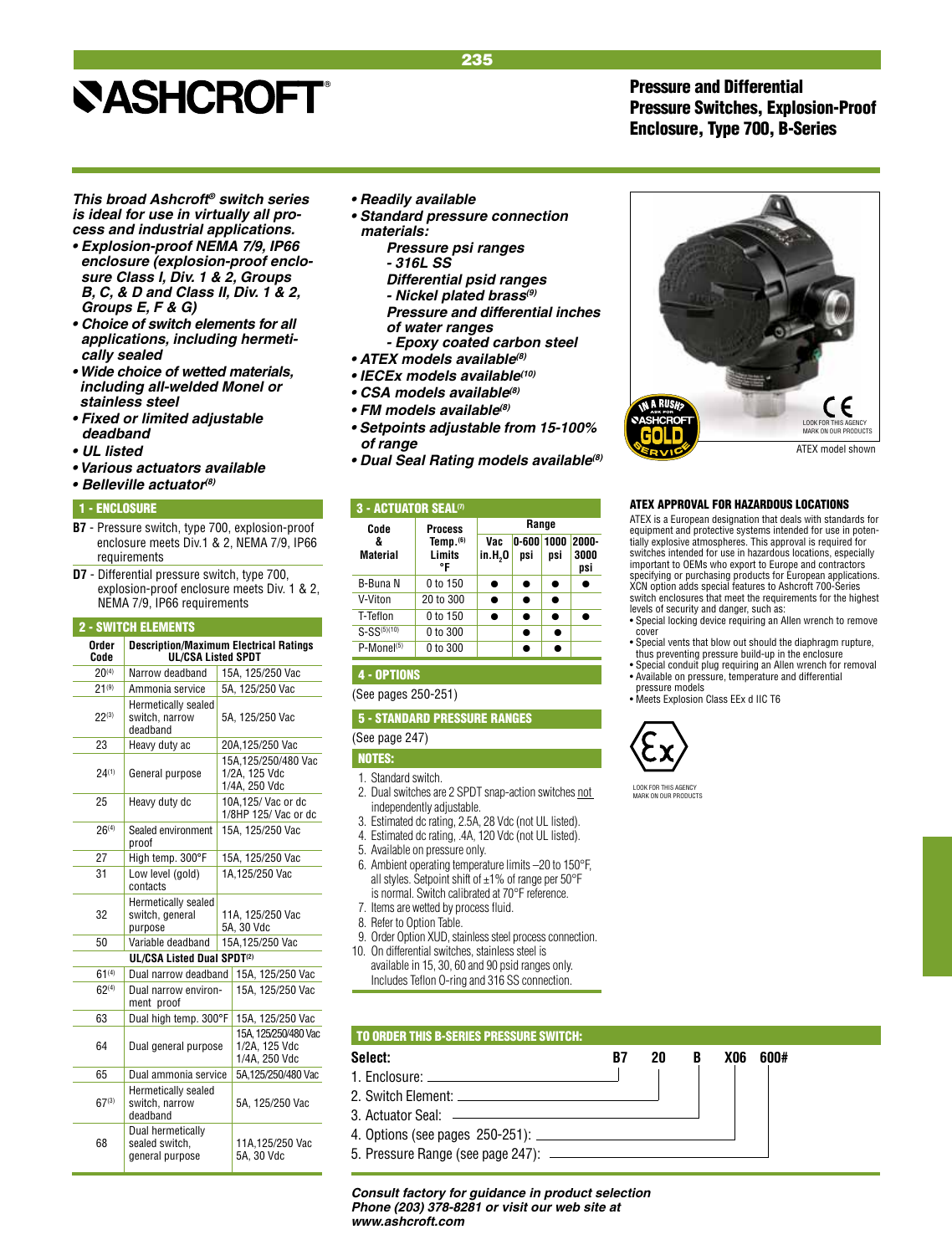*This broad Ashcroft® switch series ideal for use in virtually all process, industrial and OEM applications.*

- **Explosion-proof NEMA 7/9, IP66** *enclosures*
- **Choice of switch elements**  *for all applications, including hermetically sealed*

## 1 - ENCLOSURE

**T7** - Temperature switch, type 700, explosion proof enclosure meets Div. 1 & 2, NEMA 7/9, IP66 requirements

| <b>2 - SWITCH ELEMENTS</b> |                                                                                     |                  |                                                        |  |  |
|----------------------------|-------------------------------------------------------------------------------------|------------------|--------------------------------------------------------|--|--|
| Order<br>Code              | <b>Description/Maximum Electrical Ratings</b><br><b>UL/CSA Listed SPDT</b>          |                  |                                                        |  |  |
| $20^{(4)}$                 | Narrow deadband                                                                     |                  | 15A, 125/250 Vac                                       |  |  |
| 21                         | Ammonia service                                                                     |                  | 5A, 125/250 Vac                                        |  |  |
| $22^{(3)}$                 | Hermetically sealed<br>switch, narrow<br>deadband                                   |                  | 5A, 125/250 Vac                                        |  |  |
| 23                         | Heavy duty ac                                                                       |                  | 20A,125/250 Vac                                        |  |  |
| $24^{(1)}$                 | General purpose                                                                     |                  | 15A, 125/250/480 Vac<br>1/2A. 125 Vdc<br>1/4A, 250 Vdc |  |  |
| 25                         | Heavy duty dc                                                                       |                  | 10A.125/ Vac or dc<br>1/8HP 125/ Vac or dc             |  |  |
| $26^{(4)}$                 | Sealed environment<br>proof                                                         | 15A. 125/250 Vac |                                                        |  |  |
| 27                         | High temp. 300°F                                                                    |                  | 15A, 125/250 Vac                                       |  |  |
| 31                         | Low level (gold)<br>contacts                                                        |                  | 1A,125/250 Vac                                         |  |  |
| 32                         | Hermetically sealed<br>switch, general<br>11A, 125/250 Vac<br>5A, 30 Vdc<br>purpose |                  |                                                        |  |  |
| 50                         | Variable deadband                                                                   |                  | 15A, 125/250 Vac                                       |  |  |
|                            | UL/CSA Listed Dual SPDT(2)                                                          |                  |                                                        |  |  |
| $61^{(4)}$                 | Dual narrow deadband                                                                |                  | 15A, 125/250 Vac                                       |  |  |
| $62^{(4)}$                 | Dual narrow environ-<br>ment proof                                                  |                  | 15A, 125/250 Vac                                       |  |  |
| 63                         | Dual high temp. 300°F                                                               |                  | 15A, 125/250 Vac                                       |  |  |
| 64                         | Dual general purpose                                                                |                  | 15A.125/250/480 Vac<br>1/2A, 125 Vdc<br>1/4A, 250 Vdc  |  |  |
| 65                         | Dual ammonia service                                                                |                  | 5A, 125/250/480                                        |  |  |
| $67^{(3)}$                 | Hermetically sealed<br>switch, narrow<br>deadband                                   |                  | 5A, 125/250 Vac                                        |  |  |
| 68                         | Dual hermetically<br>sealed switch.<br>general purpose                              |                  | 11A,125/250 Vac<br>5A, 30 Vdc                          |  |  |

- **Fixed or limited adjustable**  *deadband*
- **Readily available**
- **UL listings standard**
- **CSA listings available***(7)*
- **ATEX models available***(7)*
- **Setpoints adjustable from 15-100%**  *of range*
- **IECEx models available***(7)*

| <b>3 - THERMAL SYSTEM SELECTION(5)</b> |  |                        |                    |    |           |
|----------------------------------------|--|------------------------|--------------------|----|-----------|
|                                        |  | <b>DIRECT MOUNT</b>    |                    |    |           |
| <b>Order Code</b>                      |  | <b>System Material</b> |                    |    | Style     |
| TS                                     |  | 316 stainless steel    |                    |    | Rigid     |
|                                        |  | <b>REMOTE MOUNT</b>    |                    |    |           |
| <b>Order Code</b>                      |  | <b>System Material</b> | <b>Line Length</b> |    | Style     |
| T <sub>05</sub>                        |  | 316 stainless steel    |                    | 51 | Capillary |
| T <sub>10</sub>                        |  | 316 stainless steel    | 10 <sup>7</sup>    |    | with      |
| T <sub>15</sub>                        |  | 316 stainless steel    | 15 <sup>′</sup>    |    | 302 SS    |
| T <sub>20</sub>                        |  | 316 stainless steel    | $20^{\circ}$       |    | Spring    |
| T <sub>25</sub>                        |  | 316 stainless steel    | 25 <sup>′</sup>    |    | Armor     |

## **4 - BULB LENGTH SELECTION**

| <b>DIRECT MOUNT</b> |                 |                                                      |  |  |
|---------------------|-----------------|------------------------------------------------------|--|--|
| Order Code          | "S" Dimension   | <b>Minimum</b><br><b>Thermowell</b><br>"U" Dimension |  |  |
| 027                 | $2^{3}/4$       |                                                      |  |  |
| 040                 | 4 <sup>''</sup> | $2\frac{1}{2}$                                       |  |  |
| 060                 | 6″              | $4\frac{1}{2}$                                       |  |  |
| 090                 | 9″              | $7\frac{1}{2}$                                       |  |  |
| 120                 | 12"             | $10\frac{1}{2}$                                      |  |  |
| DEMATE MAIINT       |                 |                                                      |  |  |

### **Remote Mount**  $030$   $37$

⁄2˝

5 - OPTIONS

See pages 250-251

6 - STANDARD TEMPERTATURE RANGES

See page 247

- NOTES:
- 1. Standard switch.
- 2. Dual switches are 2 SPDT snap-action switches not independently adjustable.
- 3. Estimated dc rating, 2.5A, 28 Vdc (not UL listed). 4. Estimated dc rating, 0.4A, 120 Vdc (not UL
- listed). 5. Additional line lengths available, call factory.
- 
- 6. Additional bulb lengths available, call factory. Refer to Options Table.
- Switches calibrated at 70°F ambient reference.

### TO ORDER THIS B-SERIES TEMPERATURE SWITCH:

## **Select: T7 20 T05 030 XNH 150° to 260°F** 1. Enclosure: 2. Switch Element: 3. Thermal System: 4. Bulb Length: 5. Options (see pages 250-251): 6. Temperature Range (see page 247):

## Temperature Switches Explosion-Proof Enclosure, Type 700, B-Series



#### HERMETICALLY SEALED SWITCH

We recommend hermetically sealed switch elements for improved reliability. The hermetically sealed switch provides uncompromising contact protection in harsh or corrosive environments.

#### Features:

• UL-recognized component, guide WSQ2, File E85076 • All-stainless steel welded construction



*Consult factory for guidance in product selection Phone (203) 378-8281 or visit our web site at www.ashcroft.com*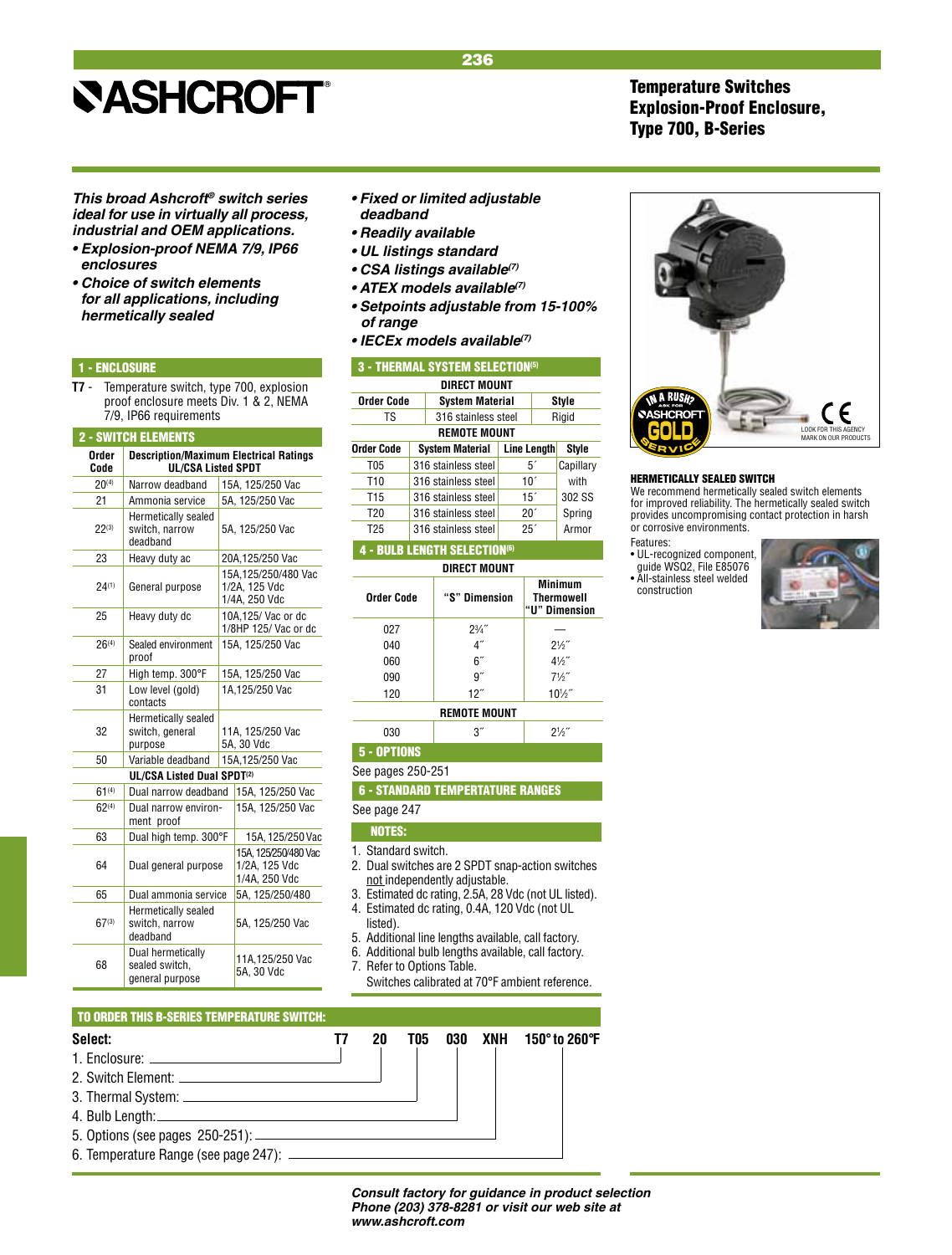Compact Pressure Switch Explosion-Proof Body F-Series

## *Special features:*

- **Diaphragm-sealed piston actuator**  *for long, reliable service*
- **Choice of wetted materials and**  *pressure connections for all applications*
- **Watertight anodized aluminum**  *body for environmental protection*
- **Hermetically sealed snap-acting**  *switch element*
- **Field adjustable**
- **• Standard** *<sup>1</sup> /2 NPT Male electrical conduit connection*
- **Factory sealed leads**
- **Directly interchangeable with many**  *similar models for convenience*
- **UL and CSA listed standard**
- **Setpoints adjustble from 15-100%**  *of range. Exception: stainless steel*  **welded (codes) adjustable from 20-100%**

### 1 - FUNCTION

**FPS** - Pressure switch, single setpoint, fixed deadband, field adjustable

## 2 - ENCLOSURE (BODY)

**N7** - NEMA 3, 4, 7 & 9, IP66 Anodized aluminum for hazardous locations

| <b>3 - SWITCH ELEMENT CODE</b> |                                                     |                                |  |  |  |
|--------------------------------|-----------------------------------------------------|--------------------------------|--|--|--|
| Code                           | <b>SPDT Switch Elements</b><br><b>UL/CSA Listed</b> |                                |  |  |  |
| P                              | Hermetically Sealed,<br>Narrow Deadband             | 5A. 125/250 Vac                |  |  |  |
| J                              | Hermetically Sealed,<br>General Purpose             | 11A, 125/250 Vac<br>5A, 30 Vdc |  |  |  |
|                                | Hermetically Sealed,<br><b>Gold Contacts</b>        | 1A. 125 Vac                    |  |  |  |

| <b>4 - ACTUATOR SEAL</b> |                           |                              |  |  |  |
|--------------------------|---------------------------|------------------------------|--|--|--|
| Code                     | <b>Material</b>           | Proc. Temp.<br>Limits $(°F)$ |  |  |  |
| B                        | Buna N                    | $0 - 150$                    |  |  |  |
| V                        | Viton                     | 20-200                       |  |  |  |
| т                        | Teflon                    | $0 - 150$                    |  |  |  |
| R                        | SS Diaphragm/Viton 0-Ring | $0 - 150$                    |  |  |  |
| S                        | 316 SS Welded             | $0 - 200$                    |  |  |  |
| н                        | SS Piston/Viton 0-Ring    | 20-200                       |  |  |  |

| <b>5 - PRESSURE CONNECTION</b> |                           |  |  |  |
|--------------------------------|---------------------------|--|--|--|
| Code                           | <b>Description</b>        |  |  |  |
| 25                             | 1/4 NPT Female            |  |  |  |
| Λ7                             | 1/2 NPT Female (Standard) |  |  |  |

|            | <b>6 - F-SERIES OPTIONS</b> |  |  |  |
|------------|-----------------------------|--|--|--|
| Code       | <b>Description</b>          |  |  |  |
| <b>XFP</b> | Fungus proofing             |  |  |  |
| <b>XFS</b> | Factory adjusted setpoint   |  |  |  |
| XK3        | <b>Terminal blocks</b>      |  |  |  |
| XNH        | Tagging stainless steel     |  |  |  |
| X6B        | Cleaned for oxygen service  |  |  |  |

### *Ideal for pressure alarm, shutdown, control on:*

- **Engines and compressors**
- **Process applications**
- **Offshore applications**
- **Panels**
- **Pipelines**
- **Hazardous locations**
- **Corrosive environments**
- **Machine tools**
- **Replacement and retrofit**
- **Where size is a consideration or**  *equipment is being downsized*



| 7A - NOMINAL RANGE & PERFORMANCE TABLE - BUNA (CODE B)                     |                                                                            |                                                                      |                                                                                                                         |                                                                                                                        |  |  |  |
|----------------------------------------------------------------------------|----------------------------------------------------------------------------|----------------------------------------------------------------------|-------------------------------------------------------------------------------------------------------------------------|------------------------------------------------------------------------------------------------------------------------|--|--|--|
| <b>Nominal Range</b>                                                       |                                                                            | <b>Proof Pressure</b>                                                |                                                                                                                         | <b>Deadband (by Switch Element)</b>                                                                                    |  |  |  |
| DSİ                                                                        | bar                                                                        | DSİ                                                                  | Code J                                                                                                                  | Code P.L                                                                                                               |  |  |  |
| 30 in.Hg Vac. <sup>+</sup><br>30<br>60<br>100<br>200<br>400<br>600<br>1000 | $-1$<br>$\begin{array}{c} 2 \\ 4 \\ 7 \end{array}$<br>14<br>28<br>40<br>70 | 1000<br>1000<br>1000<br>1000<br>1000<br>1600<br>2400<br>4000         | $1.8 - 8.0$<br>$0.2 - 1.5$<br>$0.2 - 2.5$<br>$0.5 - 4.0$<br>$1.5 - 8.0$<br>$1.0 - 15.0$<br>$4.0 - 28.0$<br>$6.0 - 50.0$ | $0.4 - 5.0$<br>$0.1 - 1.3$<br>$0.3 - 1.5$<br>$0.5 - 2.5$<br>$0.5 - 5.0$<br>$1.5 - 9.0$<br>$2.0 - 15.0$<br>$3.0 - 30.0$ |  |  |  |
|                                                                            |                                                                            | 7B - NOMINAL RANGE & PERFORMANCE TABLE - HIGH PRESSURE (CODE H)      |                                                                                                                         |                                                                                                                        |  |  |  |
| 1000<br>2000<br>3000<br>4000                                               | 70<br>140<br>210<br>280                                                    | 12.000<br>12,000<br>12.000<br>16.000                                 | $50 - 100$<br>100-200<br>150-300<br>150-350                                                                             | N/A<br>N/A<br>N/A<br>N/A                                                                                               |  |  |  |
|                                                                            |                                                                            | 7C - NOMINAL RANGE & PERFORMANCE TABLE - WELDED SS (CODE S)          |                                                                                                                         |                                                                                                                        |  |  |  |
| 30<br>60<br>100                                                            | $\begin{array}{c}\n2 \\ 4 \\ 7\n\end{array}$                               | 1000<br>1000                                                         | $1.0 - 4.5$<br>$1.0 - 5.0$                                                                                              | $0.5 - 3.5$<br>$0.5 - 4.0$                                                                                             |  |  |  |
| 200<br>400<br>600<br>1000                                                  | 14<br>28<br>40<br>70                                                       | 1000<br>1000<br>1600<br>2400<br>4000                                 | $1.5 - 10.0$<br>$2.0 - 18.0$<br>5.0-32.0<br>$9.0 - 50.0$<br>$15.0 - 80.0$                                               | $1.0 - 6.0$<br>$1.0 - 12.0$<br>$2.0 - 20.0$<br>$4.0 - 30.0$<br>$7.0 - 50.0$                                            |  |  |  |
| 30 in.Hg Vac.t                                                             |                                                                            | 7D - NOMINAL RANGE & PERFORMANCE TABLE - BUNA (CODE V, T, R)<br>1000 |                                                                                                                         | $0.5 - 7.0$                                                                                                            |  |  |  |

**Note:** Switches calibrated at 70°F reference.

| Select:                                                 | <b>FPS</b> | N7 | - P | $\overline{B}$ | 07 | <b>XFS</b> | 30# |
|---------------------------------------------------------|------------|----|-----|----------------|----|------------|-----|
|                                                         |            |    |     |                |    |            |     |
|                                                         |            |    |     |                |    |            |     |
|                                                         |            |    |     |                |    |            |     |
|                                                         |            |    |     |                |    |            |     |
| 5. Pressure Port: Standard 1/2 NPTF                     |            |    |     |                |    |            |     |
|                                                         |            |    |     |                |    |            |     |
| 7. Nominal Range (see Tables 7A, 7B, 7C, 7D): _________ |            |    |     |                |    |            |     |

*Consult factory for guidance in product selection Phone (203) 378-8281 or visit our web site at www.ashcroft.com*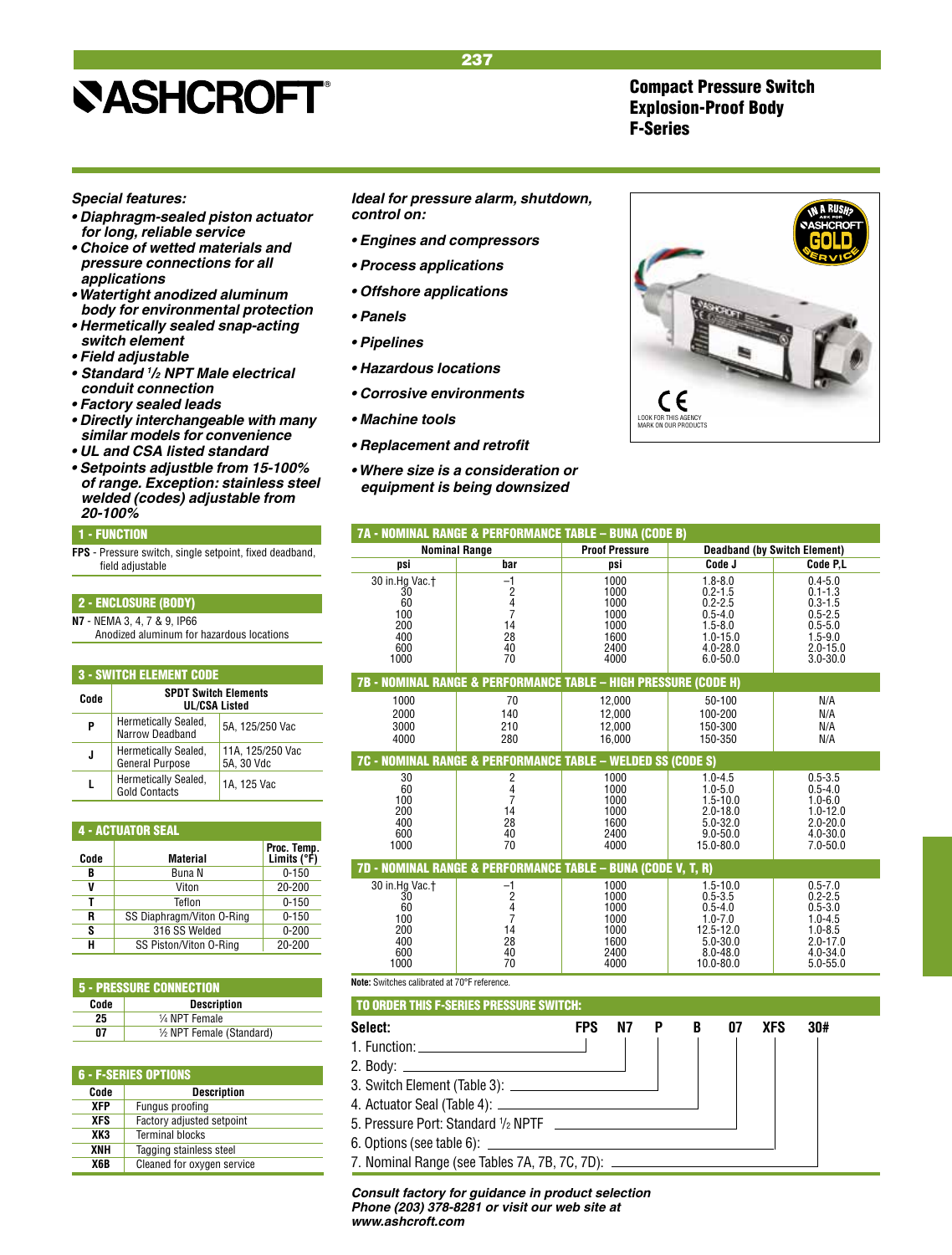## Pressure and Differential Pressure Switches, Watertight 316 SS Enclosure, G-Series

*This broad Ashcroft® switch series*  **is easy to use and readily retrofits to**  *virtually all process, industrial and OEM applications.*

- **Single or dual independently adjustable setpoints meet all**  *setpoint requirements*
- **Watertight NEMA 4X, IP65 enclosure**
- **316 SS construction**
- **Choice of switch elements for all**  *applications, including hermetically sealed*
- **Fixed or fully adjustable deadband**
- **Approved for UL and CSA ratings**
- **Wide choice of actuators, including**

#### 1 - FUNCTION

- **GPA**  Pressure control, single setpoint, adjustable deadband
- **GPD** Pressure control, two independently adjustable setpoints, fixed deadband
- **GPS** Pressure control, single setpoint, fixed deadband
- **GDA**  Differential pressure control, single setpoint, adjustable deadband
- **GDD** Differential pressure control, two inde pendently adjustable setpoints, fixed deadband
- **GDS** Differential pressure control, single setpoint, fixed deadband

## 2 - ENCLOSURE

**N4** - NEMA 4/4X, IP65 (watertight and corrosion resistant)

### 3 - SWITCH ELEMENTS FOR GPA & GDA **CONTROLS**

| Code | <b>Description/Maximum Electrical Ratings</b><br><b>UL/CSA Listed</b> |                                                   |  |  |  |  |
|------|-----------------------------------------------------------------------|---------------------------------------------------|--|--|--|--|
| Н    | General purpose                                                       | 10A,125/250 Vac<br>1/2A, 125 Vdc<br>1/4A, 250 Vdc |  |  |  |  |
| J    | Hermetically sealed<br>switch, general<br>purpose                     | 11A, 125/250 Vac<br>5A. 30 Vdc                    |  |  |  |  |

## SWITCH ELEMENTS FOR GPD, GPS, GDD & GDS CONTROLS

| Code<br><b>Single</b><br>Dual |     | <b>Switch Elements</b><br><b>UL/CSA Listed</b>    |                                                        |  |  |  |  |  |               |
|-------------------------------|-----|---------------------------------------------------|--------------------------------------------------------|--|--|--|--|--|---------------|
|                               |     |                                                   |                                                        |  |  |  |  |  | $(GS)$ $(GD)$ |
| K <sup>(4)</sup>              | KΚ  | Narrow deadband                                   | 15A, 125/250 Vac                                       |  |  |  |  |  |               |
| F(4)                          | FF. | Sealed environment<br>proof                       | 15A. 125/250 Vac                                       |  |  |  |  |  |               |
| G(5)                          | GG  | General purpose                                   | 15A. 125/250/480 Vac<br>1/2A. 125 Vdc<br>1/4A, 250 Vdc |  |  |  |  |  |               |
| P(3)                          | PP  | Hermetically sealed<br>switch, narrow<br>deadband | 5A. 125/250 Vac                                        |  |  |  |  |  |               |
| J                             | JJ. | Hermetically sealed<br>switch, general<br>purpose | 11A,125/250 Vac<br>5A, 30 Vdc                          |  |  |  |  |  |               |

## **designs for fire-safe and NACE**  *applications(7)*

- **Standard pressure connection** *materials:*
	- *Pressure psi ranges - 316L stainless steel*
	- **Differential psid ranges**
	- *316 stainless steel standard Pressure and differential inches*
	- *of water ranges*
	- *316 stainless steel standard*
- **Readily available**
- **3A sanitary connection available***(7)*
- **Setpoints adjustable from 15-100%**  *of range*

#### 4 - ACTUATOR SEAL<sup>(1)</sup>

| Code                                | Process                            |                                                | Range            |             |                      |  |  |
|-------------------------------------|------------------------------------|------------------------------------------------|------------------|-------------|----------------------|--|--|
| 8<br><b>Material</b>                | Temp. $(2)$<br><b>Limits</b><br>°F | Vac.<br>in.H <sub>2</sub> 0                    | $0 - 600$<br>psi | 1000<br>psi | 2000-<br>3000<br>psi |  |  |
| B-Buna N                            | 0 to 150                           |                                                |                  |             |                      |  |  |
| V-Viton                             | 20 to 300                          |                                                |                  |             |                      |  |  |
| T-Teflon                            | 0 to 150                           |                                                |                  |             |                      |  |  |
| $S-SS^{(6)}$                        | 0 to 300                           |                                                |                  |             |                      |  |  |
| $P-Mone1(6)$                        | 0 to 300                           |                                                |                  |             |                      |  |  |
| 5 - PRESSURE PORT(1)                |                                    |                                                |                  |             |                      |  |  |
| <b>Order Code</b>                   |                                    |                                                |                  |             |                      |  |  |
| 25                                  |                                    | 1/4 NPT Female                                 |                  |             |                      |  |  |
| 06                                  |                                    | 1/4 NPT Female and<br>1/2 NPT Male Combination |                  |             |                      |  |  |
| 07                                  | 1/ <sub>2</sub> NPT Female         |                                                |                  |             |                      |  |  |
| <b>6 - OPTIONS</b>                  |                                    |                                                |                  |             |                      |  |  |
| See pages 250-251                   |                                    |                                                |                  |             |                      |  |  |
| <b>7 - STANDARD PRESSURE RANGES</b> |                                    |                                                |                  |             |                      |  |  |
| See page 249                        |                                    |                                                |                  |             |                      |  |  |



- 1. These items are wetted by process fluid.
- 2. Ambient operating temperature limits –20 to 150°F, all styles. Setpoint shift of  $\pm 1\%$  of range per 50°F temperature change is normal. Switches calibrated at 70°F reference.
- 3. Estimated dc rating, 2.5A, 28 Vdc (not UL listed).
- 4. Estimated dc rating, .4A, 120 Vdc (not UL listed).
- 5. Not UL listed at 480 Vac.
- 6. Available on pressure only.
- 7. Refer to Option Table.

## TO ORDER THIS G-SERIES PRESSURE SWITCH:

| Select:           | GPD | N4 | GG | B | 25 | X07 | 30# |
|-------------------|-----|----|----|---|----|-----|-----|
|                   |     |    |    |   |    |     |     |
|                   |     |    |    |   |    |     |     |
|                   |     |    |    |   |    |     |     |
|                   |     |    |    |   |    |     |     |
| 5. Pressure Port: |     |    |    |   |    |     |     |
|                   |     |    |    |   |    |     |     |
|                   |     |    |    |   |    |     |     |

*Consult factory for guidance in product selection Phone (203) 378-8281 or visit our web site at www.ashcroft.com*



#### HERMETICALLY SEALED SWITCH

We recommend hermetically sealed switch elements for improved reliability. The hermetically sealed switch provides uncompromising contact protection in harsh or corrosive environments. The Ashcroft G Series is also approved for installation in Division II hazardous areas when supplied with hermetically sealed contacts.

Features:

• UL-recognized component, guide WSQ2, File E85076 • All-stainless steel welded construction

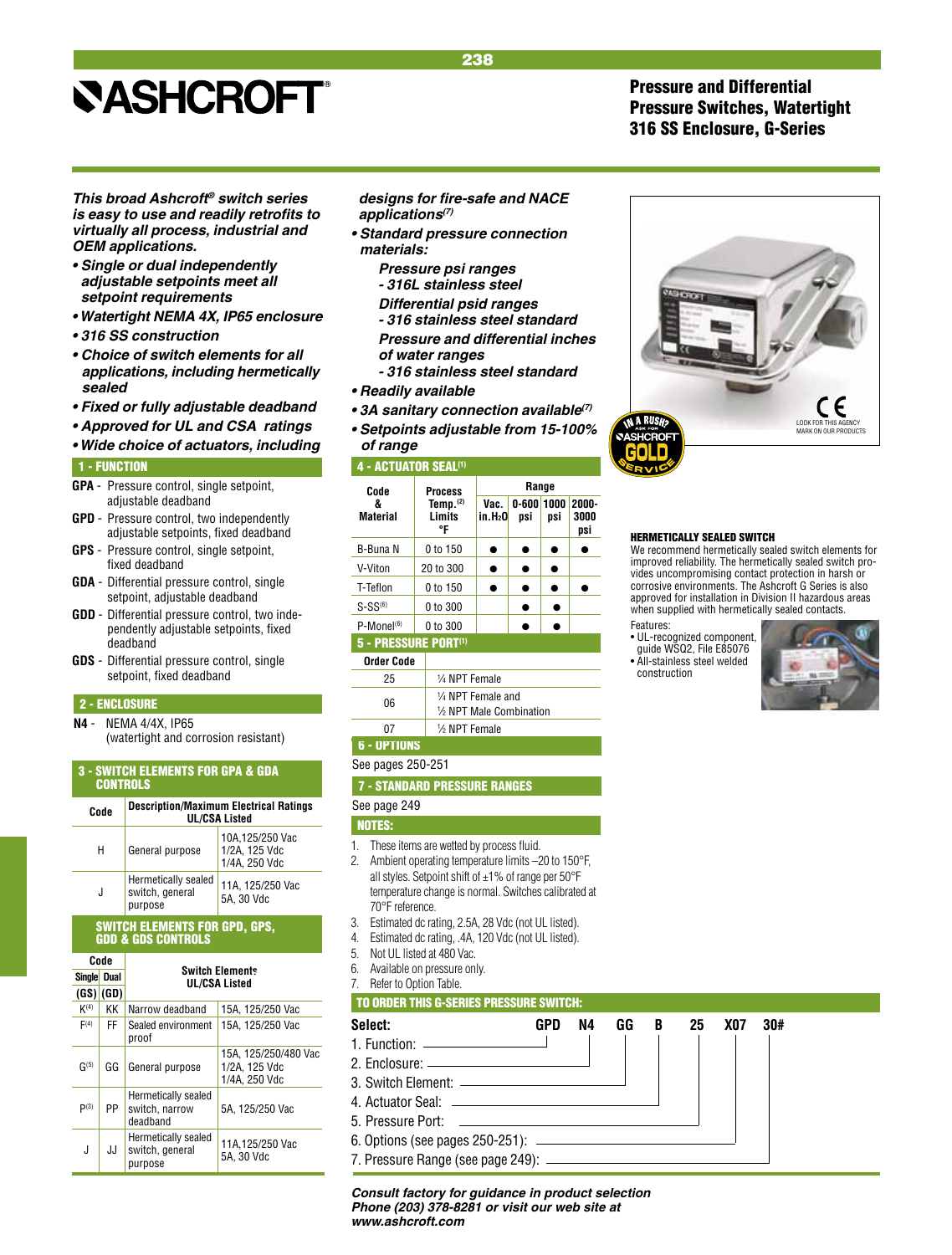# **SASHCROFT®**

## Temperature Switches, Watertight 316 Stainless Steel Enclosure, G-Series

*This Ashcroft® specialty switch series is ideally suited for harsh and corrosive environments often found in many process, industrial and OEM applications.*

- **Watertight NEMA 4X, IP65**  *enclosure*
- **316 SS construction**
- **Choice of switch elements for all**  *applications, including hermetically sealed (NEMA 4 meets Class I,*  **Div. 2, Groups A, B, C, & D with**  *hermetically sealed switch*
- **Single or dual independently adjustable setpoints meet all**  *setpoint requirements*
- **Fixed or fully adjustable deadband**
- **Readily available**
- **UL, CSA listings standard**
- **Setpoints adjustable from 15-100%**  *of range*

#### HERMETICALLY SEALED SWITCH

We recommend hermetically sealed switch elements for improved reliability. The hermetically sealed switch provides uncompromising contact protection in harsh or corrosive environments. The Ashcroft G Series is also approved for installation in Division II hazardous areas when supplied with hermetically sealed contacts. Features:

• UL-recognized component, guide WSQ2, File E85076 • All-stainless steel welded construction





## 1 - FUNCTION

- **GTA**  Temperature control, single setpoint, adjustable deadband
- **GTD** Temperature control, two independently adjustable setpoints, fixed deadband
- **GTS** Temperature control, single setpoint, fixed deadband

### 2 - ENCLOSURE

**N4** - NEMA 4/4X, IP65 (watertight and corrosion resistant)

#### 3 - SWITCH ELEMENTS FOR PTA CONTROLS

| Order<br>Code | <b>Description/Maximum Electrical Ratings</b><br><b>UL/CSA Listed</b> |                                                   |  |  |  |  |  |
|---------------|-----------------------------------------------------------------------|---------------------------------------------------|--|--|--|--|--|
| н             | General purpose                                                       | 10A,125/250 Vac<br>1/2A, 125 Vdc<br>1/4A, 250 Vdc |  |  |  |  |  |
| J             | Hermetically sealed<br>switch, general<br>purpose                     | 11A, 125/250 Vac<br>5A. 30 Vdc                    |  |  |  |  |  |

#### SWITCH ELEMENTS FOR GTD & GTS CONTROLS

| Code        |      |               | <b>Switch Elements</b>                            |                                                        |  |  |  |  |  |
|-------------|------|---------------|---------------------------------------------------|--------------------------------------------------------|--|--|--|--|--|
| Single Dual |      |               | UL/CSA Listed                                     |                                                        |  |  |  |  |  |
|             |      | $(GS)$ $(GD)$ |                                                   |                                                        |  |  |  |  |  |
|             | K(2) | KΚ            | Narrow deadband                                   | 15A. 125/250 Vac                                       |  |  |  |  |  |
|             | F(2) | FF            | Sealed environment<br>proof                       | 15A. 125/250 Vac                                       |  |  |  |  |  |
|             | G(3) | GG            | General purpose                                   | 15A. 125/250/480 Vac<br>1/2A. 125 Vdc<br>1/4A, 250 Vdc |  |  |  |  |  |
|             | P(1) | PP            | Hermetically sealed<br>switch, narrow<br>deadband | 5A. 125/250 Vac                                        |  |  |  |  |  |
|             | J    | JJ.           | Hermetically sealed<br>switch, general<br>purpose | 11A.125/250 Vac<br>5A. 30 Vdc                          |  |  |  |  |  |

## 4 - LINE LENGTH SELECTION(4)

| DIRECT MOUNT        |                   |           |  |  |  |  |  |  |
|---------------------|-------------------|-----------|--|--|--|--|--|--|
| <b>Order Code</b>   | Line<br>Length ft | Style     |  |  |  |  |  |  |
| 00                  | Not Applicable    | Rigid     |  |  |  |  |  |  |
| <b>REMOTE MOUNT</b> |                   |           |  |  |  |  |  |  |
| 05                  | 5                 | Capillary |  |  |  |  |  |  |
| 10                  | 10                | with      |  |  |  |  |  |  |
| 15                  | 15                | Armor     |  |  |  |  |  |  |
| 20                  | 20                | (Std.)    |  |  |  |  |  |  |
| 25                  | 25                |           |  |  |  |  |  |  |

| <b>5 - THERMAL SYSTEM SELECTION</b> |                                    |  |  |  |  |
|-------------------------------------|------------------------------------|--|--|--|--|
| LINE MATERIAL                       |                                    |  |  |  |  |
| <b>DIRECT MOUNT</b>                 |                                    |  |  |  |  |
| <b>Order Code</b>                   | <b>Description</b>                 |  |  |  |  |
|                                     | No entry required for Direct Mount |  |  |  |  |
| <b>REMOTE MOUNT</b>                 |                                    |  |  |  |  |
| Α7                                  | Stainless Steel Armor (Std.)       |  |  |  |  |

| <b>6 - BULB LENGTH SELECTION(5)</b> |                                |                 |  |  |  |  |  |  |  |  |
|-------------------------------------|--------------------------------|-----------------|--|--|--|--|--|--|--|--|
|                                     | DIRECT MOUNT                   |                 |  |  |  |  |  |  |  |  |
| <b>Order Code</b>                   | "S" Dimension<br>"U" Dimension |                 |  |  |  |  |  |  |  |  |
| 027                                 | $2\frac{3}{4}$                 |                 |  |  |  |  |  |  |  |  |
| 040                                 | 4″                             | $2\frac{1}{2}$  |  |  |  |  |  |  |  |  |
| 060                                 | 6 <sup>''</sup>                | $4\frac{1}{2}$  |  |  |  |  |  |  |  |  |
| 090                                 | ۹″                             | $7\frac{1}{2}$  |  |  |  |  |  |  |  |  |
| 120                                 | 12"                            | $10\frac{1}{2}$ |  |  |  |  |  |  |  |  |
|                                     | <b>REMOTE MOUNT</b>            |                 |  |  |  |  |  |  |  |  |
| 030                                 | 3″                             | $2\frac{1}{2}$  |  |  |  |  |  |  |  |  |

## 7 - OPTIONS

See pages 250-251

 8 - STANDARD TEMPERTATURE RANGES See page 249

## NOTES:

- 1. Estimated dc rating, 2.5A, 28 Vdc (not UL listed).
- 2. Estimated dc rating, 0.4A, 120 Vdc (not UL listed).

3. Not UL listed at 480 Vac.

- 4. Additional line lengths available, call factory.
- 5. Additional bulb lengths available, call factory.
- Switches calibrated at 70°F ambient reference.

| <b>TO ORDER THIS G-SERIES TEMPERATURE SWITCH:</b> |     |    |   |    |    |     |     |               |
|---------------------------------------------------|-----|----|---|----|----|-----|-----|---------------|
| Select:                                           | GTA | N4 | н | 05 | A7 | 030 | XNH | 150° to 260°F |
| 1. Function: $\qquad \qquad$                      |     |    |   |    |    |     |     |               |
|                                                   |     |    |   |    |    |     |     |               |
| 3. Switch Element: ————————————————————           |     |    |   |    |    |     |     |               |
|                                                   |     |    |   |    |    |     |     |               |
|                                                   |     |    |   |    |    |     |     |               |
|                                                   |     |    |   |    |    |     |     |               |
|                                                   |     |    |   |    |    |     |     |               |
|                                                   |     |    |   |    |    |     |     |               |

*Consult factory for guidance in product selection Phone (203) 378-8281 or visit our web site at www.ashcroft.com*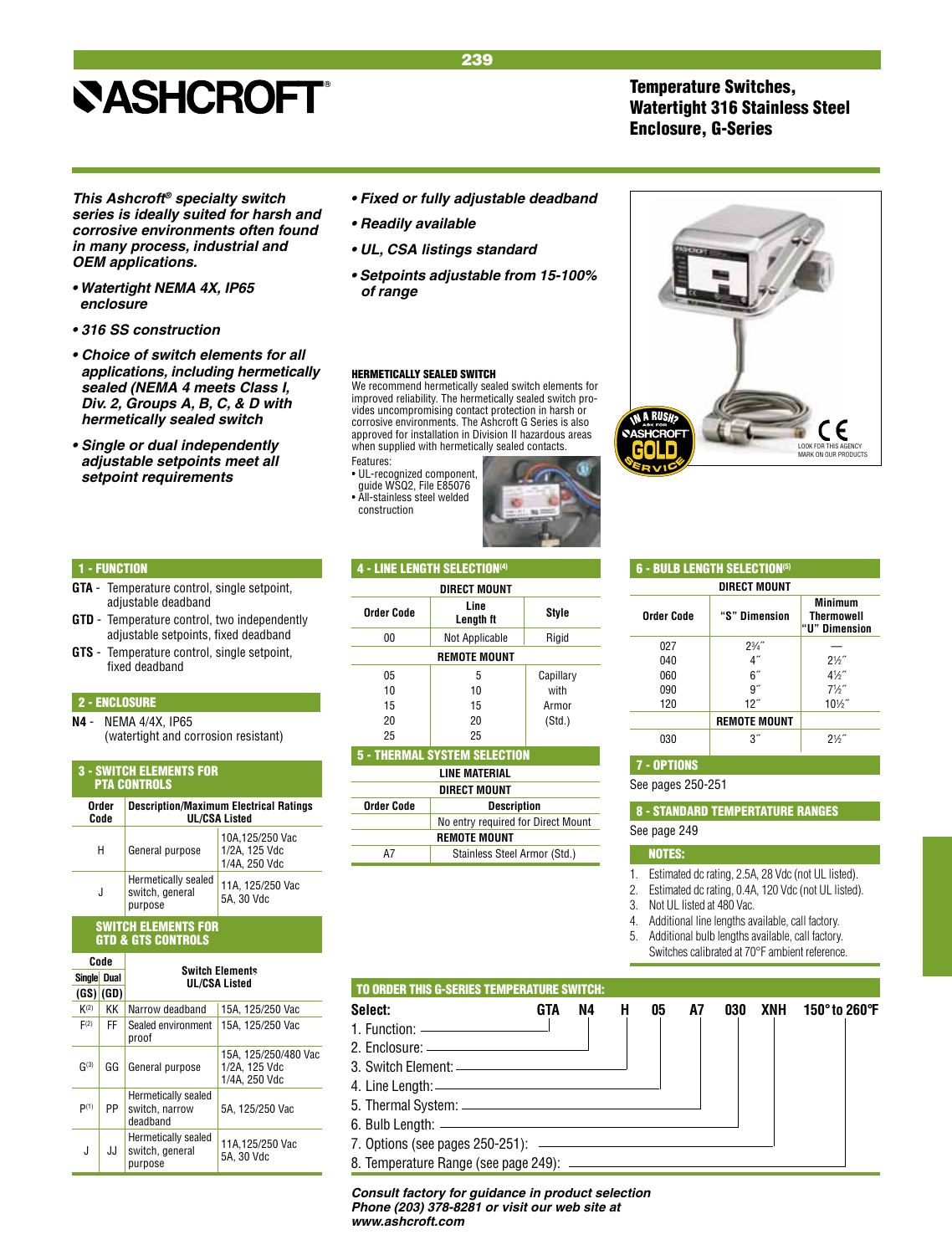## Hydraulic Pressure Switches, Watertight Enclosure, H-Series

*This Ashcroft® specialty switch is designed for applications such as trash compactors, balers and similar types of hydraulic control systems.*

- **Watertight NEMA 4X, IP66**  *enclosure*
- **High overpressure protection**
- **Vibration resistant O-ring sealed**  *piston actuator*
- **Choice of switch elements for**  *all applications, including hermetically sealed*

### 1 - FUNCTION

**H4** - Hydraulic switch, type 400, watertight enclosure meets NEMA 4, 4X and 13, IP66 requirements

| <b>2 - SWITCH ELEMENTS</b> |                                                                     |                  |                                                       |
|----------------------------|---------------------------------------------------------------------|------------------|-------------------------------------------------------|
| Order<br>Code              | <b>Description/Maximum Electrical Ratings</b><br>UL/CSA Listed SPDT |                  |                                                       |
| $20^{(3)}$                 | Narrow deadband                                                     |                  | 15A. 125/250 Vac                                      |
| 23                         | Heavy duty ac                                                       |                  | 20A.125/250 Vac                                       |
| 24(1)                      | General purpose                                                     |                  | 15A.125/250/480 Vac<br>1/2A, 125 Vdc<br>1/4A, 250 Vdc |
| 25                         | Heavy duty dc                                                       |                  | 10A.125/ Vac or dc<br>1/8HP 125/ Vac or dc            |
| $26^{(3)}$                 | Sealed environment<br>proof                                         |                  | 15A, 125/250 Vac                                      |
| 27                         | High temp. 300°F                                                    |                  | 15A, 125/250 Vac                                      |
| 28                         | High limit, manual<br>reset                                         | 15A, 125/250 Vac |                                                       |
| 32                         | Hermetically sealed,<br>general purpose                             |                  | 11A, 125/250 Vac<br>5A. 30 Vdc                        |
| 50                         | Variable deadband                                                   |                  | 15A, 125/250 Vac                                      |
|                            | <b>UL/CSA Listed Dual SPDT(2)</b>                                   |                  |                                                       |
| $61^{(3)}$                 | Dual narrow deadband                                                |                  | 15A. 125/250 Vac                                      |
| $62^{(3)}$                 | Dual narrow environ-<br>ment proof                                  |                  | 15A, 125/250 Vac                                      |
| 63                         | Dual high temp. 300°F                                               |                  | 15A, 125/250 Vac                                      |
| 64                         | Dual general purpose                                                |                  | 15A.125/250/480 Vac<br>1/2A, 125 Vdc<br>1/4A, 250 Vdc |

- **Fixed or limited adjustable**  *deadband*
- **Readily available**
- **Setpoints adjustable from 15-100%**  *of range*

 3 - ACTUATOR SEAL **Order Code**

V-Viton Viton O-ring, 304 SS press. conn. Connection style 1/4 NPT Female

| <b>4 - OPTIONS</b>  |                                      |                                 |  |  |  |
|---------------------|--------------------------------------|---------------------------------|--|--|--|
| (see pages 238-239) |                                      |                                 |  |  |  |
|                     | <b>5 - STANDARD PRESSURE RANGES</b>  |                                 |  |  |  |
| Range<br>psi        | Adjustable<br>Setpoint<br>Limits psi | Proof<br><b>Pressure</b><br>psi |  |  |  |
| 1000                | 150-1000                             | 12,000                          |  |  |  |
| 2000                | 300-2000                             | 12,000                          |  |  |  |
| 3000                | 450-3000                             | 12,000                          |  |  |  |
| 5000                | 750-5000                             | 10.000                          |  |  |  |

7500 1125-7500 10,000



## NOTES:

- 1. Standard switch.
- 2. Dual switches are 2 SPDT snap-action switches not independently adjustable.
- 3. Estimated dc rating, 0.4A, 120 Vdc (not UL listed)..

| H4 | 24 | V                                                                                                              | <b>XFS</b> | 3000# |
|----|----|----------------------------------------------------------------------------------------------------------------|------------|-------|
|    |    |                                                                                                                |            |       |
|    |    |                                                                                                                |            |       |
|    |    |                                                                                                                |            |       |
|    |    |                                                                                                                |            |       |
|    |    |                                                                                                                |            |       |
|    |    | 3. Actuator Seal: Electric Sealer Sealer Sealer Sealer Sealer Sealer Sealer Sealer Sealer Sealer Sealer Sealer |            |       |

*Consult factory for guidance in product selection Phone (203) 378-8281 or visit our web site at www.ashcroft.com*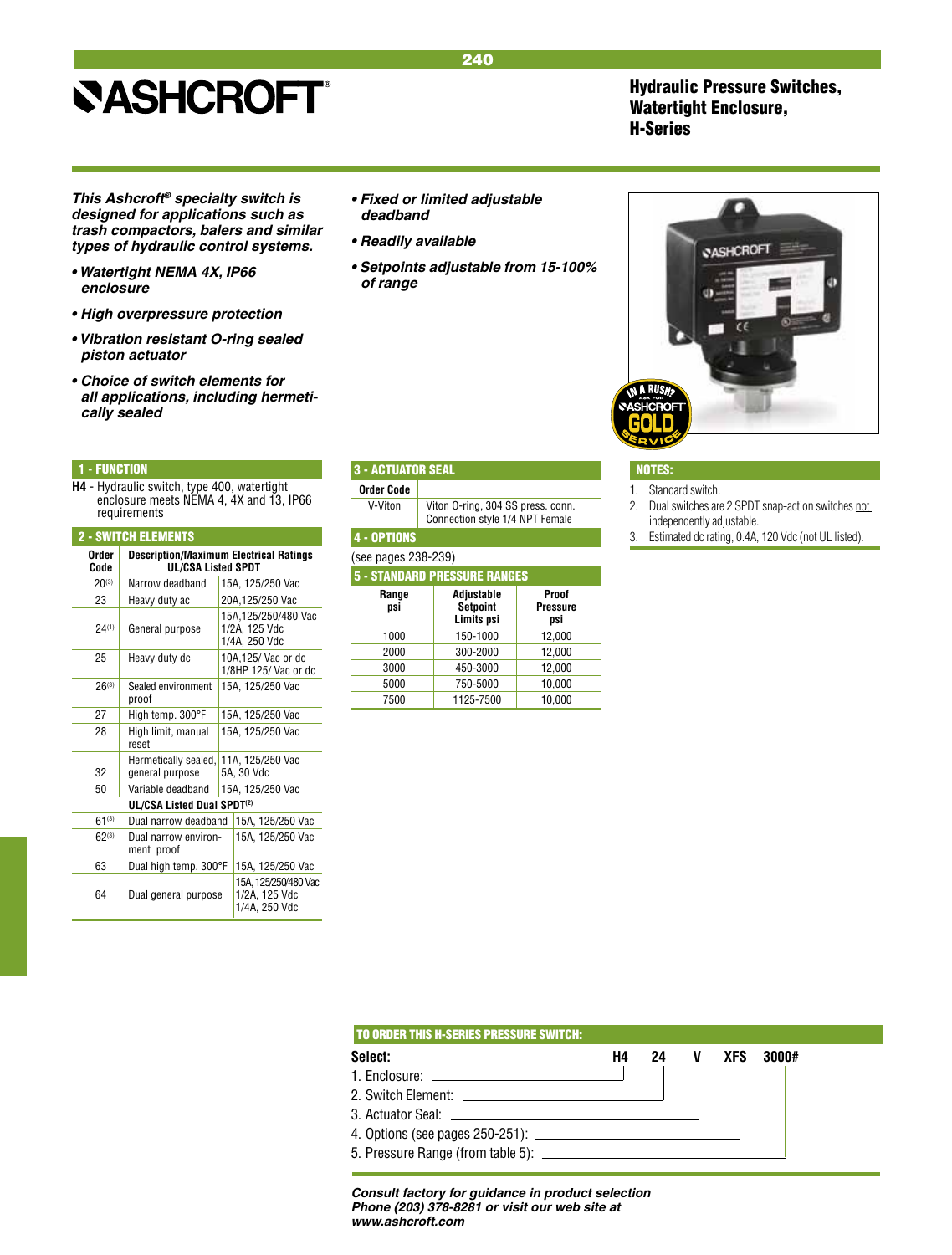## *This broad Ashcroft® switch series*  **is easy to use and readily retrofits**  *to virtually all process, industrial and OEM applications.*

- **Single or dual independently adjustable setpoints meet all**  *setpoint requirements*
- **Watertight NEMA 4X, IP66 enclosure**
- **Choice of switch elements for all** *applications, including hermetically sealed*
- **Fixed or adjustable deadband**
- **Standard pressure connection**  *materials:*

## 1 - FUNCTION

- **LPA**  Pressure control, single setpoint, adjustable deadband
- **LPD** Pressure control, two independently adjustable setpoints, fixed deadband
- **LPS** Pressure control, single setpoint, fixed deadband
- **LDA**  Differential pressure control, single setpoint, adjustable deadband
- **LDD** Differential pressure control, two inde pendently adjustable setpoints, fixed deadband
- **LDS** Differential pressure control, single setpoint, fixed deadband

## 2 - ENCLOSURE

**N4** - NEMA 4/4X, IP66 (watertight and corrosion resistant)6 - OPTIONS

## 3 - SWITCH ELEMENTS FOR LPA & LDA **CONTROLS Description/Maximum Electrical Ratings Code UL/CSA Listed**

| н | General purpose                                   | 10A,125/250 Vac<br>1/2A, 125 Vdc<br>1/4A, 250 Vdc |
|---|---------------------------------------------------|---------------------------------------------------|
| J | Hermetically sealed<br>switch, general<br>purpose | 11A, 125/250 Vac<br>5A. 30 Vdc                    |

#### SWITCH ELEMENTS FOR LPD, LPS, LDD & LDS CONTROLS

| Code<br><b>Single</b><br>Dual |      |           | <b>Switch Elements</b><br><b>UL/CSA Listed</b>    |                                                        |  |  |
|-------------------------------|------|-----------|---------------------------------------------------|--------------------------------------------------------|--|--|
|                               |      |           |                                                   |                                                        |  |  |
|                               |      | (PS) (PD) |                                                   |                                                        |  |  |
|                               | K(4) | KΚ        | Narrow deadband                                   | 15A, 125/250 Vac                                       |  |  |
|                               | F(4) | FF        | Sealed environment<br>proof                       | 15A, 125/250 Vac                                       |  |  |
|                               | G(5) | GG        | General purpose                                   | 15A, 125/250/480 Vac<br>1/2A, 125 Vdc<br>1/4A, 250 Vdc |  |  |
|                               | P(3) | PP        | Hermetically sealed<br>switch, narrow<br>deadband | 5A. 125/250 Vac                                        |  |  |
|                               | J    | JJ        | Hermetically sealed<br>switch, general<br>purpose | 11A,125/250 Vac<br>5A, 30 Vdc                          |  |  |

## *Pressure psi ranges*

- *316L SS*
- **Differential psid ranges - Nickel-plated brass***(7)*
- *Pressure and differential inches of water ranges*
- *Epoxy coated carbon steel*
- **Approved for UL, CSA and FM***(7) ratings*
- **Wide choice of actuators, including designs for fire-safe and NACE**  *applications(7)*
- **Readily available**
- **Setpoints adjustable from 15-100%**  *of range*

### 4 - ACTUATOR SEAL<sup>(1)</sup>



## 7 - STANDARD PRESSURE RANGES

See page 249

## Pressure and Differential Pressure Switches, Watertight Enclosure, L-Series



### NOTES:

- 1. These items are wetted by process fluid.<br>2. Ambient operating temperature limits -2
- Ambient operating temperature limits -20 to 150°F, all styles. Setpoint shift of  $\pm 1\%$  of range per 50°F temperature change is normal. Switches calibrated at 70°F reference.
- 3. Estimated dc rating, 2.5A, 28 Vdc (not UL listed).
- 4. Estimated dc rating, .4A, 120 Vdc (not UL listed).
- Not UL listed at 480 Vac.
- 6. Available on pressure only.<br>7 Befer to Option Table
- 
- 7. Refer to Option Table.<br>8. Order Option XUD, sta Order Option XUD, stainless steel process connection.

#### HERMETICALLY SEALED SWITCH

We recommend hermetically sealed switch elements for improved reliability. The hermetically sealed switch provides uncompromising contact protection in harsh or corrosive environments. The Ashcroft L Series is also approved for installation in Division II hazardous areas when supplied with hermetically sealed contacts.

- Features:
- UL-recognized component, quide WSQ2, File E85076
- All-stainless steel welded
- construction



| <b>TO ORDER THIS L-SERIES PRESSURE SWITCH:</b>          |                                               |    |    |   |    |     |     |  |
|---------------------------------------------------------|-----------------------------------------------|----|----|---|----|-----|-----|--|
| Select:                                                 | LPD                                           | N4 | GG | B | 25 | XK3 | 30# |  |
| 1. Function: $\qquad \qquad$                            |                                               |    |    |   |    |     |     |  |
| 2. Enclosure: <u>____________________________</u>       |                                               |    |    |   |    |     |     |  |
| 3. Switch Element: - <b>Campbell</b> 2. Switch Flement: |                                               |    |    |   |    |     |     |  |
|                                                         |                                               |    |    |   |    |     |     |  |
| 5. Pressure Port:                                       | <u> 1989 - Andrea Andrew Maria (h. 1989).</u> |    |    |   |    |     |     |  |
|                                                         |                                               |    |    |   |    |     |     |  |
|                                                         |                                               |    |    |   |    |     |     |  |

*Consult factory for guidance in product selection Phone (203) 378-8281 or visit our web site at www.ashcroft.com*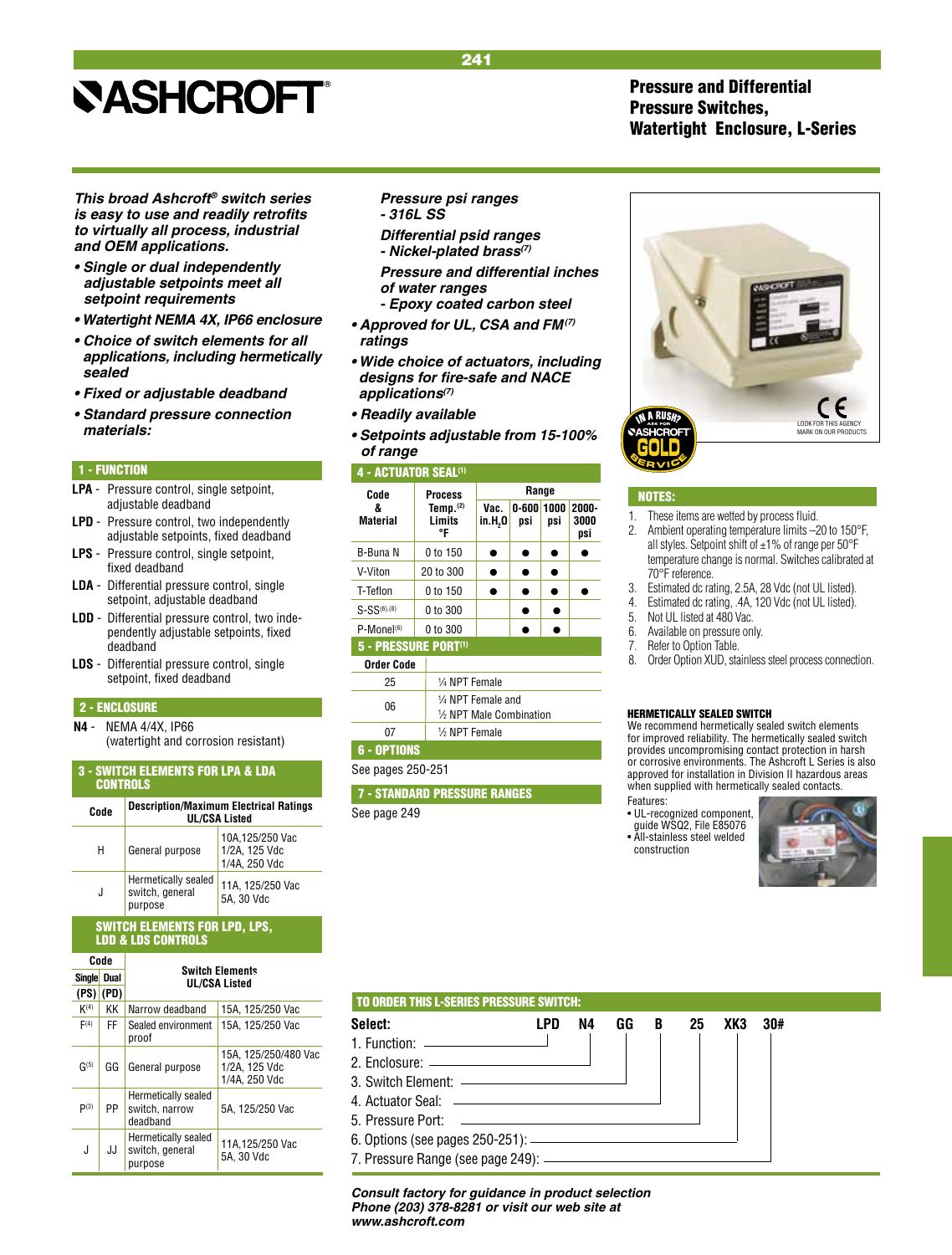Temperature Switches, Watertight Enclosure, L-Series

*This broad Ashcroft® switch series*  **is easy to use and readily retrofits to**  *virtually all process, industrial and OEM applications.*

- **Single or dual independently adjustable setpoint(s) meet all**  *setpoint requirements*
- **Watertight NEMA 4X, IP66**  *enclosure*
- **Choice of switch elements for all**  *applications, including hermetically*  **sealed (NEMA 4 meets Class I, Div. 2, Groups A, B, C, & D with hermeti***cally sealed switch*
- **Fixed or fully adjustable deadband**
- **Readily available**
- **UL, CSA listings standard**
- **Setpoints adjustable from 15-100%**  *of range*

#### 1 - FUNCTION

- **LTA**  Temperature control, single setpoint, adjustable deadband
- **LTD** Temperature control, two independently adjustable setpoints, fixed deadband
- **LTS** Temperature control, single setpoint, fixed deadband

## 2 - ENCLOSURE

**N4** - NEMA 4/4X, IP66 (watertight and corrosion resistant)

#### **SWITCH ELEMENTS FOR** LTA CONTROLS

| Order<br>Code | <b>Description/Maximum Electrical Ratings</b><br><b>UL/CSA Listed</b> |                                                    |  |
|---------------|-----------------------------------------------------------------------|----------------------------------------------------|--|
| н             | General purpose                                                       | 10A, 125/250 Vac<br>1/2A, 125 Vdc<br>1/4A, 250 Vdc |  |
| J             | Hermetically sealed<br>switch, general<br>purpose                     | 11A, 125/250 Vac<br>5A, 30 Vdc                     |  |
|               |                                                                       |                                                    |  |

## SWITCH ELEMENTS FOR LTD & LTS CONTROLS

| Code<br>Single Dual |    | <b>Switch Elements</b><br><b>UL/CSA Listed</b>    |                                                        |  |  |
|---------------------|----|---------------------------------------------------|--------------------------------------------------------|--|--|
|                     |    |                                                   |                                                        |  |  |
| K(2)                | KΚ | Narrow deadband                                   | 15A, 125/250 Vac                                       |  |  |
| F(2)                | FF | Sealed environment<br>proof                       | 15A, 125/250 Vac                                       |  |  |
| G(3)                | GG | General purpose                                   | 15A, 125/250/480 Vac<br>1/2A. 125 Vdc<br>1/4A, 250 Vdc |  |  |
| P(1)                | PP | Hermetically sealed<br>switch, narrow<br>deadband | 5A. 125/250 Vac                                        |  |  |
| J                   | JJ | Hermetically sealed<br>switch, general<br>purpose | 11A.125/250 Vac<br>5A, 30 Vdc                          |  |  |

#### HERMETICALLY SEALED SWITCH

We recommend hermetically sealed switch elements for improved reliability. The hermetically sealed switch provides uncompromising contact protection in harsh or corrosive environments. The Ashcroft L Series is also approved for installation in Division II hazardous areas when supplied with hermetically sealed contacts.

242

Features:

• UL-recognized component, guide WSQ2, File E85076 • All-stainless steel welded construction



| <b>6 - BULB LENGTH SELECTION<sup>(5)</sup></b> |                     |                                               |  |  |
|------------------------------------------------|---------------------|-----------------------------------------------|--|--|
|                                                | <b>DIRECT MOUNT</b> |                                               |  |  |
| <b>Order Code</b>                              | "S" Dimension       | Minimum<br><b>Thermowell</b><br>"U" Dimension |  |  |
| 027                                            | $2\frac{3}{4}$      |                                               |  |  |
| 040                                            |                     | $2\frac{1}{2}$                                |  |  |
| 060                                            | 6″                  | $4\frac{1}{2}$                                |  |  |
| 090                                            | g                   | $7\frac{1}{2}$                                |  |  |
| 120                                            | 12"                 | $10\frac{1}{2}$                               |  |  |
|                                                | <b>REMOTE MOUNT</b> |                                               |  |  |
| 030                                            |                     |                                               |  |  |

#### 7 - OPTIONS

See pages 250-251

8 - STANDARD TEMPERTATURE RANGES

## See page 249

#### NOTES:

1. Estimated dc rating, 2.5A, 28 Vdc (not UL listed).

- 2. Estimated dc rating, 0.4A, 120 Vdc (not UL listed).
- 3. Not UL listed at 480 Vac.

4. Additional line lengths available, call factory.

- 5. Additional bulb lengths available, call factory.
	- Switches calibrated at 70°F ambient reference.
- TO ORDER THIS L-SERIES TEMPERATURE SWITCH:
- **Select: LTA N4 H 05 A7 030 XNH 150° to 260°F** 1. Function:
- 2. Enclosure:
- 3. Switch Element:
- 4. Line Length:
- 5. Thermal System:
- 6. Bulb Length:
- 7. Options (see pages 250-251):
- 8. Temperature Range (see page 249):

*Consult factory for guidance in product selection Phone (203) 378-8281 or visit our web site at www.ashcroft.com*



|  | Not Applicable |  |
|--|----------------|--|
|  |                |  |

4 - LINE LENGTH SELECTION(4)

| v v                 |    | .         |  |  |
|---------------------|----|-----------|--|--|
| <b>REMOTE MOUNT</b> |    |           |  |  |
| 05                  | 5  | Capillary |  |  |
| 10                  | 10 | with      |  |  |
| 15                  | 15 | Armor     |  |  |
| 20                  | 20 | (Std.)    |  |  |
| 25                  | 25 |           |  |  |
|                     |    |           |  |  |

 **Direct Mount Order Code** Line Style

| <b>5 - THERMAL SYSTEM SELECTION</b> |                              |  |  |  |
|-------------------------------------|------------------------------|--|--|--|
| LINE MATERIAL                       |                              |  |  |  |
| <b>DIRECT MOUNT</b>                 |                              |  |  |  |
| <b>Order Code</b>                   | <b>Description</b>           |  |  |  |
| No entry required for Direct Mount  |                              |  |  |  |
| <b>REMOTE MOUNT</b>                 |                              |  |  |  |
|                                     | Stainless Steel Armor (Std.) |  |  |  |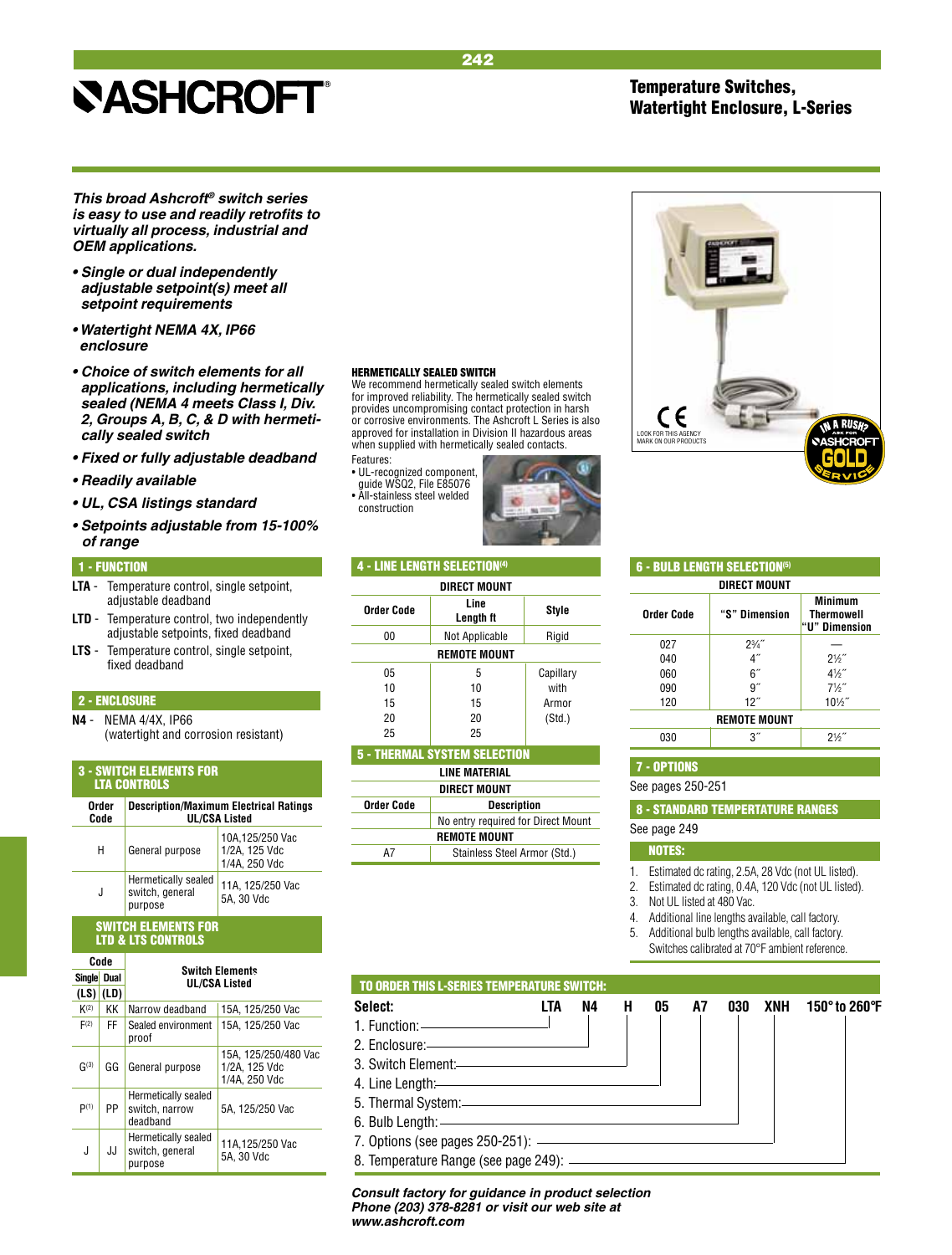## <span id="page-18-0"></span>*Special features:*

- **Ashcroft***®* **K Series polysilicon thin film pressure sensor (transducer)**  *for long, stable life (minimum 10 million cycles at rated load)*
- **Setpoint repeatability of 0.5% of**  *range*
- **Choice of watertight, NEMA 4 or explosion-proof NEMA 7/9, IP66**  *enclosures for safety and reliability*
- **Pressure setpoints to 20,000 psi**
- **Deadbands adjustable between 0.1% and 95% of nominal range**
- **Multi-turn potentiometers make setpoint and deadband adjust***ments easy*

### 1 - FUNCTION

| <b>NPA</b> - Single setpoint with adjustable deadband |                                  |                                             |  |  |
|-------------------------------------------------------|----------------------------------|---------------------------------------------|--|--|
| <b>2 - ENCOSURE</b>                                   |                                  |                                             |  |  |
| N4                                                    | NEMA 4, IP66, watertight         |                                             |  |  |
| N7                                                    | NEMA 7/9, IP66, explosion proof  |                                             |  |  |
| 3 - OUTPUT                                            |                                  |                                             |  |  |
| D                                                     | <b>SPDT Relay</b>                | 10A. 250 Vac<br>10A. 30 Vdc                 |  |  |
| I                                                     | SPDT Relay and<br>current output | 10A. 250 Vac<br>10A, 30 Vdc<br>and $4-20mA$ |  |  |
|                                                       | <b>4 - POWER REQUIREMENTS</b>    |                                             |  |  |
| Code                                                  | Power Sunnly                     |                                             |  |  |

## **Code Power Supply**

| vvuv. | i uwui uuppiy                  |
|-------|--------------------------------|
|       | 110 Vac, 50/60 Hz              |
| C     | $24$ Vdc                       |
| V     | $250 \text{ V}$ $60 \text{ R}$ |

## V 250 Vac, 50/60 Hz

| <b>5 - PRESSURE CONNECTIONS</b> |                             |  |
|---------------------------------|-----------------------------|--|
| Code                            | <b>Description</b>          |  |
| S01                             | $\frac{1}{8}$ NPT male      |  |
| S <sub>02</sub>                 | 1/4 NPT male                |  |
| S <sub>03</sub>                 | 1/8 NPT female              |  |
| S <sub>04</sub>                 | 1/4 NPT female              |  |
| S <sub>05</sub>                 | $\frac{7}{16}$ -20 SAE-male |  |
| S <sub>06</sub>                 | $\frac{1}{2}$ NPT male      |  |
| <b>S07</b>                      | 1/4 AMINCO-female           |  |
| <b>S08</b>                      | 7/16-20 SAE-J514-female     |  |
|                                 |                             |  |

## 6 - OPTIONS

## **Code Description**

XEA | External adjustment (N4 only)

## TO ORDER THIS N-SERIES PRESSURE SWITCH:

**Select: NPA N4 D L S02 XEA 100#** 1. Function: 2. Body: 3. Electrical Output: 4. Power Requirements: 5. Pressure Port: 6. Options (see table 6): 7. Pressure Range (see table 7):

- **Status lights indicate switch state**
- **Continuous power assures operation first time and every time even**  *after years of inactivity*

*Ideal for pressure alarm, shutdown, control on:*

- **Machine tools**
- **Injection molding machines**
- **Presses**
- **Pumps**
- **Hydraulic systems**
- **Turbines and compressors**
- **Most process applications**

| <b>7 - STANDARD PRESSURE RANGES</b> |                                       |              |              |
|-------------------------------------|---------------------------------------|--------------|--------------|
| Range<br>psi                        | Setpoint <sup>(1)</sup><br>Limits psi | Proof<br>psi | Burst<br>psi |
| 60                                  | $3 - 60$                              | 120          | 480          |
| 100                                 | 5-100                                 | 200          | 800          |
| 200                                 | 10-200                                | 400          | 1600         |
| 300                                 | 15-300                                | 600          | 2400         |
| 500                                 | 25-500                                | 1000         | 4000         |
| 750                                 | 35-750                                | 1500         | 6000         |
| 1000                                | 50-1000                               | 2000         | 8000         |
| 2000                                | 100-2000                              | 4000         | 16,000       |
| 3000                                | 150-3000                              | 4500         | 15.000       |
| 5000                                | 250-5000                              | 7500         | 25.000       |
| 7500                                | 375-7500                              | 9000         | 22.500       |
| $10.000^{(2)}$                      | 500-10.000                            | 12,000       | 30,000       |
| $15.000^{(2)}$                      | 750-15,000                            | 18,000       | 45,000       |
| $20.000^{(2)}$                      | 1000-20.000                           | 24.000       | 60.000       |

(1) Switch setpoint is adjustable throughout these limits. (2) Pressure connection S07 only on these ranges.

#### NOTES:

–20°F to 160°F ambient and process

Setpoint shift of up to 2% of range per 50°F change can be expected

| PERFORMANCE CHARACTERISTICS<br><b>Accuracy Class (F.S.):</b> | 1%               |
|--------------------------------------------------------------|------------------|
| Nonlinearity<br>Terminal Point*<br><b>BESI</b>               | ±0.7%<br>$+0.4%$ |







**NEMA 7 (N7) Model Shown**

**Output Signal:Supply Voltage:** 4-20mA (2 wire)12-36 Vdc unregulated **MECHANICAL SPECIFICATIONS Standard Construction Materials:** Wetted Parts: Diaphragm – 17-4PH SS

Pressure Connection – 316SS **Reverse wiring protected. Zero Offset:** ±1.0%F.S.



*Consult factory for guidance in product selection Phone (203) 378-8281 or visit our web site at www.ashcroft.com*

## 243

## Electronic Pressure Switches, Watertight or Explosion-Proof Enclosure, N-Series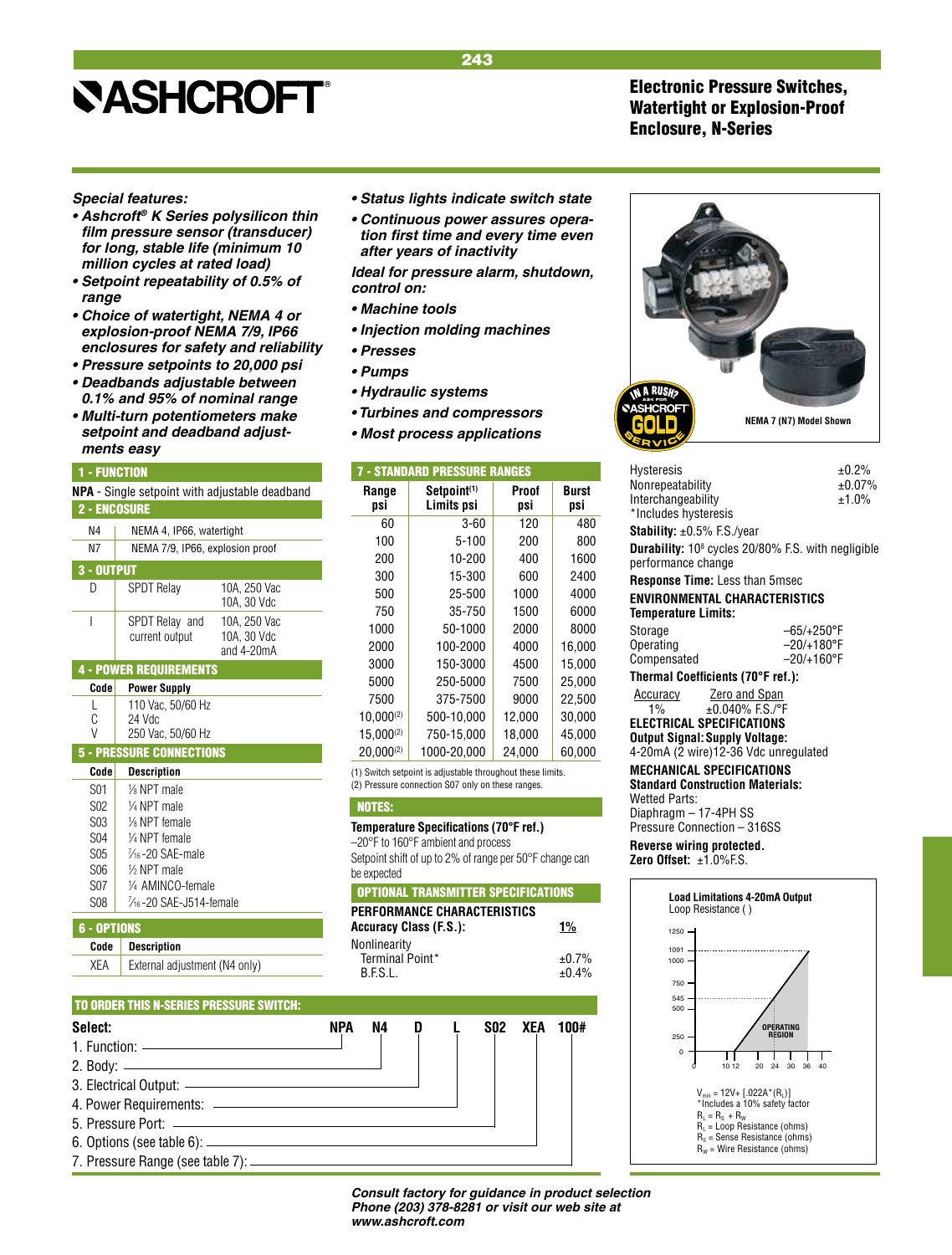## Electronic Pressure Switches, Watertight Enclosure with Pressure Indication, N-Series

<span id="page-19-0"></span>*Ideal for pressure alarm, shutdown, control on:*

- **Machine tools**
- **Injection molding machines**
- **Presses**
- **Pumps**
- **Hydraulic systems**
- **Turbines and compressors**
- **Most process applications**

### *Special features:*

**• Ashcroft***®* **K Series polysilicon thin film pressure sensor (transducer)**  *for long, stable life (minimum 10 million cycles at rated load)*

#### 1 - FUNCTION

**NPI** - Single setpoint with adjustable deadband and indication

| <b>2 - Enclosure</b> |
|----------------------|
|----------------------|

| ---------  |                                                                                              |              |  |
|------------|----------------------------------------------------------------------------------------------|--------------|--|
| N4         | NEMA 4, IP66, watertight                                                                     |              |  |
| 3 - OUTPUT |                                                                                              |              |  |
| D          | <b>SPDT Relay</b>                                                                            | 10A, 250 Vac |  |
|            | 10A, 30 Vdc<br>10A, 250 Vac<br>SPDT Relay and<br>10A, 30 Vdc<br>current output<br>and 4-20mA |              |  |
|            | <b>4 - POWER REQUIREMENTS</b>                                                                |              |  |
| Code       | <b>Power Supply</b>                                                                          |              |  |
| L          | 110 Vac, 50/60 Hz                                                                            |              |  |
| C          | 24 Vdc                                                                                       |              |  |
| V          | 250 Vac, 50/60 Hz                                                                            |              |  |
|            | <b>5 - PRESSURE CONNECTIONS</b>                                                              |              |  |
| Code       | <b>Description</b>                                                                           |              |  |
| S01        | $\frac{1}{8}$ NPT male                                                                       |              |  |
| S02        | $\frac{1}{4}$ NPT male                                                                       |              |  |
| S03        | 1/8 NPT female                                                                               |              |  |
| <b>S04</b> | $\frac{1}{4}$ NPT female                                                                     |              |  |
| S05        | 1/ <sub>16</sub> -20 SAE-male                                                                |              |  |
| S06        | $%$ NPT male                                                                                 |              |  |
| S07        | 1⁄4 AMINCO-female                                                                            |              |  |

## S<sub>08</sub> 6 - OPTIONS

## **Code**

XEA | External adjustment (N4 only)

⁄4 AMINCO-female

⁄16 -20 SAE-J514-female

- **Setpoint repeatability of 0.5% of**  *range*
- **Watertight, NEMA 4X, IP66 enclo***sures for safety and reliability*
- **Pressure setpoints to 20,000 psi**
- **Deadbands adjustable between 0.1% and 95% of nominal range**
- **Multi-turn potentiometers make setpoint and deadband adjustments easy**
- **Status lights indicate switch state**
- **Continuous power assures opera****tion first time and every time even**  *after years of inactivity*

| <b>7 - STANDARD PRESSURE RANGES</b> |                                       |              |              |
|-------------------------------------|---------------------------------------|--------------|--------------|
| Range<br>psi                        | Setpoint <sup>(1)</sup><br>Limits psi | Proof<br>psi | Burst<br>psi |
| 60                                  | $3 - 60$                              | 120          | 480          |
| 100                                 | $5 - 100$                             | 200          | 800          |
| 200                                 | 10-200                                | 400          | 1600         |
| 300                                 | 15-300                                | 600          | 2400         |
| 500                                 | 25-500                                | 1000         | 4000         |
| 750                                 | 35-750                                | 1500         | 6000         |
| 1000                                | 50-1000                               | 2000         | 8000         |
| 2000                                | 100-2000                              | 4000         | 16,000       |
| 3000                                | 150-3000                              | 4500         | 15,000       |
| 5000                                | 250-5000                              | 7500         | 25.000       |
| 7500                                | 375-7500                              | 9000         | 22.500       |
| $10.000^{(2)}$                      | 500-10,000                            | 12,000       | 30,000       |
| $15.000^{(2)}$                      | 750-15,000                            | 18,000       | 45,000       |
| $20.000^{(2)}$                      | 1000-20.000                           | 24.000       | 60.000       |

(1) Switch setpoint is adjustable throughout these limits. (2) Pressure connection S07 only on these ranges.

## NOTES:

## **Temperature Specifications (70°F ref.)**

–20°F to 160°F ambient and process Setpoint shift of up to 2% of range per 50°F change can be expected

### OPTIONAL TRANSMITTER SPECIFICATIONS

| PERFORMANCE CHARACTERISTICS<br><b>Accuracy Class (F.S.):</b> | $1\%$ |
|--------------------------------------------------------------|-------|
| Nonlinearity                                                 |       |
| Terminal Point*                                              | ±0.7% |
| B.F.S.L.                                                     | ±0.4% |

## TO ORDER THIS N-SERIES PRESSURE SWITCH: **Select: NPI N4 D L S02 XEA 100#** 1. Function: 2. Body: 3. Electrical Output: 4. Power Requirements: 5. Pressure Port: 6. Options (see table 6): 7. Pressure Range (see table 7):

*Consult factory for guidance in product selection Phone (203) 378-8281 or visit our web site at www.ashcroft.com*



| Hysteresis                                                                                  |                      | ±0.2%  |  |  |
|---------------------------------------------------------------------------------------------|----------------------|--------|--|--|
| Nonrepeatability                                                                            |                      | ±0.07% |  |  |
| Interchangeability                                                                          |                      | ±1.0%  |  |  |
| *Includes hysteresis                                                                        |                      |        |  |  |
| $\textsf{Stability: } \pm 0.5\%$ F.S./year                                                  |                      |        |  |  |
| <b>Durability:</b> 10 <sup>8</sup> cycles 20/80% F.S. with negligible<br>performance change |                      |        |  |  |
| <b>Response Time:</b> Less than 5msec                                                       |                      |        |  |  |
| ENVIRONMENTAL CHARACTERISTICS                                                               |                      |        |  |  |
| Temperature Limits:                                                                         |                      |        |  |  |
| Storage                                                                                     | $-65/+250$ °F        |        |  |  |
| Operating                                                                                   | $-20/+180^{\circ}F$  |        |  |  |
| Compensated                                                                                 | $-20/+160^{\circ}$ F |        |  |  |
| Thermal Coefficients (70°F ref.):                                                           |                      |        |  |  |
| <b>Accuracy Zero and Span</b>                                                               |                      |        |  |  |
| $±0.040\%$ F.S./°F<br>$1\%$                                                                 |                      |        |  |  |
| ELECTRICAL SPECIFICATIONS                                                                   |                      |        |  |  |
| Output Signal: Supply Voltage:                                                              |                      |        |  |  |
| 4-20mA (2 wire)12-36 Vdc unregulated                                                        |                      |        |  |  |
| MECHANICAL SPECIFICATIONS                                                                   |                      |        |  |  |
|                                                                                             |                      |        |  |  |

**Standard Construction Materials:** Wetted Parts: Diaphragm – 17-4PH SS Pressure Connection – 316SS

**Reverse wiring protected. Zero Offset:** ±1.0%F.S.

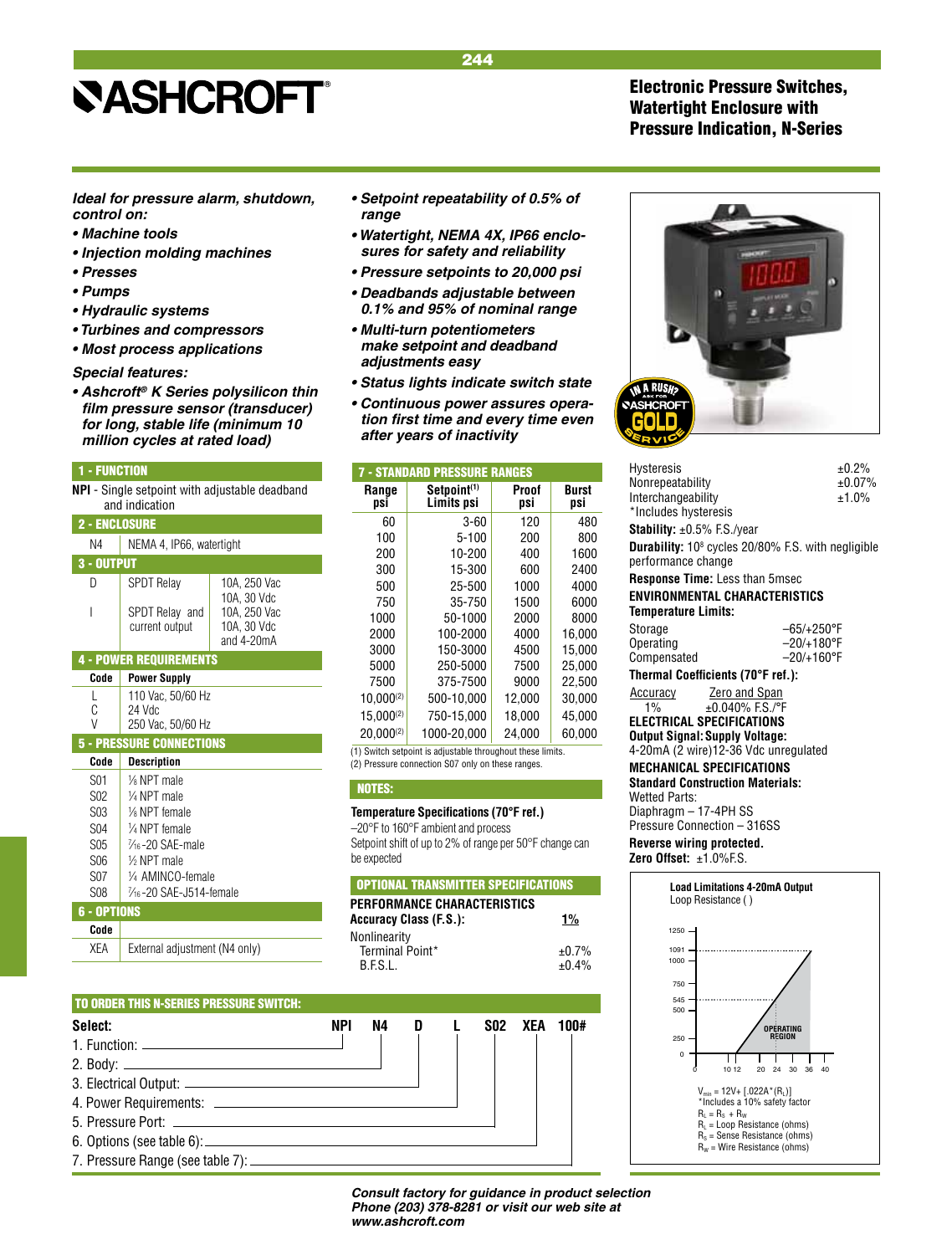Pressure and Differential Pressure Switches, Watertight and Explosion-Proof Enclosure, P-Series

<span id="page-20-0"></span>*This top-of-the-line Ashcroft® process switch series includes many state-of-the-art features for safety and reliability in virtually all process applications.*

- **Die cast aluminum enclosure is**  *standard with NEMA 4X (weatherproof, corrosion resistant) NEMA 7 (explosion-proof enclosure Class*  **I, Div. 1 & 2, Groups B, C & D and Class II, Div. 1 & 2, Groups E, F & G). Dual chamber design allows set***point changes to be made safely even with power connected.*
- **Single or dual independently adjustable setpoints meet all**  *setpoint requirements*

### 1 - FUNCTION

- **PPA**  Pressure control, single setpoint, adjustable deadband
- **PPD** Pressure control, two independently adjustable setpoints, fixed deadband
- **PPS** Pressure control, single setpoint, fixed deadband
- **PDA**  Differential pressure control, single setpoint, adjustable deadband
- **PDD** Differential pressure control, two independently adjustable setpoints, fixed deadband
- **PDS** Differential pressure control, single setpoint, fixed deadband

## 2 - ENCLOSURE

**N7** - NEMA 7/9, IP65, watertight, corrosion resistant and explosion proof Div. 1 & 2

|                 | <b>3 - SWITCH ELEMENTS FOR PPA &amp; PDA</b> |  |
|-----------------|----------------------------------------------|--|
| <b>CONTROLS</b> |                                              |  |
|                 |                                              |  |

| Code | <b>Description/Maximum Electrical Ratings</b><br><b>UL/CSA Listed</b> |                                                    |  |  |  |  |  |
|------|-----------------------------------------------------------------------|----------------------------------------------------|--|--|--|--|--|
| н    | General purpose                                                       | 10A, 125/250 Vac<br>1/2A, 125 Vdc<br>1/4A, 250 Vdc |  |  |  |  |  |
| J    | Hermetically sealed<br>switch, general<br>purpose                     | 11A, 125/250 Vac<br>5A, 30 Vdc                     |  |  |  |  |  |

## SWITCH ELEMENTS FOR PPD, PPS, PDD & PDS CONTROLS

| Code          |               |                                                   |                                                        |  |  |  |  |  |
|---------------|---------------|---------------------------------------------------|--------------------------------------------------------|--|--|--|--|--|
| <b>Single</b> | Dual          | <b>Switch Elements</b><br><b>UL/CSA Listed</b>    |                                                        |  |  |  |  |  |
|               | $(PS)$ $(PD)$ |                                                   |                                                        |  |  |  |  |  |
| K(4)          | KΚ            | Narrow deadband                                   | 15A. 125/250 Vac                                       |  |  |  |  |  |
| F(4)          | FF.           | Sealed environment<br>proof                       | 15A, 125/250 Vac                                       |  |  |  |  |  |
| G(5)          | GG            | General purpose                                   | 15A, 125/250/480 Vac<br>1/2A. 125 Vdc<br>1/4A, 250 Vdc |  |  |  |  |  |
| P(3)          | PP            | Hermetically sealed<br>switch, narrow<br>deadband | 5A. 125/250 Vac                                        |  |  |  |  |  |
| J             | JJ            | Hermetically sealed<br>switch, general<br>purpose | 11A, 125/250 Vac<br>5A, 30 Vdc                         |  |  |  |  |  |

- **UL, CSA***(7) listed*
- **Fixed or adjustable deadband**
- **Readily available**
- **Standard pressure connection**  *materials:*
	- *Pressure psi ranges - 316L stainless steel*
	- **Differential pressure ranges - Nickel plated brass***(8)*

*Pressure and differential inches of water ranges* 

- *Epoxy coated carbon steel*
- **Setpoints adjustable from 15-100%**  *of range*
- **Dual Seal Rating models available**

#### 4 - ACTUATOR SEAL<sup>(1)</sup>

| Code                 | <b>Process</b>                   | Range              |                           |     |                         |  |  |
|----------------------|----------------------------------|--------------------|---------------------------|-----|-------------------------|--|--|
| &<br><b>Material</b> | Temp. $(2)$<br>Limits<br>°F      | Vac.<br>in.H,0     | $0 - 600   1000  $<br>psi | psi | $2000 -$<br>3000<br>psi |  |  |
| B-Buna N             | 0 to 150                         |                    |                           |     |                         |  |  |
| V-Viton              | 20 to 300                        |                    |                           |     |                         |  |  |
| T-Teflon             | 0 to 150                         |                    |                           |     |                         |  |  |
| $S-SS^{(6)(9)}$      | 0 to 300                         |                    |                           |     |                         |  |  |
| $P-Mone1(6)$         | 0 to 300                         |                    |                           |     |                         |  |  |
|                      | 5 - PRESSURE PORT <sup>(1)</sup> |                    |                           |     |                         |  |  |
| <b>Order Code</b>    |                                  |                    |                           |     |                         |  |  |
| 25                   | 1/4 NPT Female                   |                    |                           |     |                         |  |  |
| nc                   |                                  | 1/4 NPT Female and |                           |     |                         |  |  |

| 06 | 74 NPT Female and<br>1/2 NPT Male Combination |
|----|-----------------------------------------------|
|    | 1/2 NPT Female                                |
|    |                                               |

## 6 - OPTIONS

See pages 250-251

7 - STANDARD PRESSURE RANGES

See page 248



#### NOTES:

- 1. These items are wetted by process fluid.
- 2. Ambient operating temperature limits –20 to 150°F, all styles. Setpoint shift of  $\pm 1\%$  of range per 50°F temperature change is normal. Switches calibrated at 70°F reference.
- 3. Estimated dc rating, 2.5A, 28 Vdc (not UL listed).
- 4. Estimated dc rating, .4A, 120 Vdc (not UL listed).
- 5. Not UL listed at 480 Vac.
- 6. Available on pressure only.
- 7. Refer to Option Table.
- 8. Order Option XUD, stainless steel process connection. 9. On differential switches, stainless steel is
- available in 15, 30, 60 and 90 psid ranges only. Includes Teflon O-ring and 316 SS connection.

### HERMETICALLY SEALED SWITCH

We recommend hermetically sealed switch elements for improved reliability. The hermetically sealed switch provides uncompromising contact protection in harsh or corrosive environments.

Features:

construction

- UL-recognized component, guide WSQ2, File E85076 • All-stainless steel welded
- 

## TO ORDER THIS P-SERIES PRESSURE SWITCH: **Select: PPD N7 GG B 25 XK3 30#** 1. Function:

- 2. Enclosure: 3. Switch Element: 4. Actuator Seal: 5. Pressure Port:
- 6. Options (see pages 250-251):
- 7. Pressure Range (see page 248):

*Consult factory for guidance in product selection Phone (203) 378-8281 or visit our web site at www.ashcroft.com*

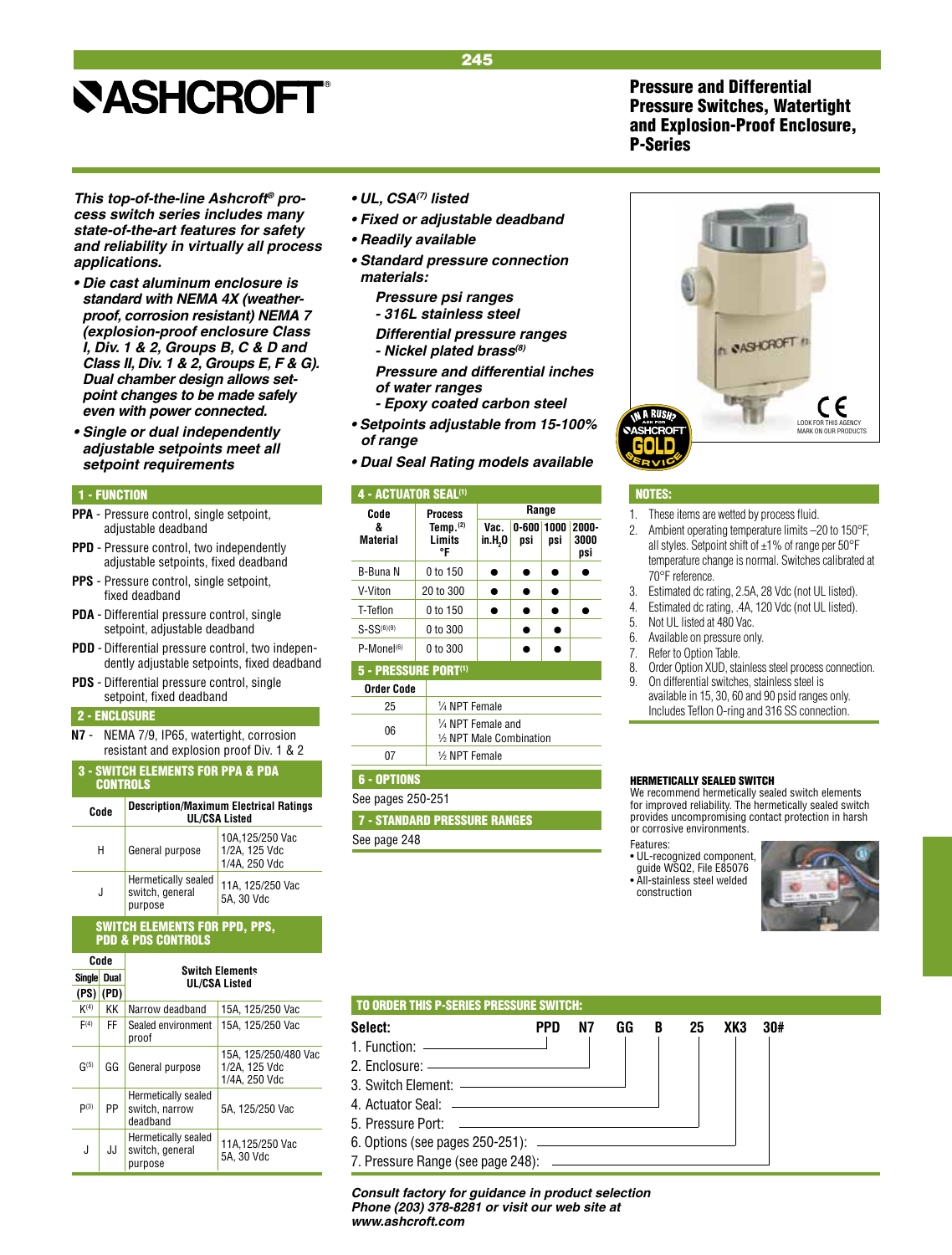## Temperature Switches, Watertight and Explosion-Proof Enclosure, P-Series

*This top-of-the-line Ashcroft® process switch series includes many state-of-the-art features for safety and reliability in virtually all process applications.*

- **Explosion-proof NEMA 7/9, IP55**  *enclosures*
- **Single or dual independently adjustable setpoints meet all**  *setpoint requirements*
- **UL listings standard**
- **CSA listings available***(6)*
- **Dual-chamber design for improved**  *safety. Choice of switch elements for all applications, including hermetically sealed*
- **Fixed or fully adjustable deadband**
- **Setpoints adjustable from 15-100%**  *of range*

### HERMETICALLY SEALED SWITCH

We recommend hermetically sealed switch elements for improved reliability. The hermetically sealed switch provides uncompromising contact protection in harsh or corrosive environments.

- Features:
- UL-recognized component, guide WSQ2, File E85076 • All-stainless steel welded

4 - LINE LENGTH SELECTION(4)

construction • Available on 400 and<br>700 models





- **PTA**  Temperature control, single setpoint, adjustable deadband
- **PTD** Temperature control, two independently adjustable setpoints, fixed deadband
- **PTS** Temperature control, single setpoint, fixed deadband

### 2 - ENCLOSURE

**N7** - NEMA 7/9, IP65 (explosion proof Div. 1 & 2)

#### 3 - SWITCH ELEMENTS FOR PTA CONTROLS

| Order<br>Code | <b>Description/Maximum Electrical Ratings</b><br><b>UL/CSA Listed</b> |                                                    |  |  |  |  |  |
|---------------|-----------------------------------------------------------------------|----------------------------------------------------|--|--|--|--|--|
| Н             | General purpose                                                       | 10A, 125/250 Vac<br>1/2A, 125 Vdc<br>1/4A, 250 Vdc |  |  |  |  |  |
| J             | Hermetically sealed<br>switch, general<br>purpose                     | 11A, 125/250 Vac<br>5A. 30 Vdc                     |  |  |  |  |  |

### SWITCH ELEMENTS FOR PTD & PTS CONTROLS

| Code          |               |                                                   |                                                        |  |  |  |  |  |  |
|---------------|---------------|---------------------------------------------------|--------------------------------------------------------|--|--|--|--|--|--|
| <b>Single</b> | Dual          | <b>Switch Elements</b><br><b>UL/CSA Listed</b>    |                                                        |  |  |  |  |  |  |
|               | $(PS)$ $(PD)$ |                                                   |                                                        |  |  |  |  |  |  |
| K(2)          | ĸк            | Narrow deadband                                   | 15A. 125/250 Vac                                       |  |  |  |  |  |  |
| F(2)          | FF            | Sealed environment<br>proof                       | 15A. 125/250 Vac                                       |  |  |  |  |  |  |
| G(3)          | GG            | General purpose                                   | 15A, 125/250/480 Vac<br>1/2A. 125 Vdc<br>1/4A, 250 Vdc |  |  |  |  |  |  |
| P(1)          | PP            | Hermetically sealed<br>switch, narrow<br>deadband | 5A. 125/250 Vac                                        |  |  |  |  |  |  |
| J             | JJ            | Hermetically sealed<br>switch, general<br>purpose | 11A.125/250 Vac<br>5A. 30 Vdc                          |  |  |  |  |  |  |
|               |               |                                                   |                                                        |  |  |  |  |  |  |

| DIRECT MOUNT |                   |           |  |  |  |  |  |  |
|--------------|-------------------|-----------|--|--|--|--|--|--|
| Order Code   | Line<br>Length ft | Style     |  |  |  |  |  |  |
| 00           | Not Applicable    | Rigid     |  |  |  |  |  |  |
| REMOTE MOUNT |                   |           |  |  |  |  |  |  |
| 05           | 5                 | Capillary |  |  |  |  |  |  |
| 10           | 10                | with      |  |  |  |  |  |  |
| 15           | 15                | Armor     |  |  |  |  |  |  |
| 20           | 20                | (Std.)    |  |  |  |  |  |  |
| 25           | 25                |           |  |  |  |  |  |  |

| <b>5 - THERMAL SYSTEM SELECTION</b> |
|-------------------------------------|
| . = ---- <b>--</b> -                |

| LINE MATERIAL                      |  |  |  |  |  |  |
|------------------------------------|--|--|--|--|--|--|
| DIRECT MOUNT                       |  |  |  |  |  |  |
| Order Code<br><b>Description</b>   |  |  |  |  |  |  |
| No entry required for Direct Mount |  |  |  |  |  |  |
| <b>REMOTE MOUNT</b>                |  |  |  |  |  |  |
| Stainless Steel Armor (Std.)<br>Δ7 |  |  |  |  |  |  |



| <b>6 - BULB LENGTH SELECTION<sup>(5)</sup></b> |                     |                                               |  |  |  |  |  |  |
|------------------------------------------------|---------------------|-----------------------------------------------|--|--|--|--|--|--|
| DIRECT MOUNT                                   |                     |                                               |  |  |  |  |  |  |
| Order Code                                     | "S" Dimension       | <b>Minimum</b><br>Thermowell<br>"U" Dimension |  |  |  |  |  |  |
| 027                                            | $2\frac{3}{4}$ "    |                                               |  |  |  |  |  |  |
| 040                                            | 4″                  | $21/5$ "                                      |  |  |  |  |  |  |
| 060                                            | 6 <sup>''</sup>     | $4\frac{1}{2}$                                |  |  |  |  |  |  |
| 090                                            | 9"                  | $7\frac{1}{2}$                                |  |  |  |  |  |  |
| 120                                            | 12"                 | $10\frac{1}{2}$                               |  |  |  |  |  |  |
|                                                | <b>REMOTE MOUNT</b> |                                               |  |  |  |  |  |  |
| 030                                            | 3″                  | $2\frac{1}{2}$                                |  |  |  |  |  |  |
| <b>7 - OPTIONS</b>                             |                     |                                               |  |  |  |  |  |  |
| See pages 250-251                              |                     |                                               |  |  |  |  |  |  |
| <b>8 - STANDARD TEMPERTATURE RANGES</b>        |                     |                                               |  |  |  |  |  |  |
| See page 248                                   |                     |                                               |  |  |  |  |  |  |

## NOTES:

1. Estimated dc rating, 2.5A, 28 Vdc (not UL listed).

2. Estimated dc rating, 0.4A, 120 Vdc (not UL listed).

3. Not UL listed at 480 Vac.

- 4. Additional line lengths available, call factory.
- 5. Additional bulb lengths available, call factory.
- 6. Refer to Option Table.

Switches calibrated at 70°F ambient reference.

| <b>TO ORDER THIS P-SERIES TEMPERATURE SWITCH:</b> |            |    |   |    |    |     |     |               |
|---------------------------------------------------|------------|----|---|----|----|-----|-----|---------------|
| Select:                                           | <b>PTA</b> | N7 | H | 05 | A7 | 030 | XNH | 150° to 260°F |
| 1. Function: $\qquad \qquad$                      |            |    |   |    |    |     |     |               |
|                                                   |            |    |   |    |    |     |     |               |
|                                                   |            |    |   |    |    |     |     |               |
|                                                   |            |    |   |    |    |     |     |               |
|                                                   |            |    |   |    |    |     |     |               |
|                                                   |            |    |   |    |    |     |     |               |
|                                                   |            |    |   |    |    |     |     |               |
|                                                   |            |    |   |    |    |     |     |               |

*Consult factory for guidance in product selection Phone (203) 378-8281 or visit our web site at www.ashcroft.com*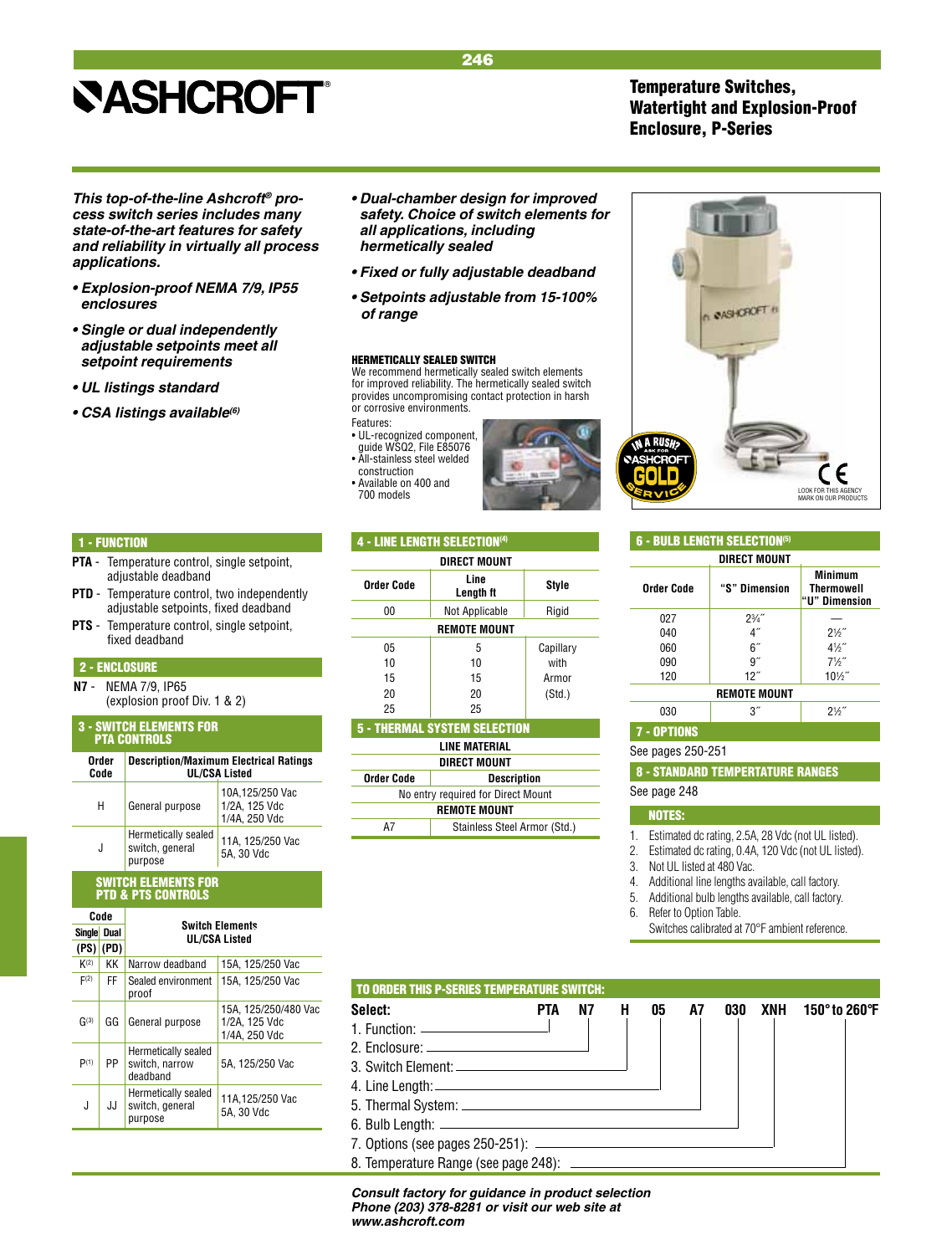<span id="page-22-0"></span>**PRESSURE AIA CUIDA SWITCHES** 

## Nominal Ranges and Deadbands Pressure and Temperature Switches, B-Series

|                            | <b>PRESSURE/VALUUM SWIILNES</b>                                                  |                      | <b>Overpressure Ratings</b><br>Approximate Deadband <sup>(2)</sup> Switch Element (Buna-N Diaphragm) |              |                       |                      |                        |                              |                         |
|----------------------------|----------------------------------------------------------------------------------|----------------------|------------------------------------------------------------------------------------------------------|--------------|-----------------------|----------------------|------------------------|------------------------------|-------------------------|
|                            | Proof psi Burst psi<br>Nominal Range (1)<br>50<br>20, 26, 27<br>22<br>21, 24, 31 |                      |                                                                                                      |              | 32, 42                |                      |                        |                              |                         |
|                            | Vacuum                                                                           |                      |                                                                                                      |              |                       |                      |                        |                              |                         |
| $-30$ in.Hq                | $-760$ mmHa                                                                      | $-100$ kPa           | 250                                                                                                  | 400          | $0.3 - 0.7$           | $1.5 - 4.0$          | $0.5 - 2.2$            | $0.4 - 1.5$                  | $2.1 - 4.2$             |
| Compound                   |                                                                                  |                      |                                                                                                      |              |                       |                      |                        |                              |                         |
| $-15$ in H <sub>2</sub> O/ | $-375$ mmH <sub>2</sub> 0/                                                       | $-3.7$ kPa           | 20                                                                                                   | 35           | $0.15 - 0.75/$        | $1.5 - 2.5/$         | $.45 - 2.0/$           | $0.5 - 1.2/$                 | $2.1 - 3.5/$            |
| 15 in $H2O$                | 375 mmH <sub>2</sub> 0                                                           | 3.7 kPa              |                                                                                                      |              | $0.15 - 0.75$         | $1.5 - 2.5$          | $0.45 - 2.0$           | $0.5 - 1.2$                  | $.2.1 - 3.5$            |
| $-30$ in $H_2O$            | $-760$ mmH $20$                                                                  | $-7.5$ kPa           | 20                                                                                                   | 35           | $0.30 - 0.60/$        | $1.5 - 2.5/$         | $0.45 - 2.0/$          | $0.5 - 1.5/$                 | $2.1 - 3.5/$            |
| 30 in H <sub>2</sub> O     | 760 mmH <sub>2</sub> 0                                                           | 7.5 kPa              |                                                                                                      |              | $0.30 - 0.60$         | $1.5 - 2.5$          | $0.45 - 2.0$           | $0.5 - 1.5$                  | $2.1 - 3.5$             |
| $-30$ in.Hg/               | $-760$ mmHa/                                                                     | $-100$ kPa           | 250                                                                                                  | 400          | $0.5 - 1.0/$          | $2.0 - 3.5/$         | $0.75 - 2.5/$          | $0.7 - 1.8/$                 | $2.8 - 4.2/$            |
| 15 psi                     | $1.0 \text{ kg/cm}^2$                                                            | 100 kPa              |                                                                                                      |              | $0.3 - 0.7$           | $0.5 - 2.0$          | $0.5 - 1.0$            | $0.5 - 1.4$                  | $0.7 - 2.1$             |
| $-30$ in Hq/               | $-760$ mmHg/                                                                     | $-100$ kPa           | 250                                                                                                  | 400          | $1.0 - 1.5/$          | $3.0 - 6.0/$         | $1.2 - 4.5/$           | $1.4 - 2.4/$                 | $4.2 - 8.4/$            |
| 30 psi                     | $2.0 \text{ kg/cm}^2$                                                            | 200 kPa              |                                                                                                      |              | $0.3 - 0.8$           | $1.0 - 2.0$          | $0.7 - 1.5$            | $0.4 - 1.3$                  | $1.4 - 2.8$             |
| $-30$ in.Hg/               | $-760m$ mmHa/                                                                    | $-100$ kPa           | 250                                                                                                  | 400          | $2.0 - 3.0$           | $5.0 - 9.0$          | $2.5 - 7.0$            | $2.8 - 4.5/$                 | $7.0 - 12.0$            |
| 60 psi                     | $4.0 \text{ kg/cm}^2$                                                            | 400 kPa              |                                                                                                      |              | $0.7 - 1.5$           | $3.0 - 5.0$          | $1.1 - 4.0$            | $1.0 - 2.3$                  | $4.2 - 7.0$             |
| Pressure                   |                                                                                  |                      |                                                                                                      |              |                       |                      |                        |                              |                         |
| 10 in.H <sub>2</sub> 0     | 250 mmH <sub>2</sub> 0                                                           | 2.5 kPa              | 20                                                                                                   | 35           | $0.2 - 0.5$           | $1.0 - 2.0$          | $0.35 - 1.5$           | $0.4 - 1.0$                  | $1.4 - 2.8$             |
| 30 in H <sub>2</sub> O     | 750 mmH <sub>2</sub> 0                                                           | 7.5 kPa              | 20                                                                                                   | 35           | $0.3 - 0.6$           | $1.5 - 2.5$          | $4.5 - 2.0$            | $0.5 - 2.0$                  | $2.1 - 3.5$             |
| 60 in H <sub>2</sub> O     | 1500m mmH <sub>2</sub> 0                                                         | 15 kPa               | 20                                                                                                   | 35           | $0.5 - 1.3$           | $1.5 - 3.5$          | $0.9 - 2.5$            | $0.7 - 3.0$                  | $2.1 - 5.0$             |
| 100 in.H <sub>2</sub> 0    | 2500 mmH <sub>2</sub> 0                                                          | 25 kPa               | 20                                                                                                   | 35           | $0.6 - 1.6$           | $2.5 - 5.5$          | $1.1 - 4.0$            | $1.0 - 4.0$                  | $3.5 - 7.7$             |
| 150 in.H <sub>2</sub> 0    | 3750 mmH <sub>2</sub> 0                                                          | 37 kPa               | 20                                                                                                   | 35           | $1.0 - 2.5$           | $4.5 - 8.5$          | $1.7 - 6.5$            | $2.0 - 6.0$                  | $6.0 - 12.0$            |
| 15 psi                     | $1.0 \text{ kg/cm}^2$                                                            | 100 kPa              | 500                                                                                                  | 1500         | $0.1 - 0.35$          | $0.5 - 1.5$          | $0.2 - 1.0$            | $0.4 - 1.0$                  | $0.7 - 2.1$             |
| 30 psi                     | $2.5 \text{ kg/cm}^2$                                                            | 200 kPa              | 500                                                                                                  | 1500         | $0.1 - 50$            | $0.5 - 1.5$          | $0.3 - 1.0$            | $0.4 - 1.0$                  | $0.7 - 2.1$             |
| 60 psi                     | $4.0 \text{ kg/cm}^2$                                                            | 400 kPa              | 500                                                                                                  | 1500         | $0.3 - 1.0$           | $1.0 - 3.5$          | $0.7 - 2.5$            | $0.6 - 2.0$                  | $1.4 - 5.0$             |
| 100 psi                    | $7.0 \text{ kg/cm}^2$                                                            | 700 kPa              | 1000                                                                                                 | 3000         | $0.5 - 1.7$           | $1.5 - 5.0$          | $1.1 - 3.5$            | $1.0 - 4.5$                  | $2.1 - 7.0$             |
| 200 psi                    | 14 kg/cm <sup>2</sup>                                                            | 1400 kPa             | 1000                                                                                                 | 3000         | $1 - 3$               | $5 - 13$             | $2 - 9$                | $3.0 - 7.5$                  | $7.0 - 18.2$            |
| 400 psi                    | $28$ kg/cm <sup>2</sup><br>42 $kg/cm2$                                           | 2800 kPa<br>4200 kPa | 2400<br>2400                                                                                         | 3000<br>3000 | $4 - 7.5$<br>$4 - 11$ | $5 - 24$<br>$9 - 30$ | $5.5 - 15$<br>$7 - 20$ | $4.0 - 11.0$<br>$5.0 - 23.0$ | $7.0 - 33.6$<br>12.6-42 |
| 600 psi<br>1000 psi (8)    | $70 \text{ kg/cm}^2$                                                             | 7000 kPa             | 12000                                                                                                | 18000        | $7 - 30$              | 30-110               | $18 - 70$              | 15.0-60                      | 42-154                  |
| 3000 psi                   | $210$ kg/cm <sup>2</sup>                                                         | 21000 kPa            | 12000                                                                                                | 18000        | 15-60                 | 80-235               | 37-160                 | 30.0-130.0                   | 112-329                 |
|                            |                                                                                  |                      |                                                                                                      |              |                       |                      |                        |                              |                         |

247

#### DIFFERENTIAL PRESSURE SWITCHES

|                          |                         |          |            | <b>Overpressure Ratings</b> | Approximate Deadband <sup>(2,4)</sup> Switch Element (Buna-N Diaphragm) |               |               |              |               |  |  |  |  |  |
|--------------------------|-------------------------|----------|------------|-----------------------------|-------------------------------------------------------------------------|---------------|---------------|--------------|---------------|--|--|--|--|--|
|                          | Nominal Range (1)       |          | Static psi | Proof psi                   | 20, 26, 27                                                              | 21, 24, 31    | 50            | 22           | 32, 42        |  |  |  |  |  |
| $30$ in $H2$ Od          | 750 mmH <sub>2</sub> 0  | 7.5 kPa  | 5.4        | 21.6                        | $0.3 - 0.6$                                                             | $1.5 - 2.5$   | $0.45 - 2.0$  | $0.5 - 2.0$  | $2.1 - 3.5$   |  |  |  |  |  |
| 60 in.H <sub>2</sub> Od  | 1500 mmH <sub>2</sub> 0 | 15 kPa   | 5.4        | 21.6                        | $0.5 - 1.3$                                                             | $1.5 - 3.5$   | $0.9 - 2.5$   | $0.7 - 3.0$  | $2.1 - 5.0$   |  |  |  |  |  |
| 100 in.H <sub>2</sub> Od | 2500 mmH <sub>2</sub> 0 | 25 kPa   | 5.4        | 21.6                        | $0.6 - 1.6$                                                             | $2.5 - 5.5$   | $1.1 - 4.0$   | $1.0 - 4.0$  | $3.5 - 7.7$   |  |  |  |  |  |
| 150 in.H <sub>2</sub> Od | 3750 mmH <sub>2</sub> 0 | 37 kPa   | 5.4        | 21.6                        | $1.0 - 2.5$                                                             | $4.5 - 8.5$   | $1.8 - 6.5$   | $2.0 - 6.0$  | $6.3 - 12.0$  |  |  |  |  |  |
| 15 psid                  | 1 kg/cm $^2$            | 100 kPa  | 500        | 2000                        | $0.5 - 1.0$                                                             | $2.0 - 5.0$   | $0.7 - 3.5$   | $0.7 - 1.4$  | $2.8 - 7.0$   |  |  |  |  |  |
| 30 psid                  | $2.5 \text{ kg/cm}^2$   | 200 kPa  | 500        | 2000                        | $1.0 - 2.0$                                                             | $2.0 - 5.0$   | $1.5 - 3.5$   | $1.4 - 2.8$  | $2.8 - 7.0$   |  |  |  |  |  |
| 60 psid                  | 4 kg/cm <sup>2</sup>    | 400 kPa  | 500        | 2000                        | $2.0 - 4.0$                                                             | $3.0 - 6.0$   | $3.0 - 4.5$   | $2.8 - 5.6$  | $4.2 - 8.5$   |  |  |  |  |  |
| 100 psid                 | $7 \text{ ka/cm}^2$     | 700 kPa  | 1000       | 4000                        | $4.0 - 10.0$                                                            | $11.0 - 20.0$ | $7.0 - 15.0$  | $6.0 - 14.0$ | $16.0 - 28.0$ |  |  |  |  |  |
| 200 psid                 | 14 kg/cm <sup>2</sup>   | 1400 kPa | 1000       | 4000                        | $5.0 - 15.0$                                                            | 12.0-40.0     | $10.0 - 86.0$ | $7.0 - 21.0$ | 17.0-56.0     |  |  |  |  |  |
| 400 psid                 | $28 \text{ ka/cm}^2$    | 2800 kPa | 1000       | 8000                        | $10.0 - 20.0$                                                           | $20.0 - 60.0$ | $15.0 - 40.0$ | 14.0-28.0    | $28.0 - 84.0$ |  |  |  |  |  |
| 600 psid                 | $42 \text{ kg/cm}^2$    | 4200 kPa | 1000       | 8000                        | $20.0 - 40.0$                                                           | 80.0-150.0    | 30.0-115.0    | 30.0-56.0    | 112.0-210.0   |  |  |  |  |  |

## TEMPERATURE RANGE SELECTION

| <b>Adjustable Range</b> |            | Max. Temp. | Approximate Deadband <sup>(6)</sup> Switch Element |              |              |              |               |  |  |  |  |  |  |  |
|-------------------------|------------|------------|----------------------------------------------------|--------------|--------------|--------------|---------------|--|--|--|--|--|--|--|
| ᅂ                       | ℃          | °F         | 20, 26, 27                                         | 21, 24, 31   | 50           | 22           | 32, 42        |  |  |  |  |  |  |  |
| –40 to 60               | –40 to 16  | 400        | $1.0 - 2.0$                                        | $3.0 - 8.0$  | $1.5 - 5.5$  | $1.4 - 6.0$  | $8.0 - 16.0$  |  |  |  |  |  |  |  |
| 0 to 100                | –20 to 40  | 400        | $1.5 - 3.0$                                        | $5.0 - 12.0$ | $2.2 - 8.5$  | $1.5 - 7.5$  | $9.0 - 20.0$  |  |  |  |  |  |  |  |
| 75 to 205               | 20 to 95   | 400        | $1.5 - 3.5$                                        | $8.0 - 16.0$ | $2.5 - 12.0$ | $2.0 - 9.0$  | $10.0 - 24.0$ |  |  |  |  |  |  |  |
| 150 to 260              | 65 to 125  | 400        | $1.5 - 3.0$                                        | $5.0 - 12.0$ | $2.2 - 8.5$  | $2.0 - 9.0$  | $10.0 - 24.0$ |  |  |  |  |  |  |  |
| 235 to 375              | 110 to 190 | 500        | $1.5 - 3.5$                                        | $5.0 - 12.0$ | $2.2 - 8.5$  | $2.0 - 9.0$  | $10.0 - 24.0$ |  |  |  |  |  |  |  |
| 350 to $525^{(7)}$      | 175 to 275 | 700        | $2.0 - 4.5$                                        | $8.0 - 16.0$ | $3.2 - 12.0$ | $2.5 - 10.0$ | $15.0 - 34.0$ |  |  |  |  |  |  |  |
| 500 to $750^{(3)}$      | 260 to 400 | 900        | $4.0 - 8.0$                                        | 16.0-30.0    | $7.0 - 24.0$ | $5.0 - 23.0$ | $30.0 - 50.0$ |  |  |  |  |  |  |  |

#### **NOTES:**

1. Switches may generally be set between 15% and 100% of nominal range on increasing pressure. Consult fac-

tory for applications where setpoints must be lower. 2. All deadbands are given in English units as shown in the nominal range column. Deadbands shown are for

switches with Buna N diaphragm.

Approximate deadbands for optional diaphragms:<br>Viton: Multiply Buna N value by 1.4 Multiply Buna N value by 1.4

- Teflon: Multiply Buna N value by 1.2
- Stainless Steel: Multiply Buna N value by 1.7<br>Monel: Multiply Buna N value by 1.7
	- Multiply Buna N value by 1.7
- 3. Available with remote mount thermal system only.

4. Deadbands given are for zero static working pressure.

- 5. For approximate deadbands for dual switch elements, multiply the single switch element by 1.6.
- 6. All deadbands given in °F.
- 

7. Not available with 23 /4˝ stem. 8. Proof pressure is 4000 psi with stainless steel and monel

welded diaphragms.

*Consult factory for guidance in product selection Phone (203) 378-8281 or visit our web site at www.ashcroft.com*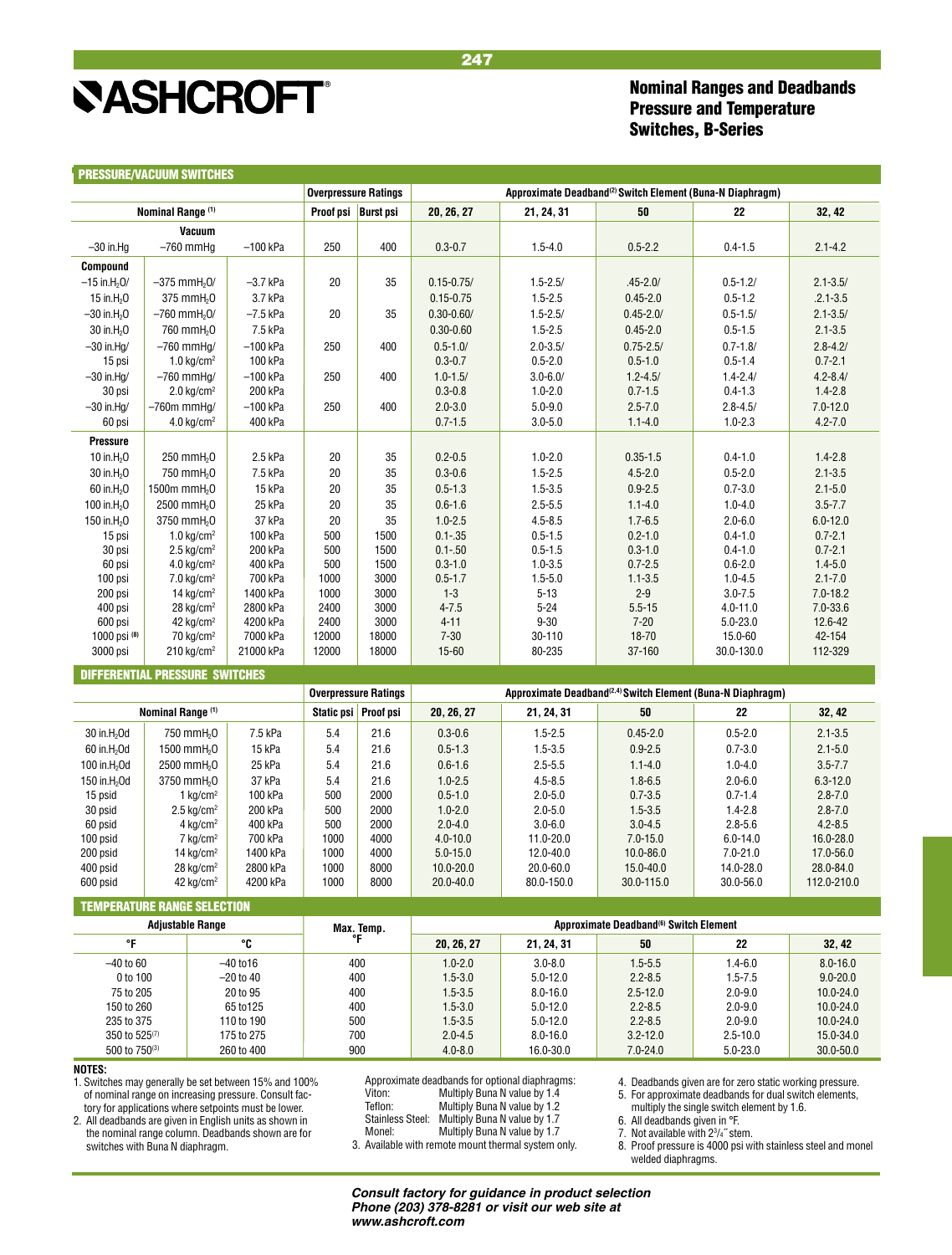## Nominal Ranges and Deadbands Pressure and Temperature Switches, P-Series

<span id="page-23-0"></span>

|                         |                                       |            | <b>Overpressure</b> |              |             |             |                    |             | Approximate Deadband <sup>(2)</sup> Switch Element (Buna-N Diaphragm) |                       |             |              |              |
|-------------------------|---------------------------------------|------------|---------------------|--------------|-------------|-------------|--------------------|-------------|-----------------------------------------------------------------------|-----------------------|-------------|--------------|--------------|
|                         |                                       |            | <b>Ratings</b>      |              | $PPA^{(3)}$ |             | PPS <sup>(4)</sup> |             |                                                                       | PPD <sup>(4)</sup>    |             |              |              |
|                         |                                       |            | Proof               | <b>Burst</b> |             |             |                    |             |                                                                       | <b>Switch Element</b> |             |              |              |
|                         | Nominal Range (1)                     |            | psi                 | psi          | J, H        | G           | J, H               | K, F        | P                                                                     | GG                    | JJ, HH      | KK,FF        | PP           |
| Vacuum                  |                                       |            |                     |              |             |             |                    |             |                                                                       |                       |             |              |              |
| $-30$ in.Ha             | $-760$ mmHa                           | $-100$ kPa | 250                 | 400          | $7 - 26$    | $3-5$       | $3 - 6.5$          | $1 - 2$     | $1 - 2.5$                                                             | $3-5$                 | $3 - 6.5$   | $1-2$        | $1.0 - 3.5$  |
| <b>Compound</b>         |                                       |            |                     |              |             |             |                    |             |                                                                       |                       |             |              |              |
| $-30$ in.Ha/            | $-760$ mmHa/                          | $-100$ kPa | 250                 | 400          | $10 - 25$   | $3-5$       | $2.5 - 3.5$        | $1 - 2$     | $1 - 2.5$                                                             | $3 - 5$               | $2.5 - 4.5$ | $1 - 2$      | $1.0 - 3.5/$ |
| 15 psi                  | 1.0 kg/cm <sup>2</sup>                | 100 kPa    |                     |              | $4 - 13$    | $1 - 2$     | $1 - 3$            | $0.5 - 2$   | $0.5 - 2$                                                             | $2 - 4$               | $1 - 3$     | $0.5 - 1$    | $1.0 - 2.8$  |
| <b>Pressure</b>         |                                       |            |                     |              |             |             |                    |             |                                                                       |                       |             |              |              |
| 30 in.H <sub>2</sub> 0  | 750 mmH <sub>2</sub> 0                | 7.5 kPa    | 20                  | 35           | $4 - 27$    | $1.5 - 3.5$ | $2 - 5$            | $0.5 - 1$   | $0.5 - 2$                                                             | $1.5 - 3.5$           | $2 - 5$     | $0.5 - 1$    | $1.0 - 2.8$  |
| 60 in.H <sub>2</sub> 0  | 1500 mmH <sub>2</sub> 0               | 15 kPa     | 20                  | 35           | $5 - 54$    | $1.5 - 3.5$ | $2.5 - 5$          | $0.5 - 2.0$ | $1 - 2$                                                               | $1.5 - 3.5$           | $2.5 - 5.0$ | $.0.5 - 2.0$ | $1.0 - 2.8$  |
| 100 in.H <sub>2</sub> 0 | 2500 mmH <sub>2</sub> 0               | 25 kPa     | 20                  | 35           | $8.5 - 90$  | $4 - 6$     | $4 - 8.5$          | $1 - 2$     | $1 - 3$                                                               | $4 - 7$               | $4 - 8.5$   | $1 - 2$      | $2.0 - 4.2$  |
| 150 in H <sub>2</sub> 0 | 3750 mmH <sub>2</sub> 0               | 37 kPa     | 20                  | 35           | 18-135      | $5 - 11$    | $10-18$            | $1.5 - 3$   | $2 - 6$                                                               | $8 - 14$              | $10 - 18$   | $1.5 - 3$    | $3.0 - 8.4$  |
| 15 psi                  | $1$ ka/cm <sup>2</sup>                | 100 kPa    | 500                 | 1500         | $2.5 - 13$  | $1 - 2$     | $1 - 0.5$          | $0.5 - 1$   | $0.5 - 2$                                                             | $1 - 2$               | $1 - 3.0$   | $0.5 - 1$    | $1.0 - 2.8$  |
| 30 psi                  | $2.5 \text{ kg/cm}^2$                 | 200 kPa    | 500                 | 1500         | $3.5 - 26$  | $1 - 2.5$   | $2 - 4.5$          | $0.5 - 1.5$ | $0.5 - 1.5$                                                           | $1 - 2.5$             | $2 - 4.5$   | $0.5 - 1.5$  | $1.0 - 3.0$  |
| 60 psi                  | 4 kg/cm <sup>2</sup>                  | 400 kPa    | 500                 | 1500         | $6.5 - 54$  | $2 - 4$     | $4 - 7$            | $1 - 2$     | $1 - 2.5$                                                             | $2 - 4$               | $4 - 7$     | $1 - 2$      | $2.0 - 3.5$  |
| 100 psi                 | 7 kg/cm <sup>2</sup>                  | 700 kPa    | 1000                | 3000         | $10 - 90$   | $5 - 7$     | $5 - 10$           | $1 - 2.5$   | $2 - 4$                                                               | $5 - 7$               | $5 - 10$    | $1 - 2.5$    | $2.0 - 5.6$  |
| 200 psi                 | 14 kg/cm <sup>2</sup>                 | 1400 kPa   | 1000                | 3000         | 20-180      | $10 - 15$   | $10 - 18$          | $1 - 4$     | $5 - 15$                                                              | $10 - 20$             | $15 - 25$   | $3-6$        | $4.0 - 12.0$ |
| 400 psi                 | $28$ kg/cm <sup>2</sup>               | 2800 kPa   | 2400                | 3000         | 45-360      | 16-30       | $16 - 45$          | $4 - 8$     | $5.0 - 15$                                                            | 16-30                 | 16-45       | $4 - 8$      | $5.0 - 21.0$ |
| 600 psi                 | 42 $kg/cm2$                           | 4200 kPa   | 2400                | 3000         | 75-540      | 16-50       | $20 - 75$          | $5 - 8$     | $6 - 25$                                                              | 16-50                 | $20 - 75$   | $5 - 15$     | $8.0 - 35.0$ |
| 1000 psi (9)            | $70 \text{ kg/cm}^2$                  | 7000 kPa   | 12000               | 14000        | 160-900     | 75-130      | 50-160             | $7 - 30$    | $10 - 85$                                                             | 75-130                | 50-160      | $7 - 30$     | 20.0-119.0   |
| 2000 psi                | 140 kg/cm <sup>2</sup>                | 14000 kPa  | 12000               | 14000        | 350-1800    | 150-200     | 150-350            | $20 - 50$   | $25 - 110$                                                            | 150-200               | 150-350     | $20 - 50$    | 35.0-154.0   |
| 3000 psi                | $210 \text{ kg/cm}^2$                 | 21000 kPa  | 12000               | 14000        | 400-2600    | 180-250     | 180-400            | 30-70       | 30-190                                                                | 180-250               | 180-400     | 30-70        | 40.0-266.0   |
|                         | <b>DIFFERENTIAL PRESSURE SWITCHES</b> |            |                     |              |             |             |                    |             |                                                                       |                       |             |              |              |

**Overpressure Approximate Deadband<sup>(2,6)</sup> Switch Element (Buna-N Diaphragm) Ratings PDA(3) PDS(4) PDD(4) Static Working Proof** Switch Element<br>Pressure psi psi psi psi pressure psi psi psi pressure psi psi proof and proof and proof of the proof of the proof of the proof of the proof of the proof of the proof of the proof of t  **Nominal Range (1) Pressure psi psi J, H G J, H K, F P GG JJ, HH KK,FF PP** 30 in.H<sub>2</sub>Od 750 mmH<sub>2</sub>O 6.54 21.6 5.5-27 3-5 4-6.5 0.5-1 5-2 3-5 4-6.5 0.5-1 1.0-2.8 60 in.H2Od 1500 mmH2O 5.4 21.6 5.5-54 3-5 4.5-6.5 0.5-2 1-2 3-5 4.-6.5 0.5-2 1.0-2.8 100 in.H2Od 2500 mmH2O 5.4 21.6 8.5-90 4-6 4.0-8.5 1-2 1-3 4-7 4.-8.5 1-2 2.0-4.2 150 in.H2Od 3750 mmH2O 5.4 21.6 18-135 5-11 10-18 1.5-3 2-6 8-14 10-18 1.5-3. 3.0-8.4 15 psid  $\begin{array}{c} 2 \text{ kg/cm}^2 \\ 30 \text{ psid} \end{array}$  500 2000 2.5-13 1-2 1-3 0.5-1 0.5-2 1-2 1-3 0.5-1 1.0-2.8  $2$  kg/cm<sup>2</sup> 500 2000 3.5-27 1-2.5 2-4.5 0.5-1 1-2 1-2.5 2-4.5 0.5-1.5 1.0-2.8 60 psid | 4 kg/cm<sup>2</sup> | 500 | 2000 | 6.5-54 | 2-4 | 4-7 | 1-1.5 | 1-2.5 | 1-2.4 | 4-7 | 1-2 | 1.0-3.5 100 psid | 7 kg/cm<sup>2</sup> | 500 | 2000 | 10-90 | 5-7 | 5-10 | 1-2.5 | 2-4 | 5-7 | 5-10 | 1-2.5 | 2.0-5.6 200 psid  $14 \text{ kg/cm}^2$  1000 4000 20-180 10-1 5 10-18 1-4 5-8 10-20 10-18 3-6 3.0-11.2 400 psid 28 kg/cm<sup>2</sup> 1000 8000 45-360 16-30 16-45 4-8 5-15 16-30 16-45 4-8 40.-21.0

#### TEMPERATURE RANGE SELECTION

|                           |             |             | Approximate Deadband (Buna N Diaphragm) <sup>(2)</sup> |            |           |               |            |                    |           |             |              |  |  |  |  |
|---------------------------|-------------|-------------|--------------------------------------------------------|------------|-----------|---------------|------------|--------------------|-----------|-------------|--------------|--|--|--|--|
| <b>Nominal Range</b>      |             | Max.        | $PTA^{(3)}$                                            |            |           | <b>PTS(4)</b> |            | PTD <sup>(4)</sup> |           |             |              |  |  |  |  |
|                           |             | Temp.<br>۰r | <b>Switch Element</b>                                  |            |           |               |            |                    |           |             |              |  |  |  |  |
| ۰F                        | °C          |             | J, H                                                   | G          | J, H      | K, F          | P          | GG                 | JJ, HH    | KK, FF      | <b>PP</b>    |  |  |  |  |
| $-40$ to 60               | $-40$ to 16 | 400         | 18-90                                                  | $2 - 10$   | $9 - 18$  | $1 - 2$       | $1 - 5$    | $2 - 10$           | $9 - 18$  | $1-2$       | $2.0 - 7.0$  |  |  |  |  |
| 0 to 100                  | $-20$ to 40 | 400         | $30 - 90$                                              | $2 - 15$   | $10 - 30$ | $1 - 3$       | $.5 - 7$   | $2 - 15$           | $10 - 30$ | $1.5 - 3$   | $3.0 - 10.0$ |  |  |  |  |
| 75 to 205                 | 20 to 95    | 400         | 34-120                                                 | $2 - 17$   | $10 - 34$ | $1.5 - 3.5$   | $.5 - 8$   | $2 - 17$           | $10 - 34$ | $1.5 - 3.5$ | $3.0 - 12.0$ |  |  |  |  |
| 150 to 260                | 65 to 125   | 400         | $25 - 100$                                             | $2.5 - 12$ | $9 - 25$  | $1-2.5$       | $1 - 7$    | $2.5 - 12$         | $9 - 25$  | $1 - 2.5$   | $3.0 - 10.0$ |  |  |  |  |
| 235 to 375                | 110 to 190  | 500         | $35 - 130$                                             | $2 - 18$   | $10 - 35$ | $1 - 3.5$     | $1.5 - 8$  | $2 - 18$           | $10 - 35$ | $1 - 3.5$   | $3.0 - 12.0$ |  |  |  |  |
| 350 to 525 <sup>(8)</sup> | 175 to 275  | 700         | 40-165                                                 | $3 - 25$   | $15 - 40$ | $2 - 4.5$     | $2.5 - 11$ | $3 - 25$           | $15 - 40$ | $2 - 4.5$   | $4.0 - 15.5$ |  |  |  |  |
| 500 to 750(5)             | 200 to 400  | 900         | 50-200                                                 | $20 - 36$  | $36 - 60$ | 5-10          | $6 - 21$   | $20 - 36$          | $36 - 60$ | $5 - 10$    | $7.0 - 30.0$ |  |  |  |  |

#### **NOTES:**

1. Switches may generally be set between 15% and 100% of nominal range on increasing pressure. Consult factory for applications where setpoints must be lower.

2. All deadbands are given in English units as shown in the nominal range column. Deadbands shown are for switches with Buna N diaphragm.

Approximate deadbands for optional diaphragms:<br>Viton: Multiply Buna N value by 1.4

Viton: Multiply Buna N value by 1.4<br>Teflon: Multiply Buna N value by 1.2 Teflon: Multiply Buna N value by 1.2<br>Stainless Steel: Multiply Buna N value by 1.7

Stainless Steel: Multiply Buna N value by 1.7<br>Monel: Multiply Buna N value by 1.7

Multiply Buna N value by 1.7

3. Deadbands for PTA, PPA and PDA are adjustable between the values shown. 4. Deadbands for PPS, PPD, PDS, PDD, PTD, and PDS models are fixed within the range of values shown.

5. Available with remote mount thermal system only.

6. Deadbands given are for zero static working pressure.<br>7. All deadbands given in  ${}^{\circ}$ F.

All deadbands given in °F.

8. Not available with 23 /4˝ stem.

9. Proof pressure is 4000 psi with stainless steel and monel welded diaphragms.

248

#### *Consult factory for guidance in product selection Phone (203) 378-8281 or visit our web site at www.ashcroft.com*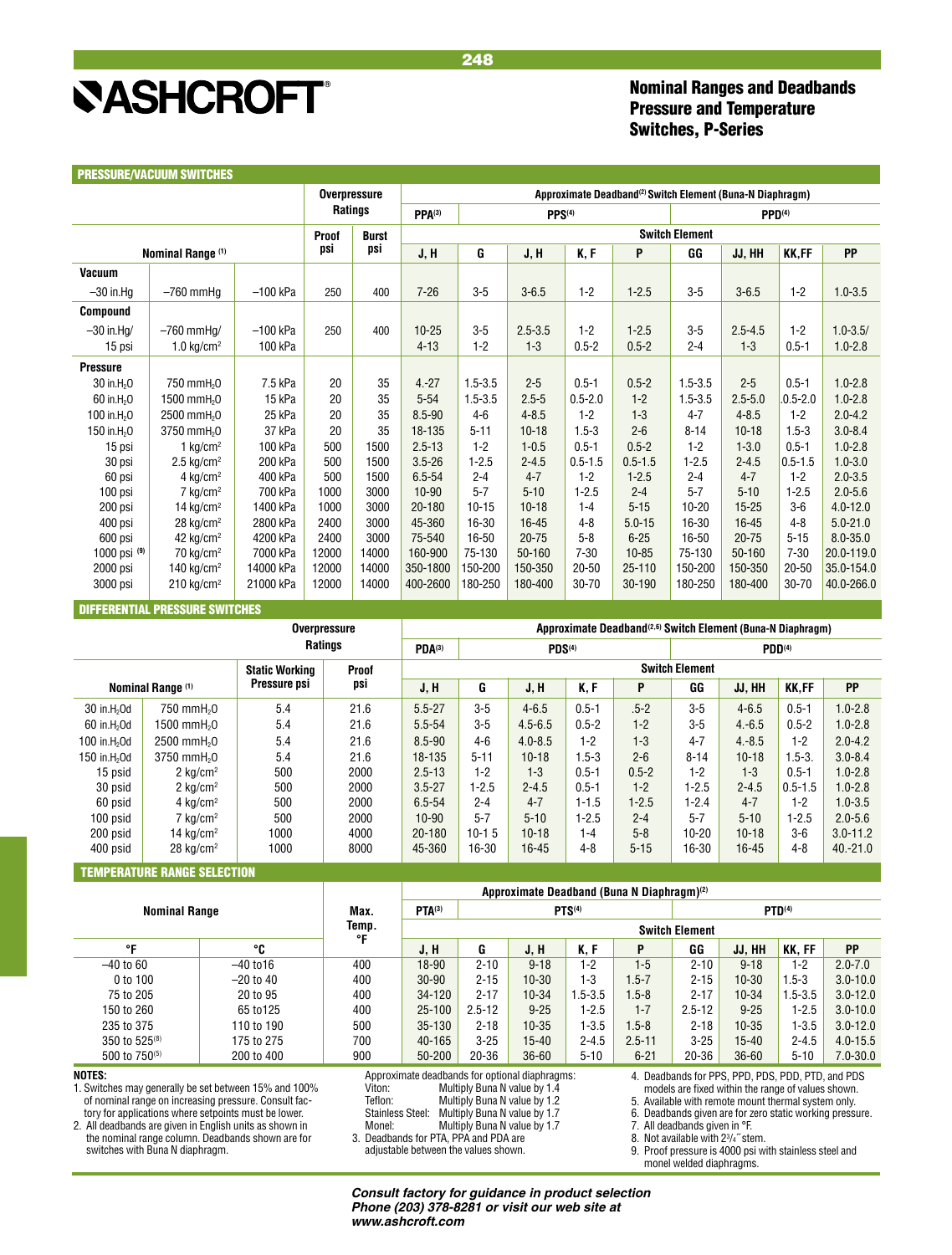## Nominal Ranges and Deadbands Pressure and Temperature Switches, L- and G-Series

<span id="page-24-0"></span>

|                         |                              |           | <b>Overpressure</b> | Approximate Deadband <sup>(2)</sup> Switch Element (Buna-N Diaphragm) |             |                        |             |                       |                        |              |              |              |  |
|-------------------------|------------------------------|-----------|---------------------|-----------------------------------------------------------------------|-------------|------------------------|-------------|-----------------------|------------------------|--------------|--------------|--------------|--|
|                         |                              |           | <b>Ratings</b>      | LPA-GPA(3)                                                            |             | LPS-GPS <sup>(4)</sup> |             |                       | LPD-GPD <sup>(4)</sup> |              |              |              |  |
|                         |                              |           | <b>Minimum</b>      |                                                                       |             |                        |             | <b>Switch Element</b> |                        |              |              |              |  |
|                         | Nominal Range <sup>(1)</sup> | Proof psi | <b>Burst psi</b>    | J, H                                                                  | G           | J, H                   | K, F        | P                     | GG                     | JJ, HH       | <b>KK,FF</b> | <b>PP</b>    |  |
| <b>Vacuum</b>           |                              |           |                     |                                                                       |             |                        |             |                       |                        |              |              |              |  |
| $-30$ in.Hq             | $-760$ mmHa                  | 250       | 400                 | $6 - 24$                                                              | $2.5 - 4$   | $4-6$                  | $1 - 2$     | $1 - 2.5$             | $3 - 5.5$              | $4 - 6.5$    | $1 - 2$      | $1 - 2.5$    |  |
| <b>Compound</b>         |                              |           |                     |                                                                       |             |                        |             |                       |                        |              |              |              |  |
| $-30$ in Ha/            | $-760$ mmHa/                 | 250       | 400                 | $6 - 24$                                                              | $2.5 - 4$   | $4-6$                  | $1 - 2$     | $1 - 2.5$             | $3 - 5.5$              | $4 - 6.5$    | $1-2$        | $1 - 2.5$    |  |
| 15 psi                  | $1.0 \text{ kg/cm}^2$        |           |                     | $3 - 12$                                                              | $1 - 2.5$   | $1 - 3.5$              | $0.5 - 1.5$ | $0.5 - 2$             | $1.5 - 3.5$            | $1.5 - 4$    | $1 - 2$      | $1 - 2$      |  |
| <b>Pressure</b>         |                              |           |                     |                                                                       |             |                        |             |                       |                        |              |              |              |  |
| 30 in.H <sub>2</sub> 0  | 750 mmH <sub>2</sub> 0       | 20        | 35                  | $4.0 - 27$                                                            | $1.5 - 3.5$ | $2.0 - 4.0$            | $0.5 - 1.0$ | $0.7 - 2.0$           | $2.1 - 4.9$            | $2.8 - 5.6$  | $0.7 - 1.4$  | $0.7 - 2.8$  |  |
| 60 in.H <sub>2</sub> 0  | 1500 mmH <sub>2</sub> 0      | 20        | 35                  | $5.0 - 54$                                                            | $1.5 - 4.$  | $2.5 - 5.0$            | $0.5 - 1.4$ | $1.0 - 2.5$           | $3 - 5.6$              | $3.5 - 7.0$  | $0.7 - 2.0$  | $2 - 3.5$    |  |
| 100 in H <sub>2</sub> 0 | 2500 mmH <sub>2</sub> 0      | 20        | 35                  | $8.5 - 90$                                                            | $2.0 - 5.5$ | $4.0 - 8.5$            | $1.0 - 2.0$ | $1.4 - 3.0$           | $4 - 7.7$              | $5.6 - 11.7$ | $1.4 - 2.8$  | $2 - 4.2$    |  |
| 150 in H <sub>2</sub> 0 | 3750 mmH <sub>2</sub> 0      | 20        | 35                  | 18-135                                                                | $5.0 - 11$  | $10 - 18$              | $1.5 - 3.0$ | $2.0 - 6.0$           | $7.0 - 16$             | 14-25.1      | $2.1 - 4.2$  | $5 - 9.2$    |  |
| 15 psi                  | 1 $kg/cm2$                   | 500       | 1500                | $2.5 - 13$                                                            | $1.0 - 1.5$ | $1.0 - 2.5$            | $0.5 - 1.0$ | $0.75 - 1.5$          | $1.4 - 2.1$            | $1.4 - 3.5$  | $.7 - 1.4$   | $1 - 1.4$    |  |
| 30 psi                  | $2$ kg/cm <sup>2</sup>       | 500       | 1500                | $3.0 - 27$                                                            | $1.0 - 2.8$ | $1.0 - 3.2$            | $.75 - 1.5$ | $1 - 1.8$             | $1.4 - 5$              | $3-6$        | $1 - 2.1$    | $1.4 - 2.5$  |  |
| 60 psi                  | 4 kg/cm <sup>2</sup>         | 500       | 1500                | $5.0 - 54$                                                            | $2.0 - 4.0$ | $2.0 - 4.5$            | $1.0 - 2.0$ | $1.0 - 2.5$           | $3 - 7$                | $4 - 8$      | $1.4 - 2.8$  | $1.4 - 3.5$  |  |
| 100 psi                 | $7 \text{ kg/cm}^2$          | 1000      | 3000                | $10 - 90$                                                             | $3-6$       | $5.0 - 10$             | $1.0 - 2.5$ | $1.4 - 3.2$           | $7 - 12$               | $7.0 - 14$   | $1.4 - 3.5$  | $3 - 7$      |  |
| 200 psi                 | 14 kg/cm <sup>2</sup>        | 1000      | 3000                | 18-180                                                                | $7 - 14$    | $10 - 18$              | $1.0 - 4.0$ | $5.0 - 8.0$           | $10 - 23$              | $14 - 25$    | $1.4 - 5.6$  | $7.0 - 11.2$ |  |
| 400 psi                 | $28$ kg/cm <sup>2</sup>      | 2400      | 3000                | 45-360                                                                | 16-30       | 16-45                  | $4.0 - 8.0$ | $5.0 - 15$            | $22 - 42$              | $22 - 63$    | $5.6 - 11.2$ | $7.0 - 21$   |  |
| 600 psi                 | 42 $kg/cm2$                  | 2400      | 3000                | 75-540                                                                | $16 - 50$   | $20 - 75$              | $5.0 - 15$  | $6.0 - 25$            | 22-70                  | 28-105       | $7.0 - 21$   | $8.0 - 35$   |  |
| 1000 psi(10)            | 70 kg/cm <sup>2</sup>        | 12000     | 14000               | 160-900                                                               | 75-130      | 50-160                 | $7.0 - 30$  | $10 - 85$             | 70-180                 | 70-223       | $10 - 42$    | 14-119       |  |
| 2000 psi                | 140 kg/cm <sup>2</sup>       | 12000     | 14000               | 350-1800                                                              | 150-200     | 150-350                | $20 - 50$   | $25 - 110$            | 209-279                | 209-488      | 28-70        | 35-154       |  |
| 3000 psi                | $210 \text{ kg/cm}^2$        | 12000     | 14000               | 400-2600                                                              | 180-250     | 180-400                | 30-70       | 30-190                | 251-349                | 251-558      | 42-98        | 42-226       |  |

|                          |                         | <b>Overpressure</b> | Approximate Deadband <sup>(2,7)</sup> Switch Element (Buna-N Diaphragm) |                       |             |              |             |             |              |              |              |              |  |  |  |
|--------------------------|-------------------------|---------------------|-------------------------------------------------------------------------|-----------------------|-------------|--------------|-------------|-------------|--------------|--------------|--------------|--------------|--|--|--|
|                          |                         | <b>Ratings</b>      |                                                                         | LDA-GDA(3)            |             | $LDS-GDS(4)$ |             |             | $LDD-GDD(4)$ |              |              |              |  |  |  |
|                          |                         | <b>Static psi</b>   | <b>Minimum</b>                                                          | <b>Switch Element</b> |             |              |             |             |              |              |              |              |  |  |  |
|                          | Nominal Range (1)       |                     | Proof psi                                                               | J, H                  | G           | J, H         | K, F        | P           | GG           | JJ, HH       | <b>KK.FF</b> | <b>PP</b>    |  |  |  |
| <b>Pressure</b>          |                         |                     |                                                                         |                       |             |              |             |             |              |              |              |              |  |  |  |
| $30$ in $H2$ Od          | 750 mmH <sub>2</sub> 0  | 5.4                 | 21.6                                                                    | $4.0 - 27$            | $1.5 - 3.5$ | $2.0 - 4.0$  | $0.5 - 1.0$ | $0.7 - 2.0$ | $2.1 - 4.9$  | $2.8 - 5.6$  | $0.7 - 1.4$  | $0.7 - 2.8$  |  |  |  |
| 60 in H <sub>2</sub> Od  | 1500 mmH <sub>2</sub> 0 | 5.4                 | 21.6                                                                    | $5.0 - 54$            | $1.5 - 4.0$ | $2.5 - 5.0$  | $0.5 - 1.4$ | $1.0 - 2.5$ | $2.5 - 6$    | $3.5 - 7.0$  | $0.7 - 2.0$  | $2 - 3.5$    |  |  |  |
| 100 in H <sub>2</sub> Od | 2500 mmH <sub>2</sub> 0 | 5.4                 | 21.6                                                                    | $8.5 - 90$            | $4.0 - 5.5$ | $4.0 - 8.5$  | $1.0 - 2.0$ | $1.4 - 3.0$ | $5.6 - 7.7$  | $5.6 - 11.9$ | $1.4 - 2.8$  | $2 - 4.2$    |  |  |  |
| 150 in H <sub>2</sub> Od | 3750 mmH <sub>2</sub> 0 | 5.4                 | 21.6                                                                    | 18-135                | $5.0 - 11$  | $10 - 18$    | $1.5 - 3.0$ | $2.0 - 6.0$ | $7.0 - 15.4$ | $14 - 25.2$  | $2.1 - 4.2$  | $2.8 - 8.4$  |  |  |  |
| 30 psid                  | $2 \text{ kg/cm}^2$     | 500                 | 2000                                                                    | $3.0 - 27$            | $1.0 - 2.5$ | $1.0 - 3.0$  | $1.0 - 1.5$ | $1.0 - 1.8$ | $2 - 5$      | $3-6$        | $1 - 2.1$    | $1.4 - 2.4$  |  |  |  |
| 60 psid                  | 4 $kg/cm2$              | 500                 | 2000                                                                    | $5 - 54$              | $2 - 4$     | $2 - 4.5$    | $1 - 2$     | $1 - 2.5$   | $3 - 7$      | $4 - 8$      | $1.4 - 2.8$  | $1.4 - 3.5$  |  |  |  |
| 200 psid                 | 14 $kg/cm2$             | 1000                | 4000                                                                    | 18-180                | $10 - 15$   | $10 - 18$    | $1.0 - 4.0$ | $5.0 - 8.0$ | $14-23$      | $14 - 30$    | $1.4 - 5.6$  | $7.0 - 11.2$ |  |  |  |
| 400 psid                 | $28$ kg/cm <sup>2</sup> | 1000                | 8000                                                                    | 45-360                | 16-30       | $16 - 45$    | $4.0 - 8.0$ | $5.0 - 15$  | 22.4-42      | 22.4-36      | $5.6 - 11.2$ | $7.0 - 21.0$ |  |  |  |
|                          |                         |                     |                                                                         |                       |             |              |             |             |              |              |              |              |  |  |  |

### TEMPERATURE RANGE SELECTION

| Max.                                                                                                      | $LTA-GTA^{(3)}$       |            |            |                              |                        | LTD-GTD <sup>(4)</sup> |                                                    |                        |                                                        |  |
|-----------------------------------------------------------------------------------------------------------|-----------------------|------------|------------|------------------------------|------------------------|------------------------|----------------------------------------------------|------------------------|--------------------------------------------------------|--|
| Temp.                                                                                                     | <b>Switch Element</b> |            |            |                              |                        |                        |                                                    |                        |                                                        |  |
|                                                                                                           | J, H                  | G          | J, H       | K.F                          | P                      | GG                     | JJ, HH                                             | <b>KK.FF</b>           | PP                                                     |  |
| 400                                                                                                       | 18-90                 | $4.0 - 10$ | $9.0 - 18$ | 1.5-3                        | $2 - 5$                | $4 - 10$               | $9.0 - 18$                                         | $1.5 - 3$              | $2 - 5$                                                |  |
| 400                                                                                                       | $30 - 90$             | $5.0 - 15$ | $10 - 30$  | $1.5 - 5.5$                  | $3 - 7$                | $5 - 15$               | $10 - 30$                                          | $1.5 - 4.5$            | $3 - 7$                                                |  |
| 400                                                                                                       | 34-120                | $6.0 - 18$ | $10 - 34$  | $3 - 5.5$                    | $3 - 8$                | $6 - 18$               | $10 - 34$                                          | $3 - 5.5$              | $3 - 8$                                                |  |
| 400                                                                                                       | $25 - 100$            | $3 - 13$   | $9.0 - 25$ | $1.5 - 4$                    | $3 - 7$                | $3 - 13$               | $9.0 - 25$                                         | $.5 - 4$               | $3 - 7$                                                |  |
| 500                                                                                                       | 35-130                | $6 - 19$   | $10 - 35$  | $2 - 5.5$                    | $3-8$                  | $6 - 17$               | $10 - 35$                                          | $2 - 5.5$              | $3 - 8$                                                |  |
| 700                                                                                                       | 40-165                | $5-27$     | $15-40$    | $3 - 7$                      | $3.5 - 11$             | $5 - 27$               | $15-40$                                            | $3 - 7$                | $3.5 - 11$                                             |  |
| 900                                                                                                       | 50-200                | $20 - 36$  | $5 - 10$   | $6 - 21$                     | $20 - 36$              | $20 - 36$              | $36 - 60$                                          | $5 - 10$               | $6 - 21$                                               |  |
| Viton:<br>Multiply Buna N value by 1.4<br>NOTES:<br>1. Switches may generally be set between 15% and 100% |                       |            |            |                              |                        |                        |                                                    |                        |                                                        |  |
|                                                                                                           | ۰r<br>Teflon:         |            |            | Multiply Buna N value by 1.2 | LTS-GTS <sup>(4)</sup> |                        | Approximate Deadband <sup>(8)</sup> Switch Element | out the nominal range. | 5. Switches can be set at increase or decrease through |  |

#### **NOTES:**

1. Switches may generally be set between 15% and 100% of nominal range on increasing pressure. Consult fac-

tory for applications where setpoints must be lower. 2. All deadbands are given in English units as shown in

the nominal range column. Deadbands shown are for switches with Buna N diaphragm. Approximate deadbands for optional diaphragms:

Stainless Steel: Multiply Buna N value by 1.7<br>Monel: Multiply Buna N value by 1.7 Multiply Buna N value by 1.7 3. Deadbands for LTA, LPA and LDA are adjustable between the values shown for all diaphragm materials. 4. Deadbands for LPS, LPD, LDS, LDD, LTD, and LDS

models are fixed within the range of values shown.

5. Switches can be set at increase or decrease throughout the nominal range.

6. Available with remote mount thermal system only.

7. Deadbands given are for zero static working pressure.

8. All deadbands given in °F.

9. Not available with 23 /4˝ stem.

10. Proof pressure is 4000 psi with stainless steel and monel welded diaphragms.

*Consult factory for guidance in product selection Phone (203) 378-8281 or visit our web site at www.ashcroft.com*

Multiply Buna N value by 1.2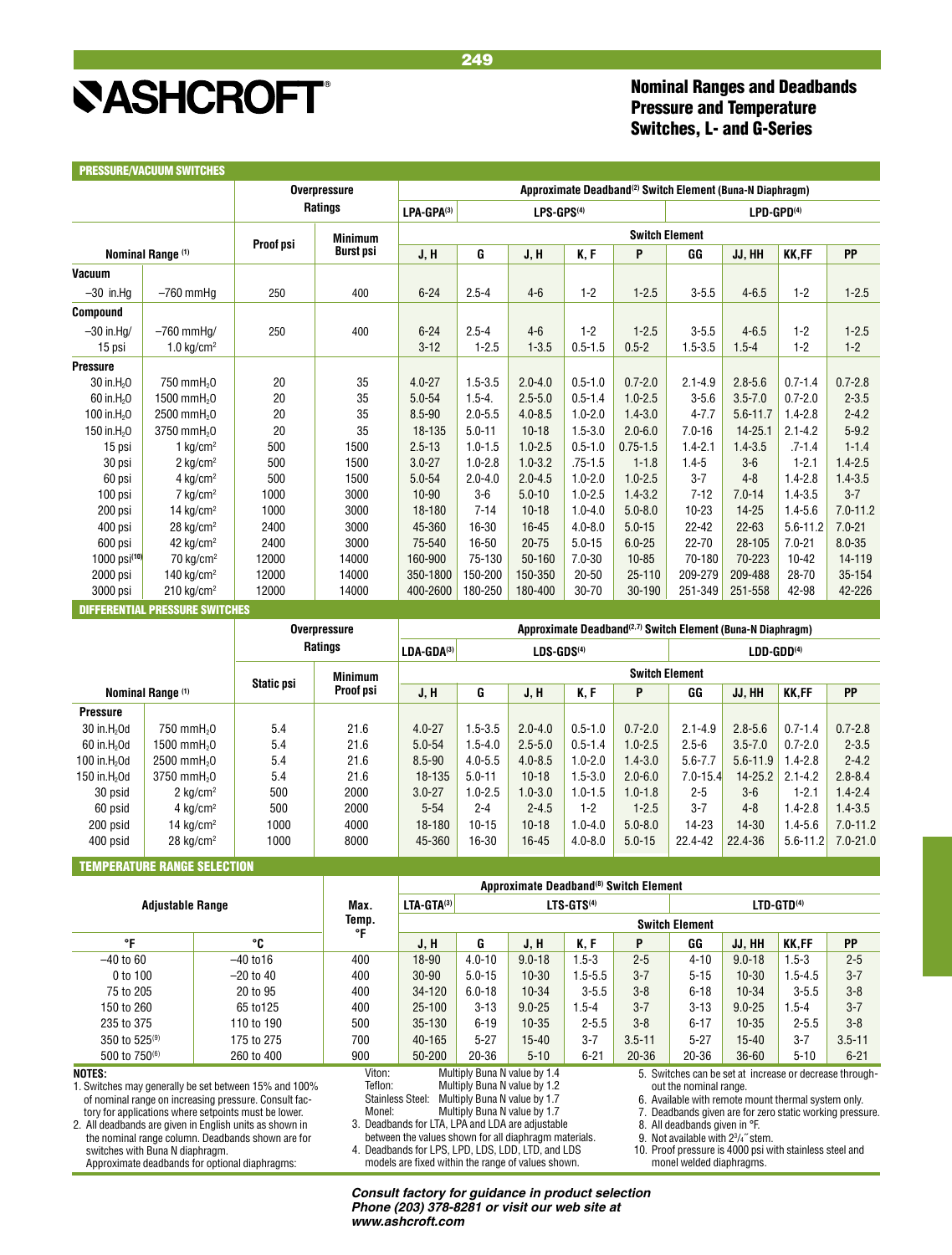## Pressure, Differential Pressure and Temperature Switch Options

<span id="page-25-0"></span>

| <b>OPTION</b>   | <b>PRESSURE SWITCH OPTIONS (ALL SERIES)</b>                                                                                     |            |   |            |           | <b>SWITCH SERIES</b> |            |   |   |                                                                                                                  |
|-----------------|---------------------------------------------------------------------------------------------------------------------------------|------------|---|------------|-----------|----------------------|------------|---|---|------------------------------------------------------------------------------------------------------------------|
| <b>CODE</b>     | <b>DESCRIPTION</b>                                                                                                              | A          | B | L          | P         | G                    | F          | N | H | <b>NOTES</b>                                                                                                     |
| XBP             | Wall mounting bracket ("H <sub>2</sub> O)                                                                                       |            | ● | <b>STD</b> | STD       | <b>STD</b>           |            |   |   |                                                                                                                  |
| XBX             | 69C bushing (St. St.)                                                                                                           |            |   |            |           |                      |            |   |   | Assembled to capillary. Remote Temperature only.                                                                 |
| XCH             | <b>Chained cover</b>                                                                                                            |            |   |            |           |                      |            |   |   |                                                                                                                  |
| XCN             | ATEX approval on 700 Series                                                                                                     |            |   |            |           |                      |            |   |   |                                                                                                                  |
| XC8             | CSA approval                                                                                                                    | <b>STD</b> |   | <b>STD</b> | $\bullet$ | <b>STD</b>           | <b>STD</b> |   |   | Standard on NEMA 4 enclosures. F series and A series.                                                            |
| XD <sub>2</sub> | Dual seal rating                                                                                                                |            |   |            |           |                      |            |   |   |                                                                                                                  |
| <b>XFM</b>      | FM approval – Single element<br>- Dual element                                                                                  |            |   |            |           |                      |            |   |   | N/A on temperature switches.                                                                                     |
| <b>XFP</b>      | Fungus proofing                                                                                                                 |            |   |            |           |                      |            |   |   |                                                                                                                  |
| <b>XFS</b>      | Factory adjusted setpoint                                                                                                       |            |   |            |           |                      |            |   |   | Setpoint must be given as well as increase or decrease.                                                          |
| XG3             | Belleville actuator                                                                                                             |            |   |            |           |                      |            |   |   | Setpoint limits reduced to 30% to 100% of range.                                                                 |
| XG5             | Gas/oil UL limit differential pressure<br>control to 150" H <sub>2</sub> O                                                      |            |   |            |           |                      |            |   |   | Buna N & Viton diaphragm only. B400 & LDS single<br>setpoint only. N/A w/code 22, 32, P or J switch<br>elements. |
| XG6             | Gas/oil UL limit pressure control to 600 psi                                                                                    |            |   |            |           |                      |            |   |   | Buna N and Viton diaphragm only.                                                                                 |
| XG7             | Special actuator with redundant seal<br>design (SS primary diaphragm)                                                           |            |   |            |           |                      |            |   |   | B700 switch only. UL listed.                                                                                     |
| XG8             | Steam limit pressure control to 300 psi                                                                                         |            |   |            |           |                      |            |   |   | Stainless steel or Viton diaphragm only.                                                                         |
| XG9             | Fire safe actuator                                                                                                              |            |   |            |           |                      |            |   |   | Stainless steel diaphragm only.                                                                                  |
| <b>XHS</b>      | High static differential                                                                                                        |            |   |            |           |                      |            |   |   | Available with Buna N and Viton diaphragms only.<br>15 psid and 30 psid only.                                    |
| XHX             | 40 psi static pressure/dp only<br>160 psi proof pressure/dp only<br>100 psi proof pressure/press only<br>Inches of water ranges |            |   |            |           |                      |            |   |   |                                                                                                                  |
| XJK             | Left side conduit connection                                                                                                    |            |   |            |           |                      |            |   |   | Standard on 700 series. N/A with DPDT<br>element on 400 series.                                                  |
| XJL             | 3/4" to 1/2" conduit reducing bushing                                                                                           |            |   |            |           |                      |            |   |   |                                                                                                                  |
| XK3             | <b>Terminal block</b>                                                                                                           |            |   |            |           |                      |            |   |   | Terminal blocks standard with dual switches<br>on 700 series. N/A on 400 series.                                 |
| XLE             | 6 foot leads on the micro switch                                                                                                |            |   |            |           |                      |            |   |   |                                                                                                                  |
| XMD             | Metric range on label                                                                                                           |            |   |            |           |                      |            |   |   | N7 switches only. Standard on N4.                                                                                |
| <b>XNH</b>      | Stainless steel tagging                                                                                                         |            |   |            |           |                      |            |   |   | Specify tag information.                                                                                         |
| XNN             | Paper tag                                                                                                                       |            |   |            |           |                      |            |   |   | Specify tag information.                                                                                         |
| XPJ             | 24 Vdc pilot light(s) – Single<br>- Dual                                                                                        |            |   |            |           |                      |            |   |   | B, L & P Nema 4 only.                                                                                            |
| XPK             | Pilot light(s), top mounted                                                                                                     |            |   |            |           |                      |            |   |   | N/A on explosion-proof enclosures.                                                                               |
| <b>XPM</b>      | 3/4" sealed conduit connection with<br>16" lead wires                                                                           |            |   |            |           |                      | <b>STD</b> |   |   |                                                                                                                  |
| XRN             | Range scale                                                                                                                     |            |   |            |           |                      |            |   |   | Standard on L, G, P & F series.                                                                                  |
| <b>XTA</b>      | 316 SS pressure port(s) for<br>in H <sub>2</sub> O ranges                                                                       |            |   |            |           | <b>STD</b>           |            |   |   |                                                                                                                  |

*Consult factory for guidance in product selection Phone (203) 378-8281 or visit our web site at www.ashcroft.com*